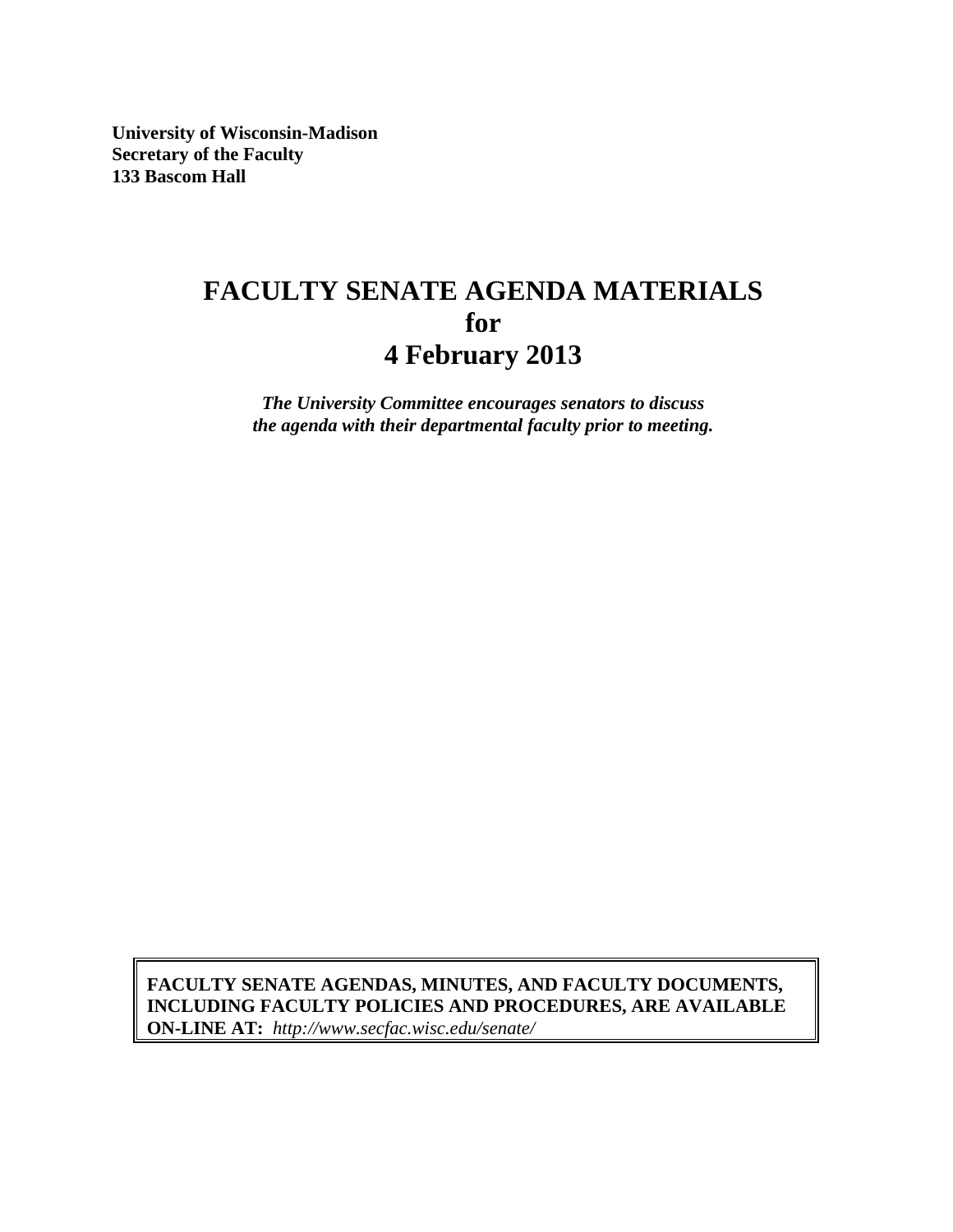#### **FACULTY SENATE MEETING Monday, 4 February 2013 - 3:30 p.m. 272 Bascom Hall**

#### **A G E N D A**

| $1_{-}$ | <b>Memorial Resolutions for:</b>         | Doc. No. |
|---------|------------------------------------------|----------|
|         | Professor Emeritus Earl M. Aldrich Jr.   | 2381     |
|         | Professor Emeritus Richard A. Dodd       | 2378     |
|         | Professor Emeritus Mohamed M. El-Wakil   | 2382     |
|         | Professor Ben-Tzion ("Bentzi") Karsh     | 2383     |
|         | Professor Emeritus Burton W. Kreitlow    | 2384     |
|         | Professor Emeritus Stanley Harold Langer | 2385     |
|         | Professor Emeritus Charles C. Lobeck Jr. | 2386     |
|         | Professor Emeritus Thomas C. Meyer       | 2387     |
|         | Associate Professor Kurt W. Saupe        | 2388     |
|         | Professor Emeritus Thomas H. Steele      | 2389     |

- 2. Announcements/Informational Items.
- 3. Question Period.

#### **AUTOMATIC CONSENT BUSINESS**

4. Minutes of 3 December 2012.

#### **REPORTS**

|    | 5. Campus Planning Committee Annual Report for 2011-2012.                                                | 2390 |
|----|----------------------------------------------------------------------------------------------------------|------|
|    | 6. Committee on Committees Annual Report on Nominations for Faculty-Elected Committees.                  | 2391 |
| 7. | Kemper K. Knapp Bequest Committee Annual Reports for 2010-2011 and 2011-2012.                            | 2392 |
|    | 8. Lectures Committee Annual Report for 2011-2012.                                                       | 2393 |
|    | 9. PROFS, Inc. Annual Report for 2011-2012.                                                              | 2372 |
|    | 10. Committee on Undergraduate Recruitment, Admissions and Financial Aid Annual Report for<br>2011-2012. | 2394 |

#### **NEW BUSINESS**

11. Recommendation to Merge the Department of Comparative Literature and the Program in 2395 Folklore to Create the Department of Comparative Literature and Folklore Studies.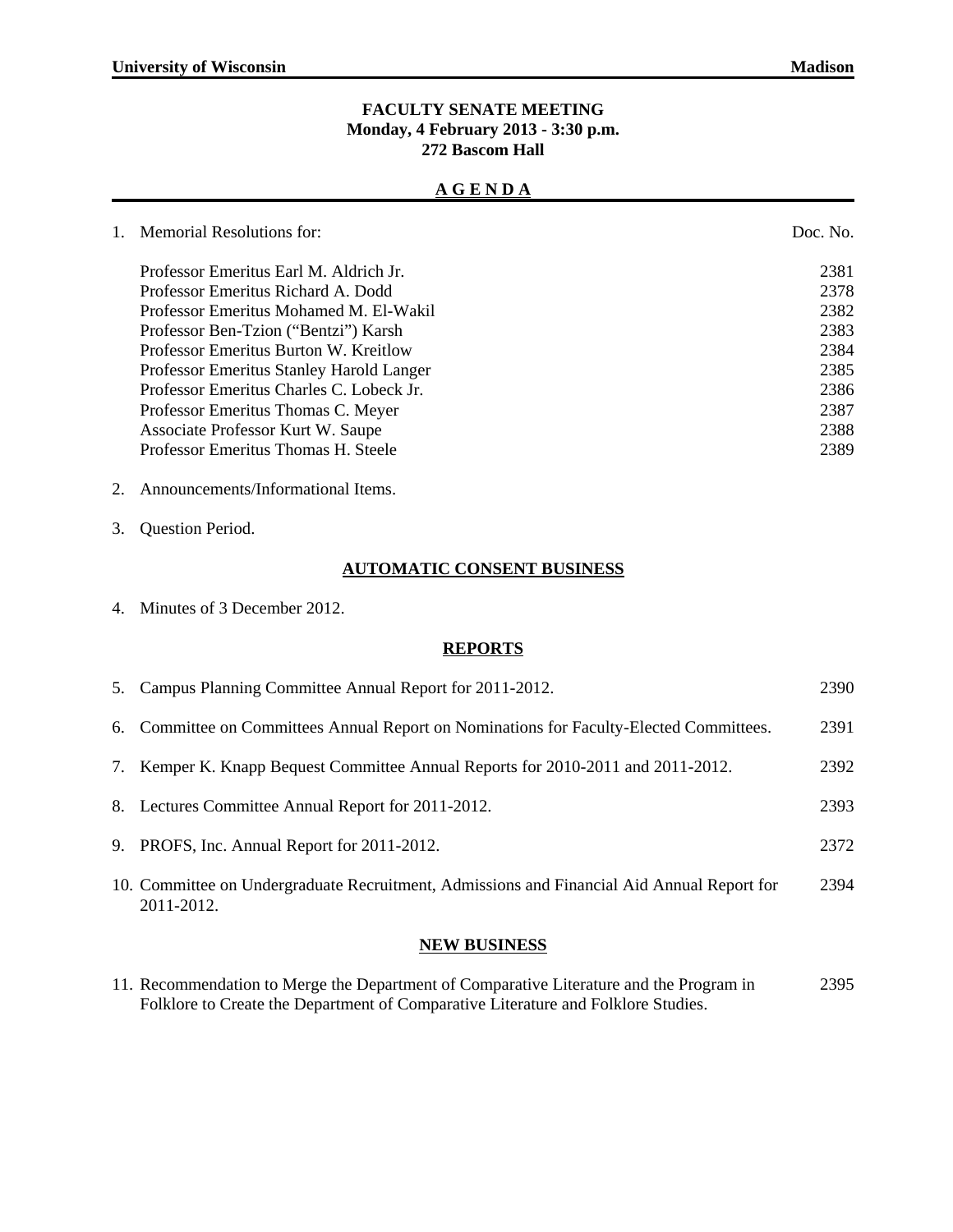#### **MEMORIAL RESOLUTION OF THE FACULTY OF THE UNIVERSITY OF WISCONSIN-MADISON**

#### **ON THE DEATH OF PROFESSOR EMERITUS EARL M. ALDRICH JR.**

Earl M. Aldrich Jr., former chair of the Department of Spanish and Portuguese, was born on February 13, 1929 in Portland, Oregon and passed away on July 23, 2012 in Madison, Wisconsin. Professor Aldrich received his BA from the University of Oregon in 1951 and his MA from Mexico City College-Mexico City (University of the Americas) in 1952. From 1952 until 1956, he served in the U.S. Air Force as a language specialist. During the Korean War, Professor Aldrich was posted in the United States and in the Air Force's intelligence branch in Germany, for which assignment he was trained in Russian. He completed his PhD at Indiana University in 1960 and taught at UW-Madison from 1960 until his retirement in 1985. Following his promotion to the rank of full professor in 1968, he served for four years as associate chair of the Department of Spanish and Portuguese and then as chair between 1972 and 1977. He also chaired the Department of Spanish and Portuguese-University Extension Division from 1962 until his retirement.

Professor Aldrich was a scholar of Spanish American fiction and directed seventeen doctoral dissertations and taught courses on Peruvian, Chilean, Uruguayan and Argentine narrative, including seminars on the novelists Ciro Alegría, José María Arguedas, Mario Vargas Llosa, Gabriel García Márquez, Eduardo Mallea, Ezequiel Martínez Estrada and Ernesto Sábato. Professor Aldrich was the author of *The Modern Short Story in Peru*, a widely reviewed study published by the University of Wisconsin Press in 1966. Professor Aldrich was praised as the first scholar to provide a history of a genre which is now understood as a central component of one of Latin America's great literary traditions. "The book," wrote John S. Brushwood in a review in *Comparative Literature*, "is a major contribution to literary studies because it provides detailed information about a segment of Spanish-American literature that is partially known – but not well enough – to Spanish-Americanists in general; and it is important also because it reveals an important body of literature to scholars, and even casual readers, who are not primarily interested in the region that has become Mr. Aldrich's specialty." Based on research begun for his doctoral dissertation, *The Modern Short Story in Peru* introduced texts then scarcely known due to their publication in newspapers, magazines and small editions that were inaccessible outside of Peru. Professor Aldrich's scholarship was celebrated internationally for its "immense documentary value" in discovering "hitherto unobtainable information." Reviewers praised the surprising richness of literary material previously unpublished or dispersed in ephemeral periodical publications but brought to international attention by Professor Aldrich's study. In addition to offering thorough literary analysis and historical perspective on the genre, Professor Aldrich provided subsequent generations of literary scholars with a wealth of bibliographical and biographical material which assured that *The Modern Short Story in Peru* would long remain, as another reviewer predicted, an indispensable reference work and "the most accurate, serious, complete scholarly study on the subject."

In addition to his monographic study of the Peruvian short story, Professor Aldrich wrote articles on the major Peruvian writers Arguedas, Alegría and Ribeyro and on Argentine novelist Sábato, as well as a study of Spanish American regionalist and indigenist writing, *Regionalismo e indigenismo*, published by Editorial La Muralla in Madrid in 1980. For over twenty years he worked as a contributing editor for *Handbook of Latin American Studies*, the most important bibliographical yearbook in the field, published by the Hispanic Foundation of the Library of Congress and the University of Florida Press. He oversaw the *Handbook*'s section on the prose fiction of the Southern Cone region, contributing numerous reviews in addition to those he published in other forums. Professor Aldrich also served for two years as editor of *The Wisconsin Spanish Teacher*, a publication distributed to all Spanish teachers in the state.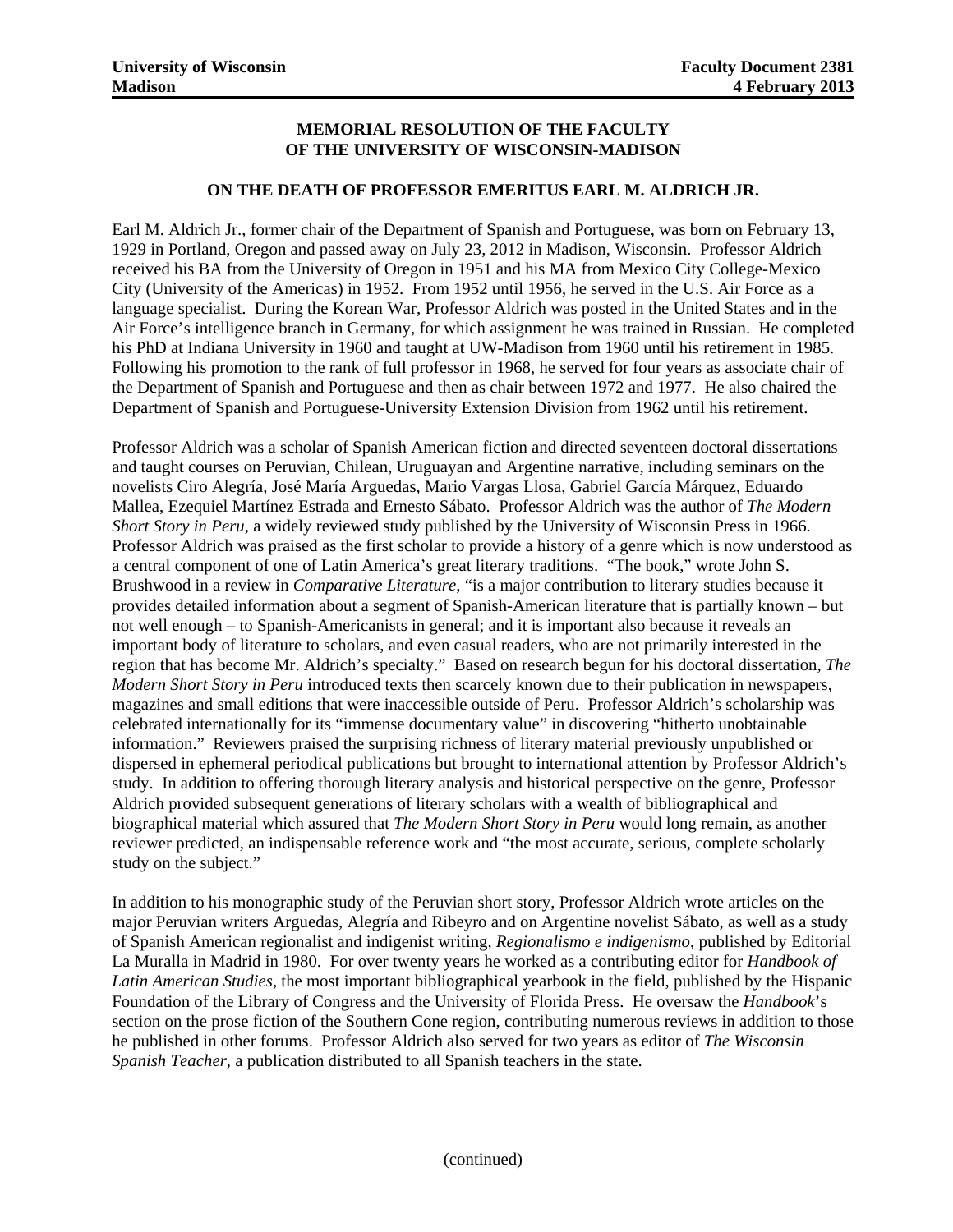As chair of the Department of Spanish and Portuguese of the University Extension Division, where he held a half-time appointment, Professor Aldrich was responsible for activities including classes in the University of Wisconsin Centers, special credit and non-credit programs, and correspondence instruction, as well as for administrative planning and supervision of personnel. Before arriving in Madison, Professor Aldrich organized and directed Indiana University's first Junior Year in Peru Program, and in 1967 he directed the UW Summer Alumni Seminar to Latin America. In 1967-1968, he served as acting director of the Latin American Language and Area Center. He later led interdepartmental seminars in conjunction with the Ibero-American Studies Program, including a field seminar in Lima, Peru on the theme of urbanization and a joint seminar with the anthropology department on Peruvian chroniclers. He served subsequently on the Ibero-American Studies Program executive committee and its fellowship and admissions committee. He also contributed to UW-Madison as faculty senator and as a member of many extra-departmental committees including the Chancellor's Faculty Committee on University Outreach Functions, the All University Fellowship Committee-Humanities, the Humanities Divisional Committee-Extension and the Faculty-TAA Liaison Committee for Bargaining. He served on various College of Letters and Science committees including the Study Abroad Committee, the Standing Curriculum Committee, the Assigned Fellowship Committee, the Review Committee on Foreign Language Testing and Placement, and the Retroactive Credit Committee, which he chaired.

During his years at UW-Madison, Professor Aldrich was an avid runner, and he will be remembered by many throughout the university community for his conversations before, during and after runs at the Shell. Following his early retirement in 1985, he served as a pastor at Word of Life Church and then at Sweet Orchard Outreach Ministries, and together with his wife Elizabeth, he traveled doing ministry work in Chile, Peru, Argentina and Brazil.

Professor Aldrich is survived by his wife; by his three daughters Robin Staley, Wendy (John) Wilkins, and Jill (Michael) Roberts; by six grandchildren: Jenni (Aaron) Patterson, Caitlin and Ethan Staley, and Alex, Joy and Gideon Wilkins; and by his brother, David (Shirley) Aldrich. He was preceded in death by his mother and father and by a brother, Donald Aldrich. Professor Aldrich will be remembered by his colleagues as he was described by one of his recommenders when he came to the department, as "a dedicated scholar and teacher, a trustworthy person in all respects, and a gentleman, liked by both students and colleagues."

> MEMORIAL COMMITTEE Glen S. Close, chair Mary Lou Daniel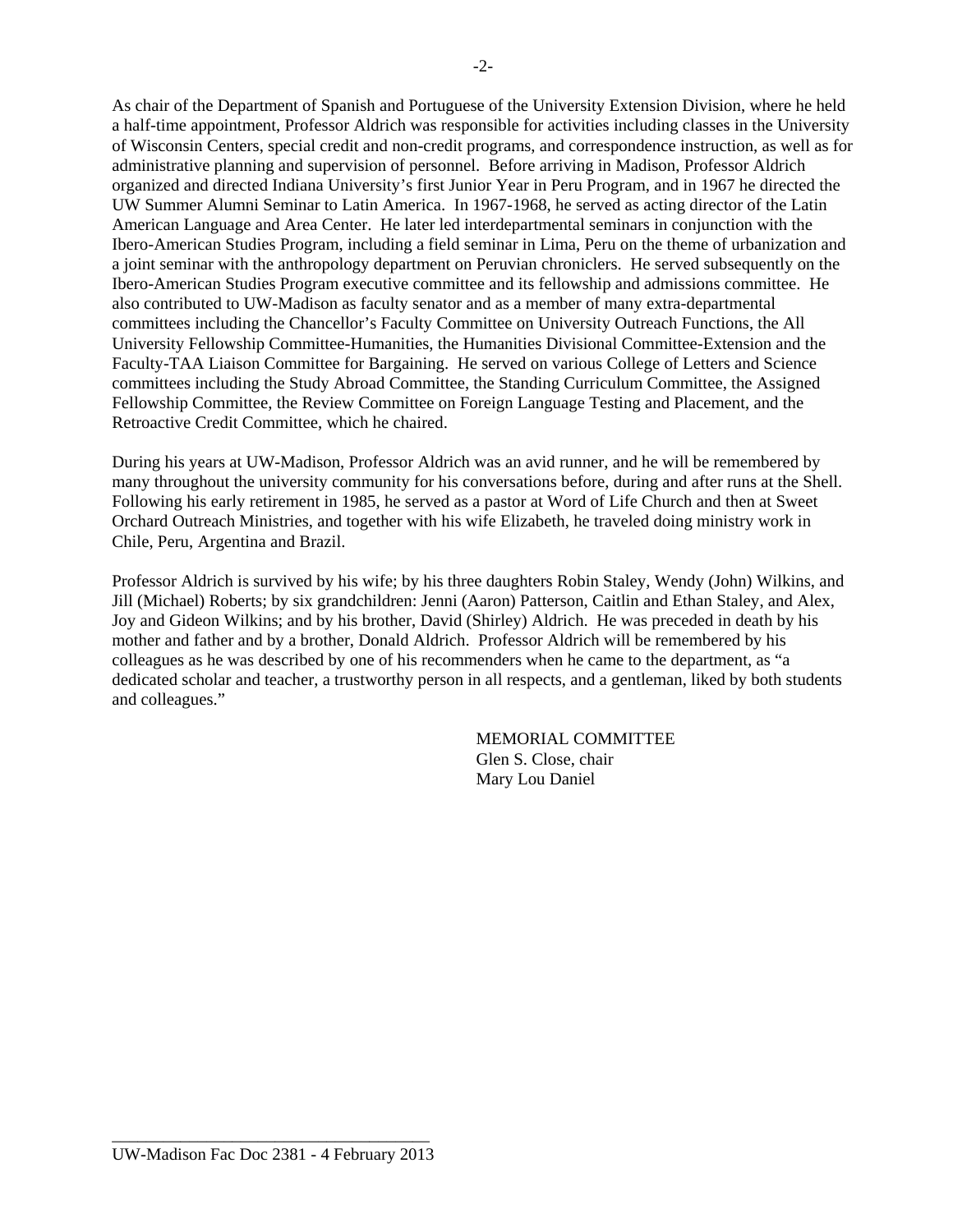#### **MEMORIAL RESOLUTION OF THE FACULTY OF THE UNIVERSITY OF WISCONSIN-MADISON**

#### **ON THE DEATH OF PROFESSOR EMERITUS RICHARD ARTHUR DODD**

Richard Arthur Dodd, professor emeritus of materials science and engineering at the University of Wisconsin-Madison, passed away in Madison on November 18, 2011. Professor Dodd was eighty-nine years of age, having been born on February 11, 1922, in Derby, England. He is survived by his wife of 64 years Marie, son Richard (Marilyn) Dodd, daughters Joanna (Henry) Schwebach, Judith (Jim) Mills, and Jane (Wayde) Peroceschi, and grandchildren Alex (Shawn) Kelly, Richard Schwebach, Ian Mills, and Seth Mills, and sister Barbara Wallace. Professor Dodd received degrees from the University of London (BS in chemistry, 1944; MS in crystallography, 1947) as well as a PhD in metallurgy from the University of Birmingham in 1950. In 1974, Arthur was awarded the degree of Doctor of Science by the University of London for contributions to metallurgical science.

During World War II, Professor Dodd, worked as a metallurgist in the Rolls-Royce foundries, manufacturer of aircraft engines for the British Royal Air Force. During that period, he was also a member of the anti-aircraft group in the Home Guard.

Upon completion of his doctorate in 1950, Professor Dodd accepted a senior lectureship position at the University of the Witwatersrand in Johannesburg, South Africa and in 1954 became a research officer for the Canadian Department of Mines and Technical Surveys in Ottawa, Canada. In 1956, Arthur joined the faculty of the metallurgical engineering department at the University of Pennsylvania. In 1959, Arthur joined the Department of Mining and Metallurgy at the University of Wisconsin in Madison as associate professor. In 1962, Professor Dodd was promoted to professor, remaining at the university until his retirement in 1992, at which time he was granted emeritus status.

Arthur was a founder of the graduate program in materials science at the University of Wisconsin and was the first chair of the materials science program committee. In 1974, he became chair of the Department of Materials Science and Engineering and was director of the Materials Science Research Center for five years. He served on the executive committee and the research committee of the Physical Sciences Division and on the university's Committee on Faculty Rights and Responsibilities. His fairness, sound judgment and strong work ethic were well recognized, leading to service on numerous College of Engineering committees.

Professor Dodd's mentoring of graduate students produced a score of MS degrees as well as sixteen doctorates. Arthur was awarded many research grants and published over 150 technical papers. He was also a member of many professional and honorary technical societies which notably included being a fellow of the Royal Society of Chemistry of London and the Institution of Metallurgists (England), as well as Sigma Xi.

Recognizing Professor Dodd's expertise, Chancellor Shalala wrote on August 20, 1992 in support of his appointment to emeritus status, "...we take special pride in noting your extensive contributions to the materials profession and to small companies in the state which solicited your help in solving their corrosion problems." "...you are recognized nationally and internationally as an expert in irradiation damage, corrosion and creep of intermetallic compounds." Arthur was extremely active as an emeritus professor, *pursing a rigorous research program and living the Wisconsin Idea*. We had the pleasure to see him frequently on campus for more than two decades after his retirement.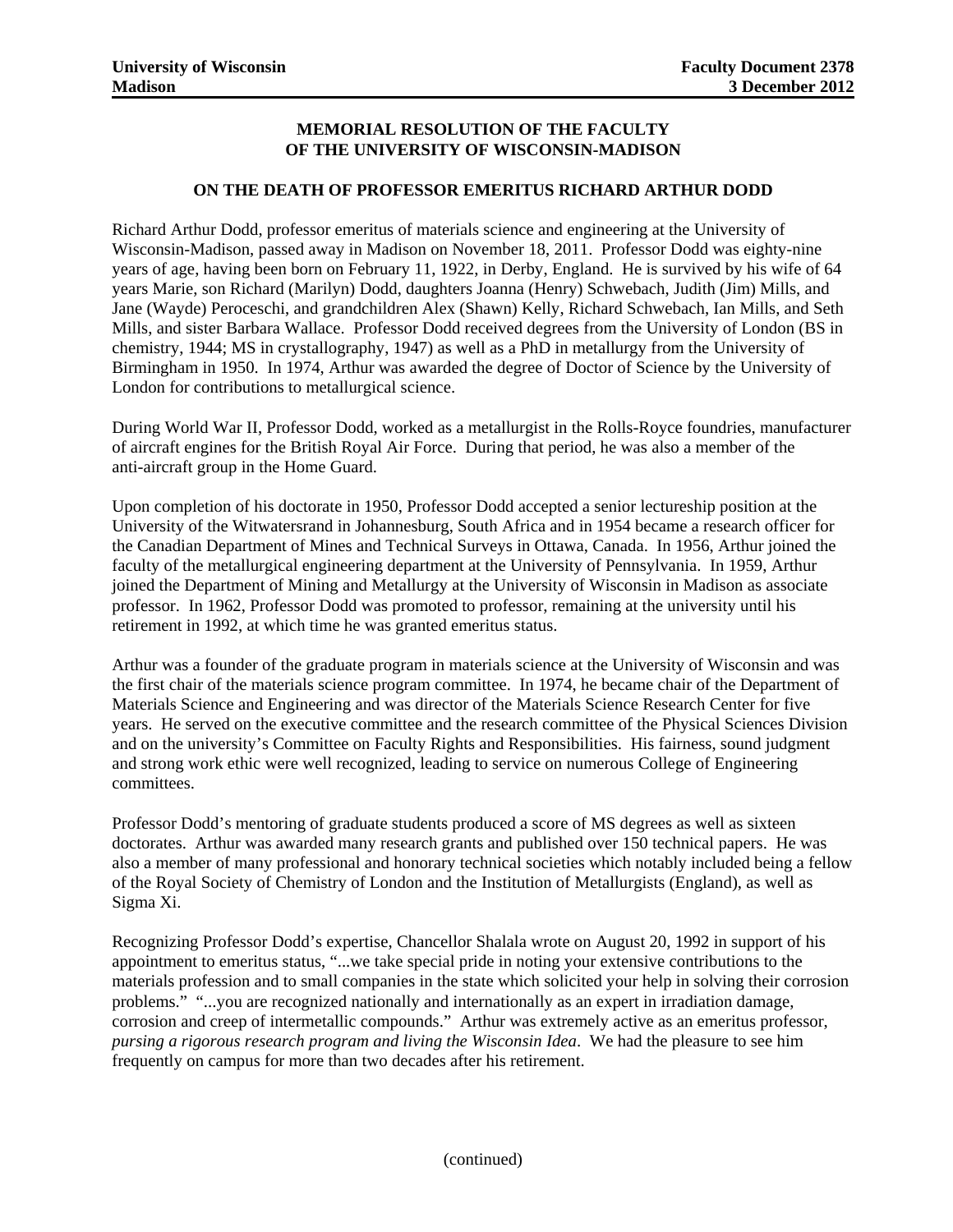Arthur's dedication to teaching was notable. He regularly attained high rankings as an instructor of courses ranging from undergraduate to graduate to intensive specialty courses offered through University of Wisconsin-Extension. This was also acknowledged by Chancellor Shalala: "Your dedication to teaching on both the undergraduate and graduate level is especially noted." As emeritus professor, he regularly advised senior undergraduates on senior design projects and at age 85 was still teaching his undergraduate corrosion course.

Arthur was accomplished in pursuits beyond the classroom and laboratory. His *love of travel, especially taking his family on trips* across the world, is perhaps *the most* obvious example of his many facets as a person. He was fortunate to make many worldwide travels with his wife Marie and has lectured in many countries.

However, a number of aspects of Arthur's life are not well known to casual acquaintances. For example, he had the uncommon talent of being a 'dual whistler.' Arthur was a devoted amateur athlete, spending many lunch hours playing racquetball and early mornings at the Natatorium in pick-up basketball games. He was also both an avid golfer (a member since 1963 of Cherokee Country Club) and an avid fly fisherman. A sports enthusiast, Arthur enjoyed watching televised Wisconsin sports teams, golf, and English football. Equal to his devotion to physical exercise was a fondness for the bridge table where he won many rounds as well as many friends.

He was also a successful amateur horticulturalist and loved spending time in his greenhouse and tending to outdoor plantings.

Since 1976, Arthur was an active member of Community of Hope United Church of Christ, where he served as deacon, elder and clerk of session.

Arthur will be remembered by his family, students, colleagues and friends for his dry wit, creativity, amazing memory, curiosity, kindness, and generosity.

We will continue to be reminded of his dedication to the missions of the university through the scholarship endowed in his memory by his wife Marie Dodd, which will both support and inspire young Wisconsin engineering students.

> MEMORIAL COMMITTEE Susan Babcock James Clum, chair Donald Stone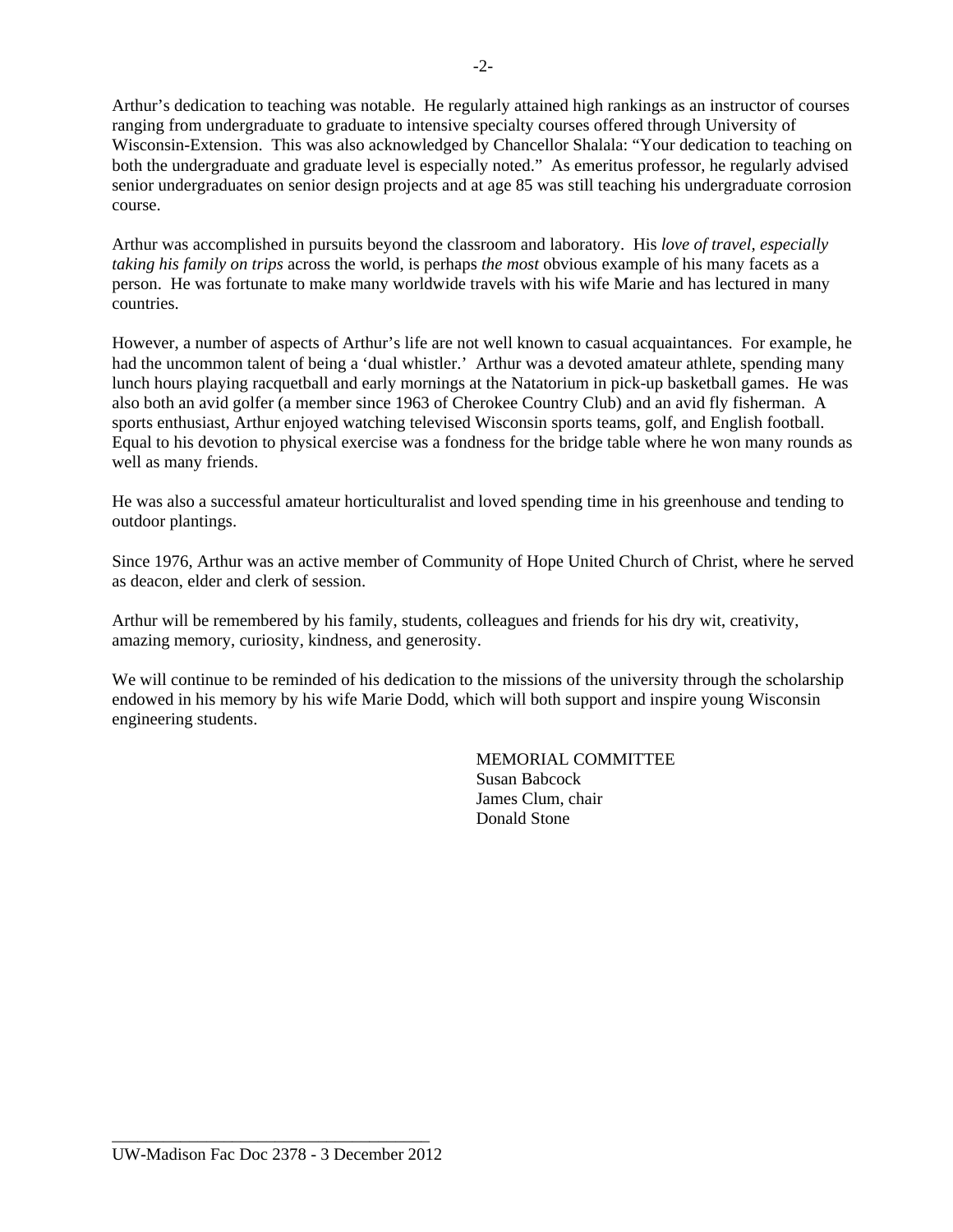#### **MEMORIAL RESOLUTION OF THE FACULTY OF THE UNIVERSITY OF WISCONSIN-MADISON**

#### **ON THE DEATH OF PROFESSOR EMERITUS MOHAMED M. EL-WAKIL**

Mohamed El-Wakil, age 91 and a resident of Madison for nearly 60 years, died June 10, 2012, in Walnut Creek, California, to where he had moved in 2005. He was born in Alexandria, Egypt in 1921. Mohamed El-Wakil was, arguably, one of most influential authors of textbooks in power engineering and nuclear reactor engineering in the world, and his efforts have left an unparalleled legacy of educational excellence and scholarship.

He graduated from the University of Cairo in 1943 and was awarded a scholarship in mechanical engineering to study in the U.S. but was not allowed to travel until after World War II. Egypt sent him to the University of Wisconsin-Madison where he earned a PhD in 1949. In 1952, he joined the faculty of UW-Madison. He assisted in the development of the top-ranked nuclear engineering program at UW-Madison. He continued to teach in the departments of mechanical and nuclear engineering until he was 80 with the exception of five years in the 1980s when he began and served as chairman of engineering and computer science at American University in Cairo.

Professor El-Wakil was internationally known for his four textbooks in power plant technology, nuclear power engineering, nuclear energy conversion and nuclear heat transport. His books can be found in almost every university library worldwide and have been the foundation of education for the majority of mechanical engineers and nuclear engineers in the power industry. Many of his graduate students are faculty members at prestigious institutions in the U.S. (e.g., Georgia Tech) and internationally (National Tshing-Hua University and University of Alexandria). He gave invited presentations in numerous countries, and he taught workshops in India, Libya, Kuwait, Lebanon, the Philippines, Indonesia, Tunisia, and the United Arab Emirates, as well as Egypt. He loved teaching and received several awards for outstanding teaching.

His research contributions covered a broad range of areas important to both mechanical and nuclear engineering. He pioneered the use of Mach-Zehnder interferometry to study the fundamentals of heat and mass transfer in energy systems. Other areas of research included spray dynamics, diffusion flames, mixed convection, and vapor explosions.

In 1974, he founded the Association of Egyptian-American Scholars to encourage Egyptians working in all academic fields in the U.S. to share expertise with colleagues in Egypt. He was a member of Rotary West in Madison.

He is survived by his wife of 32 years, Betty; two children, Dr. Fred Wakil of Los Angeles, and Dr. Leila El-Wakil of Piedmont, Calif.; and two granddaughters, Sonja (Steven Magnuson) and Sophia.

> MEMORIAL COMMITTEE Max Carbon Michael Corradini, chair John Mitchell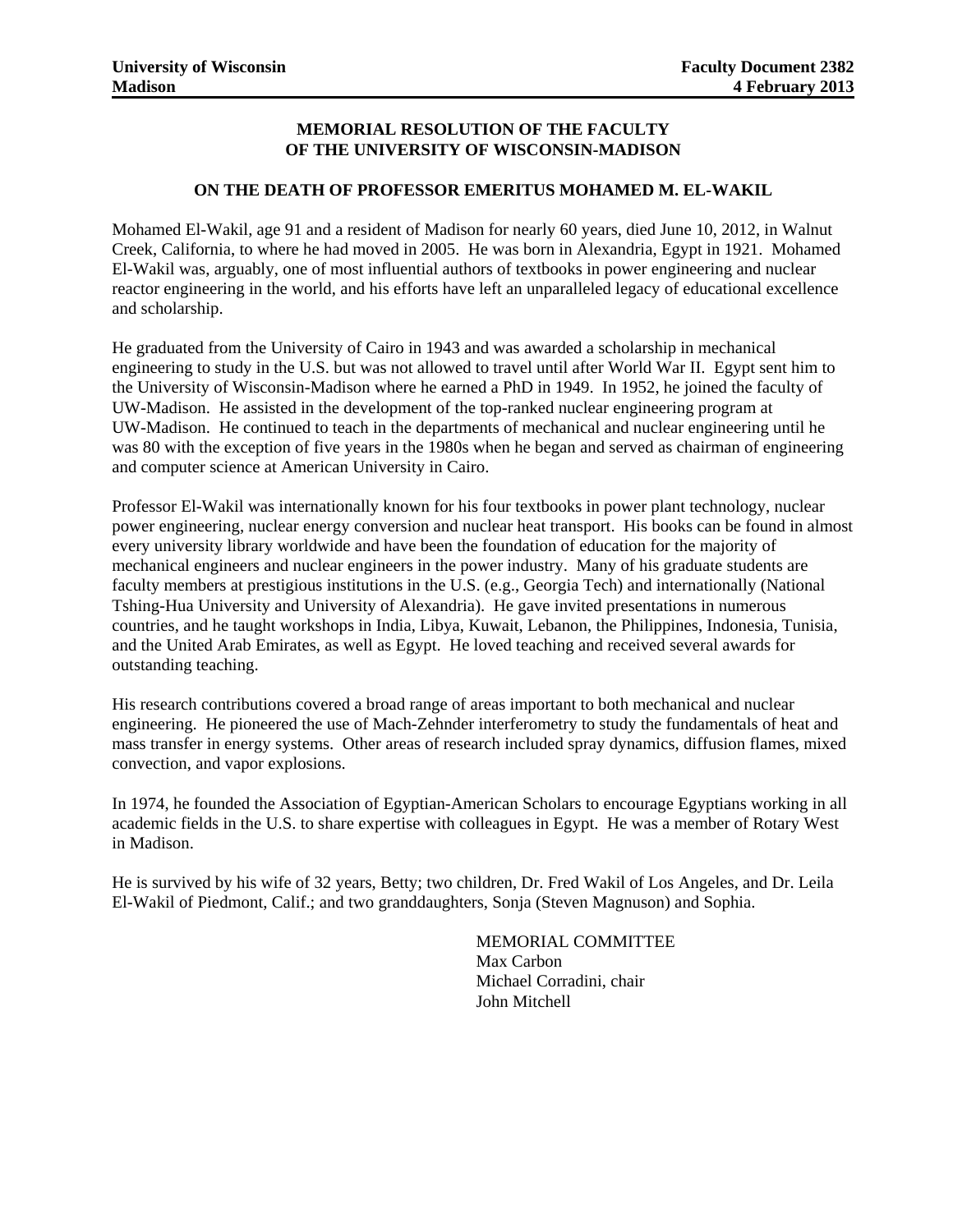#### **MEMORIAL RESOLUTION OF THE FACULTY OF THE UNIVERSITY OF WISCONSIN-MADISON**

#### **ON THE DEATH OF PROFESSOR BEN-TZION ("BENTZI") KARSH**

Ben-Tzion (Bentzi) Karsh was born October 1, 1971 and died August 18, 2012 at the age of 40 from cancer. Bentzi grew up in Milwaukee in a family that cherished education. Bentzi and his three siblings all attended and graduated from the University of Wisconsin-Madison, and a proud family tradition was established.

Bentzi majored in psychology at the UW-Madison where he excelled. During his junior year, he discovered human factors courses in the industrial engineering department, and he was hooked. He spent his senior year almost exclusively on the engineering campus at the laboratory of Professor Michael Smith, taking several classes on human factors, ergonomics and safety. Bentzi earned his bachelor's degree in psychology and a master's degree and doctorate degree in industrial engineering. In the industrial engineering department, he studied and worked with many faculty including Michael Smith, William Reddan, Pascale Carayon, Rob Radwin, Greg Vanderheiden, Barrett Caldwell and Steve Wiker. He worked closely with his advisor Michael Smith on research projects dealing with drug safety, harvesting machinery cab design, office ergonomics, and ergonomic improvements in food processing. When Bentzi graduated with his doctorate degree, he worked as a research scientist with Dr. Larry Chapman in agricultural engineering, dealing with ergonomics and safety in farming. With Professor François Sainfort and then with Professor Pascale Carayon, director of the Center for Quality and Productivity Improvement, he then conducted research dealing with health systems engineering and improving the quality of care. When an opening occurred in the industrial engineering department in 2001, Bentzi was recruited to become a member of both the human factors and ergonomics and the health systems engineering faculties as his interests fit in both camps. In 2007, he was promoted to associate professor with tenure, and in early 2012 Bentzi was promoted to professor of industrial and systems engineering. He was an affiliate faculty with the departments of family medicine, population health sciences and biomedical engineering. Bentzi was very successful as a teacher, research scientist and practitioner of engineering for patient safety and healthcare quality.

Bentzi's research focused on macroergonomics in healthcare delivery systems, in particular with optimizing human interaction with technology in healthcare settings and understanding the relationship between the work system and patient safety in vulnerable populations such as children and the elderly. His research had significant academic and practical impact. His papers are routinely cited; between October 2010 and August 2012, his paper on "Health information technology: Fallacies and sober realities" in collaboration with Matt Weinger, Pat Abbott and Bob Wears, was downloaded over 1,500 times. Bentzi published more than 70 journal papers; his research will continue to produce important research insights for years to come. In recent years, he focused his research on human factors in primary care, an under-studied but critical research area as primary care struggles to find ways to deliver health services in an effective, safe and efficient manner. His research collaborations involved several physicians including Dr. Tosha Wetterneck, Dr. John Beasley and Dr. Matt Scanlon. Bentzi was extremely active and successful in securing research funding, with multiple grants from the Agency for Healthcare Research and Quality and the National Institutes for Health. Known as one of the leading thinkers in applying human factors to healthcare systems, he was invited to lecture worldwide about patient safety and related topics.

Bentzi was a passionate teacher and mentor, taking students to hospitals and physician offices to meet healthcare providers and patients. He was the advisor of numerous graduate students, including five PhD students: Kamisha Hamilton Escoto, Calvin Or, Rich Holden, Sam Alper and Joy Rivera-Rodriguez. He was among the first engineering professors to videotape his lectures, not only to make the lectures more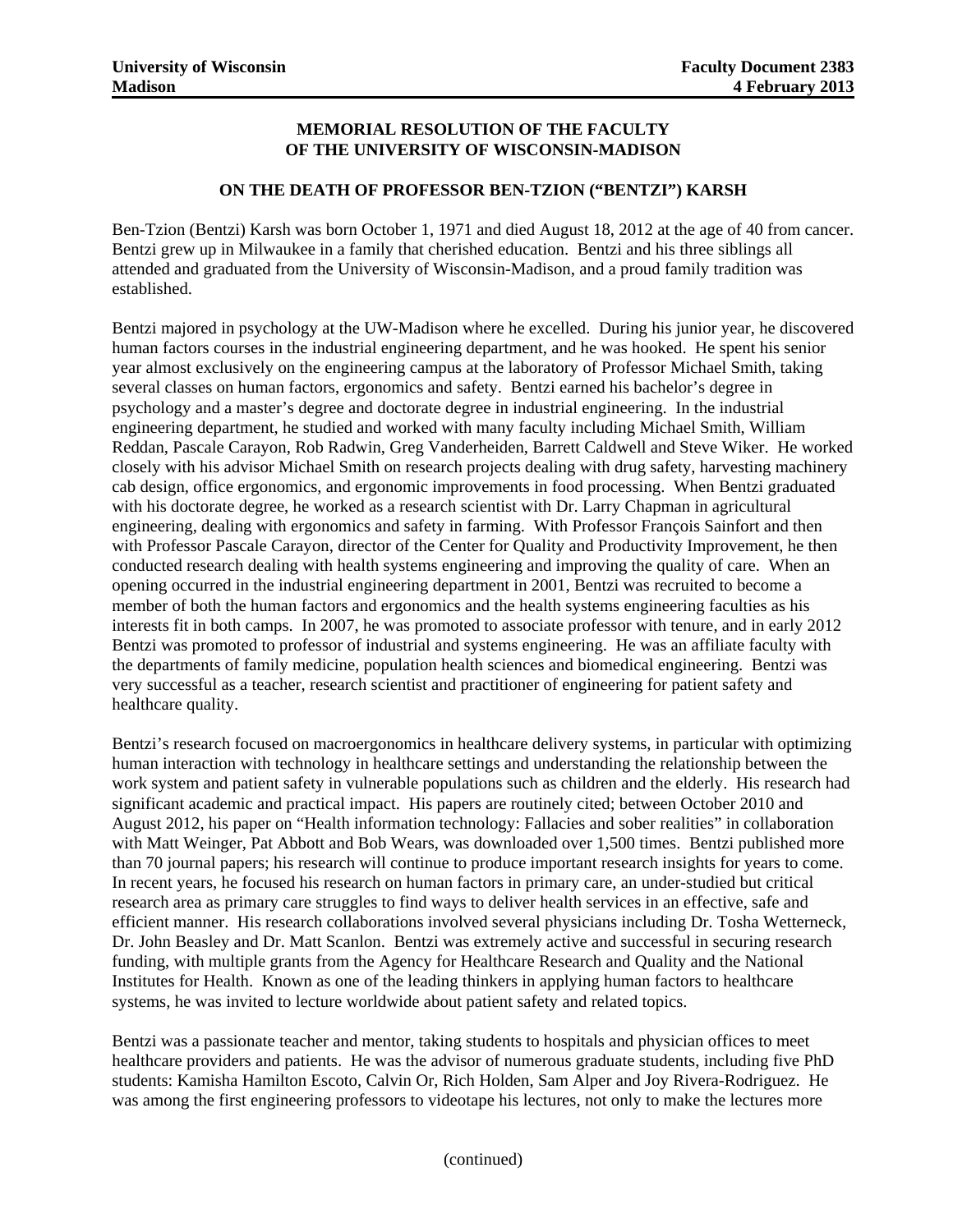widely available, but also to use them as feedback and improve his teaching delivery style. Bentzi was a perfectionist in his teaching and research. He instilled this same sense in his graduate students. In 2008, he was selected as one of the top 20 UW-Madison alumni under the age of 40. In 2009, Bentzi was inducted into the UW Teaching Academy. Bentzi also taught summer and online courses on human factors engineering and patient safety for healthcare professionals.

Bentzi is survived by his wife Arielle, son Nadav, daughter Emmanuelle, parents Sari and Yehuda, and siblings Tamar Karsh-Fogel, Eyal Karsh and Don Karsh.

Bentzi Karsh served his students, our university, our state, nation and world with remarkable dedication, advising numerous students, scientists, faculty, and other people in both their professional and personal lives. He did so with complete integrity, passion and a high level of compassion and zeal. We have all been enriched by Bentzi's outstanding contributions and service.

> MEMORIAL COMMITTEE Vicki Bier Pascale Carayon, chair Michael J. Smith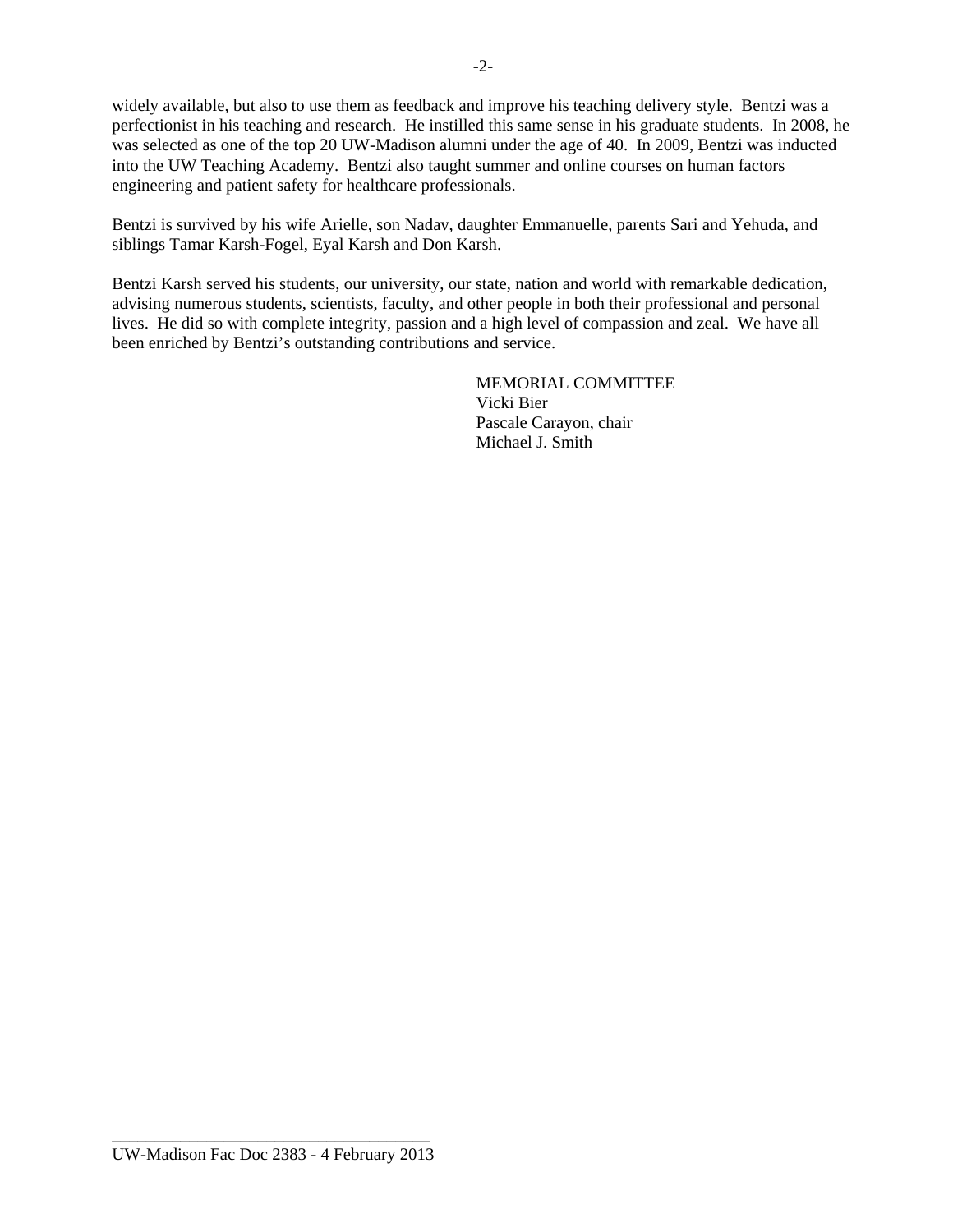#### **MEMORIAL RESOLUTION OF THE FACULTY OF THE UNIVERSITY OF WISCONSIN-MADISON**

#### **ON THE DEATH OF PROFESSOR EMERITUS BURTON W. KREITLOW**

Professor Emeritus Burton Kreitlow died Thursday, October 21, 2010, in hospice at Cook County (Minnesota) North Shore Hospital. He joined the University of Wisconsin faculty in 1949 with a joint appointment in the School of Education's Continuing, Adult and Vocational Education Department (CAVE) and Extension Education. He retired in 1981.

During his long and distinguished career at the University of Wisconsin-Madison, Burton Kreitlow was also a distinguished visiting professor at The Ohio State University and a visiting professor at National Taiwan, Texas A&M, Alaska Pacific, Florida State, and Washington State universities. He served in leadership roles in numerous national organizations, including two terms as chair of the Commission of Professors of Adult Education, as president of the Department of Rural Education, two terms as chairman of the Publications Committee of the National Education Association, and as a member of the executive committee of the Adult Education Association of the USA.

Honors include being selected outstanding adult educator at the Joint Conference of Wisconsin and Illinois Adult Education Associations in 1980 and Wisconsin's outstanding adult educator in 1981. He is listed in the 1996-1997 edition of *Who's Who in American Education*.

Burt was born in 1917 at his parents' farm near Howard Lake, Minnesota. He grew up milking cows and learning all the skills needed to help on an 80-acre farm. Burt graduated from Howard Lake High School at the age of 15. He attended a county normal school program that trained teachers for rural schools and taught first through eighth grades at a school near Montrose. Two years later, he entered the agricultural education program at the University of Minnesota's St. Paul campus. He received his bachelor's degree in 1940. Burt served as a U.S. Army Air Force crew chief on the 376th Squadron based in North Africa. After World War II, Burt earned his PhD under the GI Bill. After teaching one year at Michigan State University, he accepted a joint appointment at the University of Wisconsin in Madison in the Department of Agricultural Education and the Continuing, Adult and Vocational Education Department. For 32 years, Burt held that position and became the driving force behind a "Lifespan Education" curriculum. He mentored many fine students through their doctoral degrees in the field of education.

Prior to his appointment at the University of Wisconsin, he embodied "The Wisconsin Idea" by promoting the delivery of educational programs and support in rural settings. He served as a county agricultural agent and as a district director for 4-H, where he wrote his earliest articles "Educational Plans of Minnesota Youth," (1949) and "Key to School-Community Understanding" (1950). For the next 15 years, he developed relationships with rural education organizations and participated in school reorganizations and community relationships. By 1960, he was recognized as a key participant in the adult education movement. He contributed numerous articles and chapters to books.

After retirement, he and his wife, Doris, jointly authored a book based on interviews with 140 retirees, *Creative Planning for the Second Half of Life* (1997).

Burt was married to Doris Ounsworth for 66 years. He is survived by two daughters, Karen (Pat) Neal of Grand Marais, Minnesota, and Candace (Pete) Bauer of Brandon, Oregon; three granddaughters, Jessica Neal, Tiffany Hafermann and Holly Brook Hafermann; a brother, Willard Kreitlow, and niece Marian Kreitlow of Howard Lake, Minnesota; and a nephew, David Kreitlow of Portland, Oregon.

> MEMORIAL COMMITTEE Jim Escalante Michael Fultz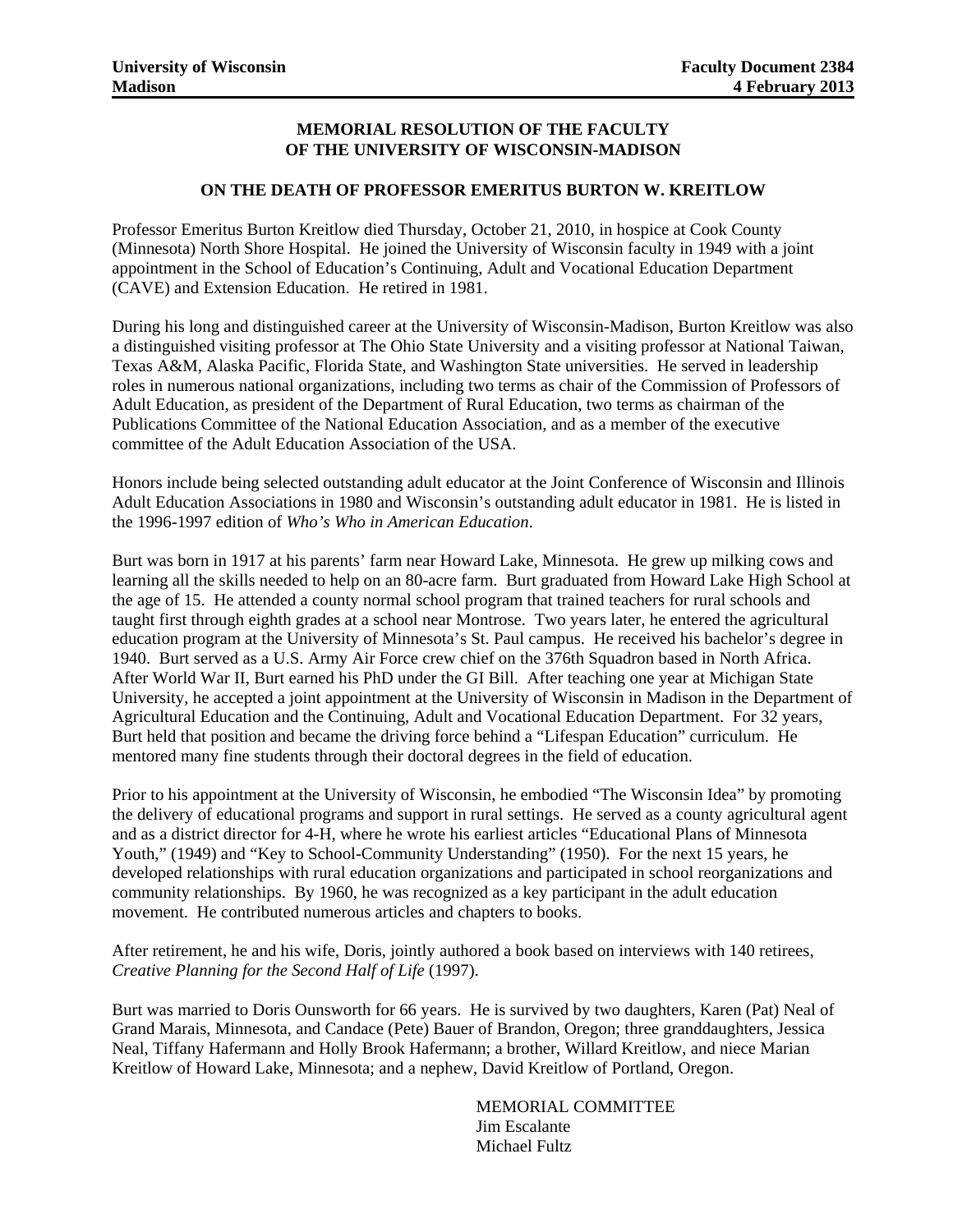#### **MEMORIAL RESOLUTION OF THE FACULTY OF THE UNIVERSITY OF WISCONSIN-MADISON**

#### **ON THE DEATH OF PROFESSOR EMERITUS STANLEY HAROLD LANGER**

Professor Emeritus of Chemical and Biological Engineering Stanley H. Langer passed away on October 25, 2012 at the age of 86.

Stan joined the Department of Chemical Engineering as an associate professor in 1964 after more than a decade of industrial research in various institutions, including the Westinghouse Research Laboratories, the U.S. Bureau of Mines (Synthetic Fuels Division), and American Cyanamid. Before joining American Cyanamid, he held a Guggenheim fellowship in the Department of Physical Chemistry at Cambridge University in England.

Stan was an enthusiastic and imaginative researcher. At Westinghouse, he collaborated on the invention of a high-temperature commercial wire enamel and invented a series of latent-type dissolved catalysts used with epoxy-potting resins for electrical equipment.

At the U.S. Bureau of Mines, he introduced the use of trimethylsilyl ether derivatives for gas chromatographic separations and also collaborated on their initial use for identification of hydroxylic derivatives by mass spectroscopy. Hexamethyldisilazane, not commercially available at that time, was the versatile reagent of choice.

At Cambridge, Stan worked with Professor Howard Purnell and his students to show how hexamethyldisilazane treatment of solids, now common, obviated problems of adsorption on various solid supports. He also developed selective liquid phases for gas-liquid chromatography based on chemical considerations. At American Cyanamid, as a group leader in fuel cell research, he collaborated on the invention of the first commercial fuel cell electrodes introduced by Cyanamid and showed how these electrodes could be used in an electrochemical cell for the efficient purification or pumping of gaseous hydrogen and oxygen. For the latter, this method was adapted extensively by others for oxygen concentration.

For some time, Bob Marshall, then associate dean of engineering, had felt that the chemical engineering department needed someone with a strong interest in invention. A nationwide search identified Stan Langer, who joined the department in Madison in 1964 as associate professor. He was advanced to professor in 1968.

Stan's interest in electrochemical problems fit in well in a department that started out as a department of applied electrochemistry. His research program included work in kinetics, catalysis, solution thermodynamics, hydrometallurgy and chromatography.

Much of Stan's electrochemical work focused on fuel-cell-related electrogenerative processes, in which reactants are combined to give desired chemical reactions or products and electrical energy. Special attention was given to biomass-based ethanol oxidation controlled to produce acetaldehyde. In other work related to environmental concerns on flue gases, sulfur dioxide was oxidized to produce sulfuric acid, and nitric oxide reduction was controlled to produce useful products such as hydroxylamine or ammonia.

Besides the use of chromatography for analytical purposes, Stan and coworkers developed the use of gas and liquid chromatographic columns as a means of conducting chemical reactions to obtain kinetic data, as well as to produce special reagents on site. New liquid phases were invented for chromatographic columns for difficult separations in a program for relating thermodynamic properties of solutions to molecular structure.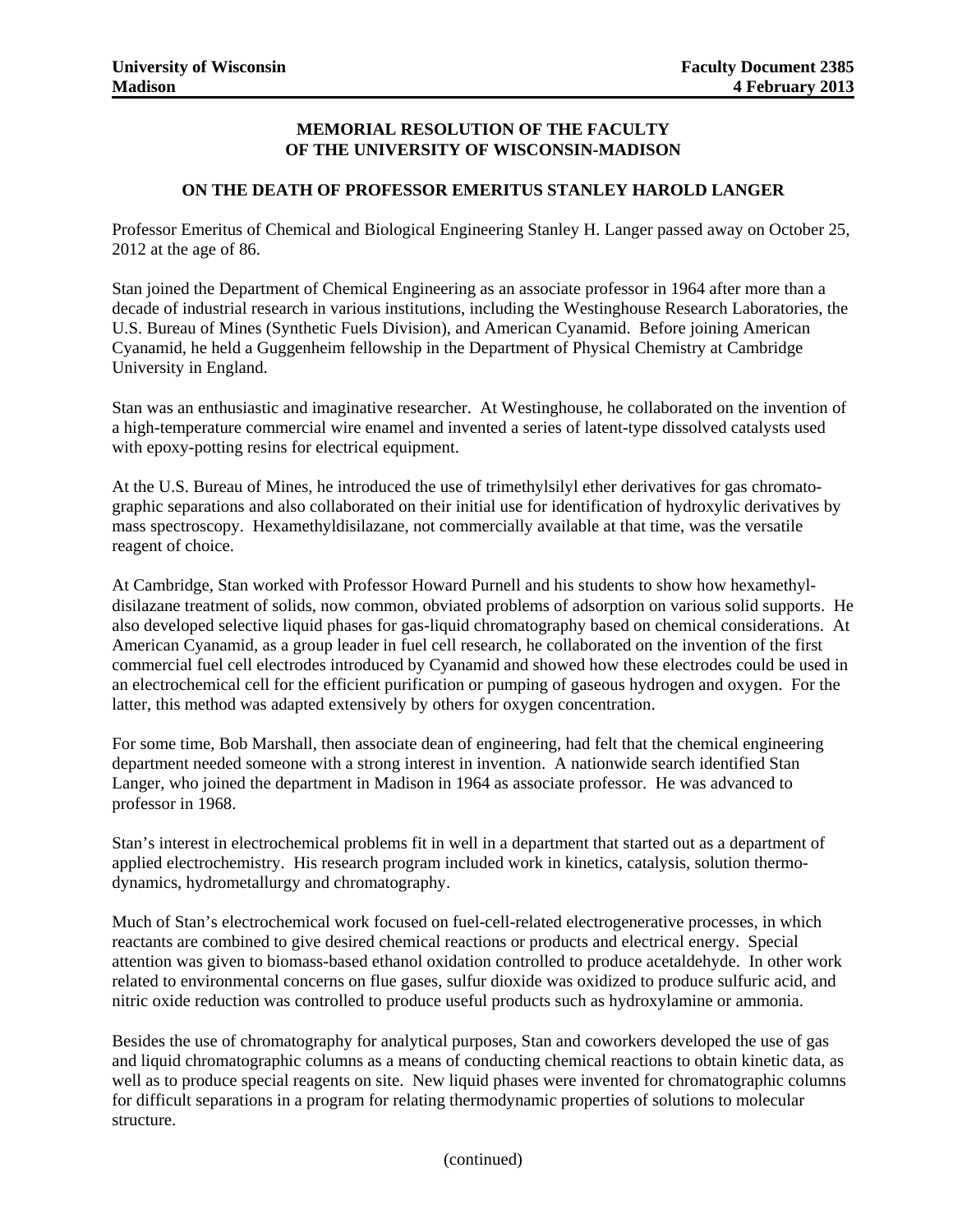Environmentally compatible hydrometallurgical processes for copper and gold recovery were also studied and demonstrated to be alternatives to ore roasting and cyanide processing.

Stan was one of those exceptional teachers whose enthusiasm and imagination were infectious to his students. Stan often taught the undergraduate course in reactor design as well as the graduate course in kinetics and catalysis. He developed an elective course encompassing all types of chromatography, with a laboratory elective that was arguably the only one of its type in the United States. In addition, he developed an elective course on electrochemical energy generation, which provided a basic knowledge of electrochemistry together with contemporary developments in all types of batteries and fuel cells.

During his period at the University of Wisconsin, Stan directed the doctoral dissertations of more than twenty students. Together they published 139 research papers and book chapters, as well as producing sixteen U.S. patents. He served as a consultant with various industries, presented a number of invited lectures, and served as a visiting lecturer at the Weizmann Institute and the University of Oviedo. His scientific accomplishments were recognized by the University of Oviedo in Spain, which accorded him an honorary doctorate in 1996.

The Department of Chemical and Biological Engineering and the University of Wisconsin-Madison were a large part of Stan's life, and he was proud of the professional success of every department member. Following his retirement in 1996, Stan remained active with the department and he became a member of the Bascom Hill Society. Stan will be remembered for his kind heart and his big laugh, as well as for his many professional contributions.

> MEMORIAL COMMITTEE George Huber, chair Thomas Kuech John Yin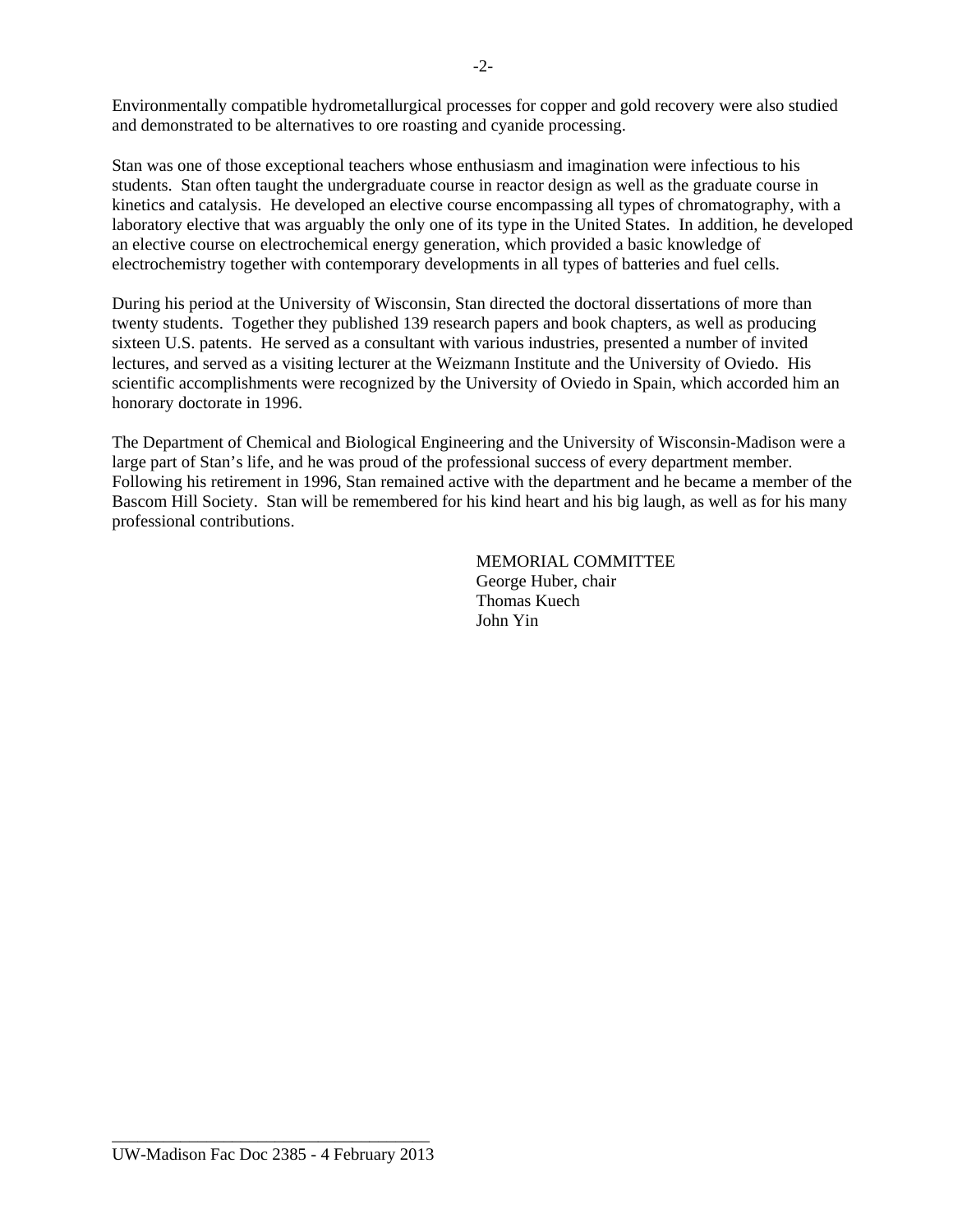#### **MEMORIAL RESOLUTION OF THE FACULTY OF THE UNIVERSITY OF WISCONSIN-MADISON**

#### **ON THE DEATH OF PROFESSOR EMERITUS CHARLES C. LOBECK JR.**

Professor Emeritus of Pediatrics Dr. Charles C. Lobeck, Jr., who held key leadership positions across three decades at the UW School of Medicine and Public Health, died in Green Valley, Arizona, on July 20, 2012 at age 86.

Originally from New York State, "Chuck" served in the United States Army Air Force from 1944 to 1946. He rose to the rank of sergeant, an experience that taught him leadership skills that would help him throughout his career.

He graduated from Hobart College in Geneva, New York in 1948, and then received his medical degree from the University of Rochester School of Medicine and Dentistry in 1952. His dedication to the care of children led Dr. Lobeck to choose graduate medical education in pediatrics. He completed his internship in pediatrics at Grace-New Haven Community Hospital at Yale University and his residency in pediatrics at Strong Memorial Hospital at the University of Rochester.

Chuck began his tenure at UW-Madison in 1958 as an assistant professor of pediatrics, quickly establishing a research program in cystic fibrosis. His interest in this life threatening autosomal recessive genetic disease and his leadership roles in the U.S. Cystic Fibrosis Foundation led him to found the University of Wisconsin Cystic Fibrosis Center as a program dedicated to care, teaching and research. He distinguished himself in the field for three decades and was widely regarded as an authority on cystic fibrosis. On a national level, he promoted the establishment of more cystic fibrosis centers through his continued leadership of the Cystic Fibrosis Foundation, today one of the premier organizations of its kind.

Chuck was a highly respected administrative leader at the Medical School, serving first as chair of the Department of Pediatrics from 1964 to 1974. He developed the young department into a nationally recognized academic and clinical success by recruiting quality clinician scholars, expanding it from five faculty members when he took over to 29 by the time he left. His leadership strategy was to promote a balanced development of care, teaching and research anchored by a pervasive devotion to improving the health of children. With his congenial personality and inspiring leadership style, Dr. Lobeck mentored effectively and gave his faculty the freedom to create innovative programs. These nationally recognized innovations included the creation of the multidisciplinary bioethics program, among the first of its kind in American medical schools. With Dr. Lobeck's facilitation, the pediatrics faculty progressed toward specialization and were among the pioneers in a variety of subdisciplines such as neonatology. Other innovative programs were also developed collaboratively with faculty in other departments and schools across the campus. Serving children throughout the state and beyond, thanks to Chuck's leadership, his department developed a tradition of fulfilling the *Wisconsin Idea*.

In keeping with the philosophy of the Department of Pediatrics that a ten-year chairmanship is optimal, Chuck resigned in 1974 and was appointed director of clinical affairs at UW Hospital and Clinics and associate dean at the Medical School. In 1975, he was appointed dean of the University of Missouri School of Medicine and broadened his medical education leadership activities, including participation in national reforms. Chuck's love of Wisconsin, however, brought him back to UW-Madison in 1984.

On his return to the Madison campus, as professor of pediatrics, Chuck was appointed associate dean for academic affairs at the Medical School and catalyzed several of the innovative developments in medical education that he had been promoting nationally. He conceived the class mentor program, an imaginative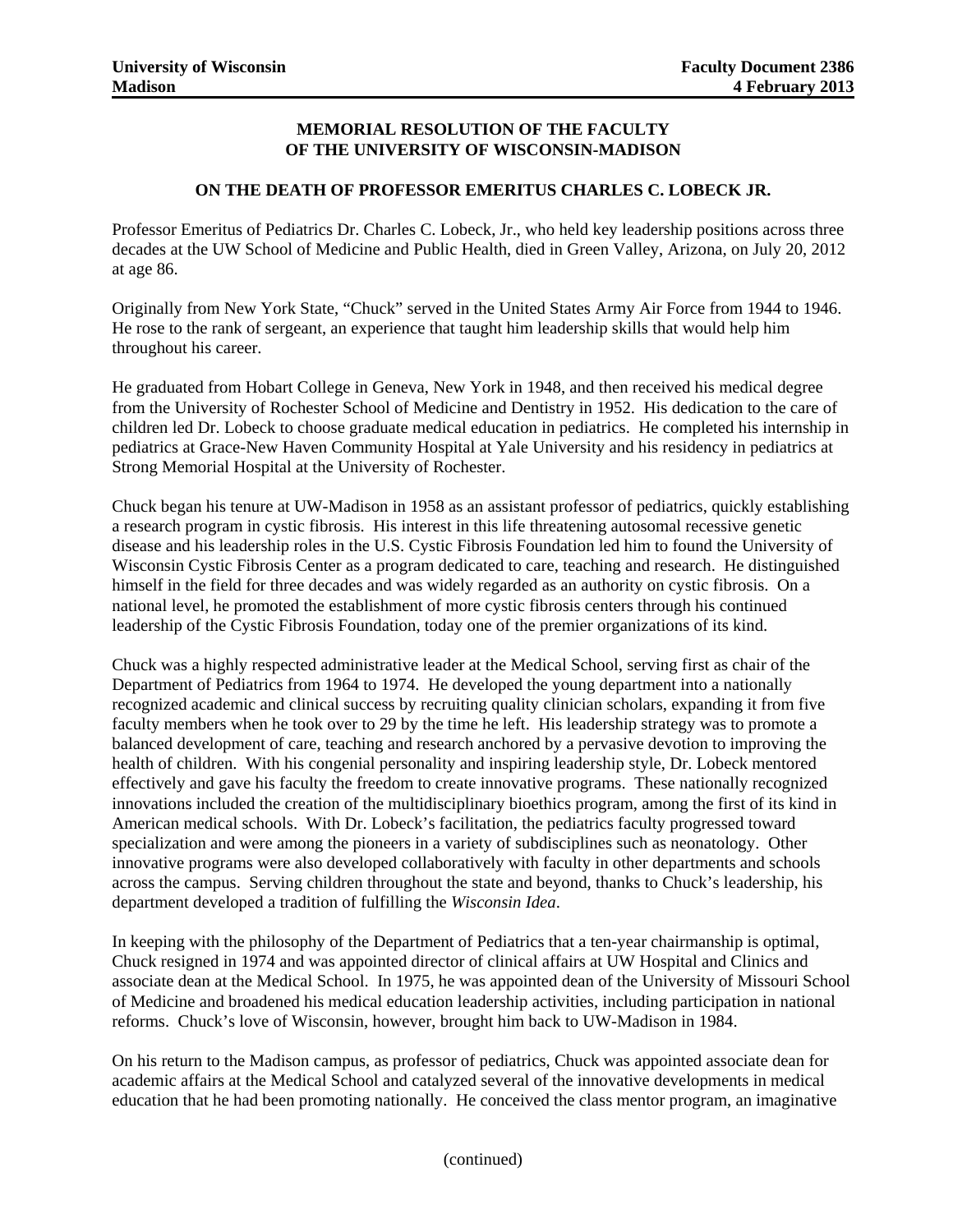method of using retired physician-teachers to advise current medical students. He also was instrumental in the enhancement of primary care education at the school, an effort that the departments of family medicine, pediatrics and medicine all found extremely valuable. Soon thereafter, other medical schools began to emulate the "Wisconsin Way" of emphasizing primary care education and helping address the national shortage primary care physicians which continues today.

Chuck became professor emeritus of pediatrics and preventive medicine in 1991. In tribute to him, the school created the Charles C. Lobeck Lectureship, presently held annually on Medical Education Day at the school, and the Department of Pediatrics created the Charles Lobeck Teaching Award for outstanding teaching of pediatrics to medical students. He also remained connected with cystic fibrosis research and served as an advisor to Wisconsin's newborn screening randomized clinical trial supported by NIH.

Chuck also continued for many years as a medical consultant for Project Headstart, and as a member of the National Cystic Fibrosis Research Foundation, the board of trustees for the American Association for Accreditation of Laboratory Animal Care, and Wisconsin's Rural Health Development Council. Eventually, he retired to Arizona.

Chuck led with a warm, self-effacing style that endeared him to countless students and colleagues.

He is survived by Isabelle Emerson Lobeck, whom he married in 1954, and four children.

MEMORIAL COMMITTEE Philip M. Farrell Norman Fost, chair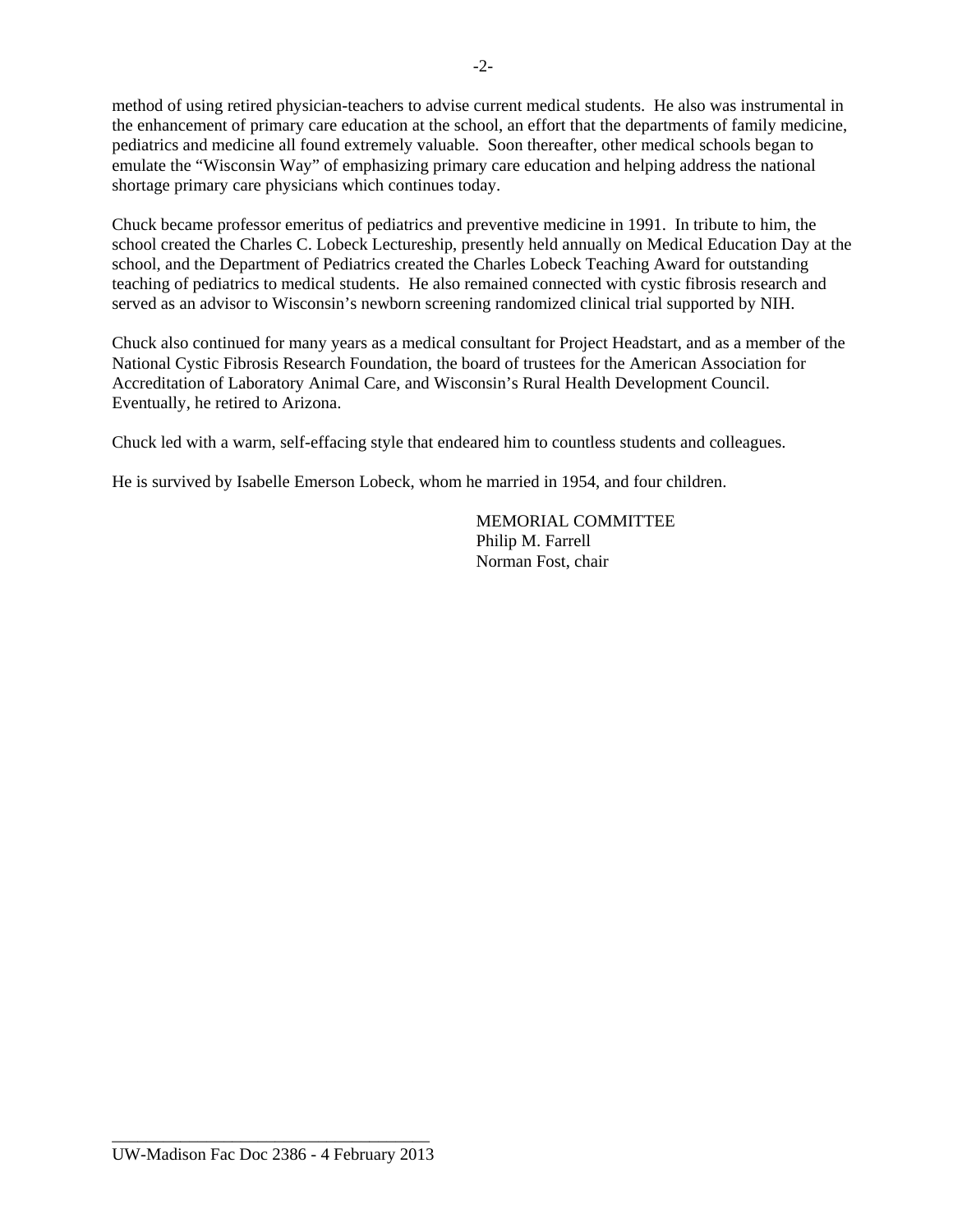#### **MEMORIAL RESOLUTION OF THE FACULTY OF THE UNIVERSITY OF WISCONSIN-MADISON**

#### **ON THE DEATH OF PROFESSOR EMERITUS THOMAS C. MEYER**

Professor Emeritus of Pediatrics Dr. Thomas C. Meyer died at age 85 on July 16, 2012, in Madison.

Tom Meyer obtained his undergraduate medical training in Johannesburg, South Africa, where he was born in 1926, the son of a prominent ophthalmologist. This initial training was interrupted by a period spent in the South African naval forces in World War II. He obtained his medical degree from Witwatersrand University in 1950.

Following completion of medical school, Tom spent two years in an internship in Johannesburg and three months as a primary care physician to black laborers working in a South African gold mine before moving to Birmingham, England for post-graduate training in pediatrics. It was there that he met his future wife, Dr. Irene Ibler, also a South African.

In Birmingham, Dr. Meyer worked with experts caring for premature infants before moving to North America for graduate medical education in cardiology and neurology at Johns Hopkins Hospital and the University of Saskatchewan. He returned to Birmingham in 1958-1959 for further pediatric training and then took up practice in pediatrics in Johannesburg from 1959-1961.

In 1961, Tom and Irene made the difficult decision to leave their homeland. They moved to UW-Madison, where Tom was offered a position as an assistant professor of pediatrics. The first assignment for the young pediatric cardiologist was to find a site for a nursery that could care for premature infants. Eventually he created, and then directed, the first sustainable pediatric cardiology clinic in the new UW Department of Pediatrics. Tom rose up through the academic ranks and after a few years, he turned his attention to medical education. This was an exciting period in pediatrics with development of sophisticated technologies such as cardiac catheterization and neonatal intensive care, but Tom recognized that the rapid progress in medical practices requires equal attention to teaching the associated knowledge and skills to learners at all levels from students to practitioners. He is fondly remembered by those who learned under him as medical students and residents in pediatrics for his unassuming, supportive style combined with a deep dedication to the well-being of children and comprehensive education.

in 1965, the UW Medical School established its Department of Continuing Medical Education, one of the nation's first such programs, and Tom was appointed its first director. He later was named the school's first associate dean for education, a position he held from 1967 to 1976, becoming professor of pediatrics in 1970. Under his direction, his office established several programs. He was among the first to see the value of what today is known as distance education–he promoted "telelectures," or telephone tapes, and dial-access libraries, for physicians and allied health professionals. These were conducted from UW-Madison's Radio Hall and allowed practicing physicians from around the state to receive advanced medical education in the home hospital where they could ask our faculty questions and receive consultations.

Tom also had an abiding interest in programs that offered remediation for physicians who encountered difficulties in their medical practices as the field advanced rapidly with the introduction of new methods for diagnosis and treatment. A compassionate and fair man, he was considered a national innovator who influenced many similar programs across the United States.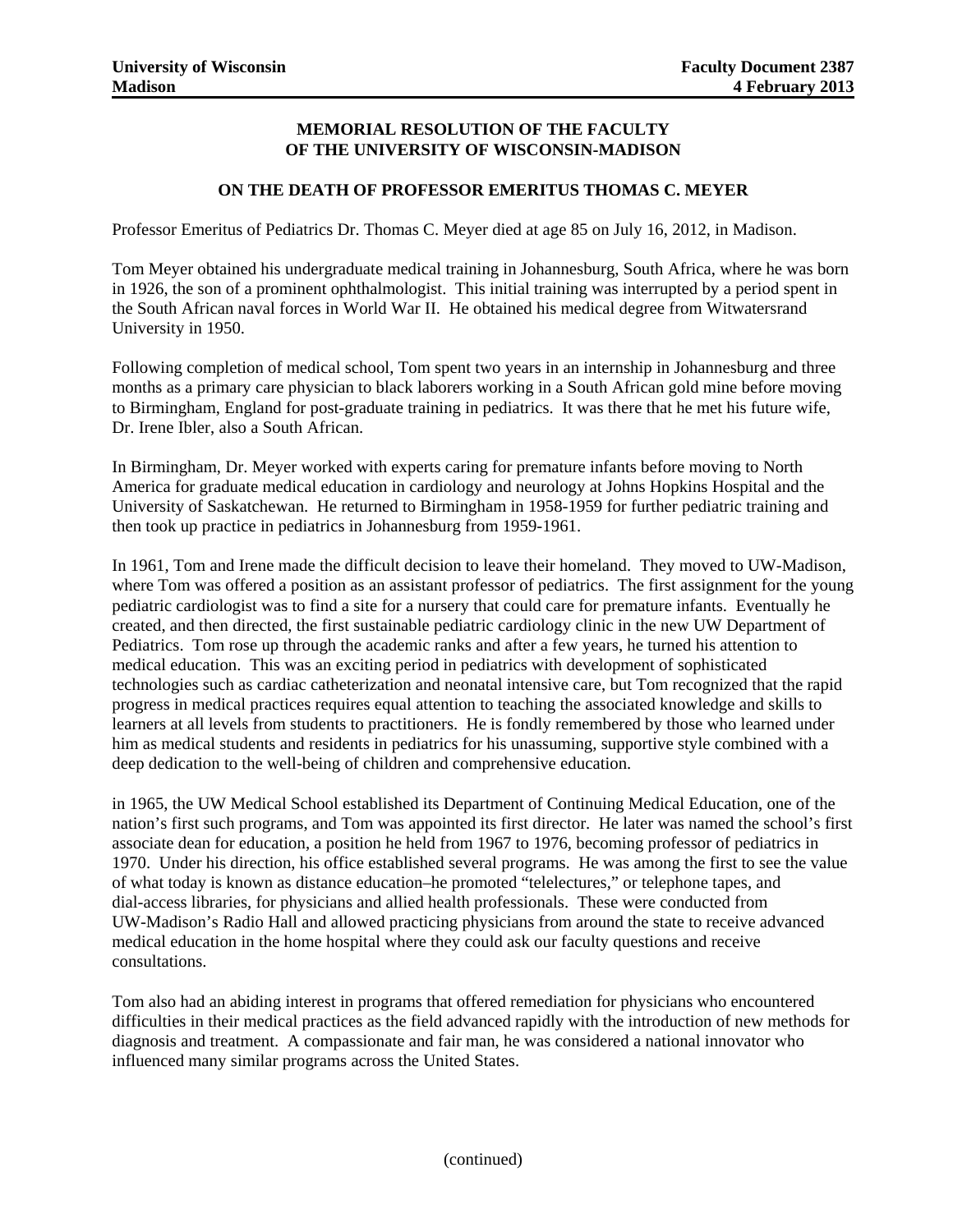Another program instituted by Tom's office was the Independent Study Program for Basic Sciences (ISP), which allowed medical students to proceed at their own pace in fulfilling the school's course requirements. This greatly benefitted women, and the school strove to achieve gender balance. Tom served as ISP director from its beginning in 1976 until he stepped down in 1985.

Tom was elected a fellow of the Royal College of Physicians (Edinburgh) and was given the Western Electric Appreciation Award in 1970 in recognition of outstanding achievement in meeting educational needs of physicians, the Ida and George Eliot Prize from the American Medical Librarians, the Wisconsin Hospital Association Award of Merit, and the Gerard B. Lambert Special Recognition Award for Dial Access Library.

In 1985, he became vice president of medical affairs at St. Mary's Hospital Medical Center in Madison, a position he held for another ten years. He retired in 1995 and was named professor emeritus of pediatrics.

Following "retirement," Tom served as the medical editor of the *Wisconsin Medical Journal* from 1995 to 2007. He transformed the journal by instilling more academic perspectives and promoting thematic issues on hot topics in medical practice. There, and with the Wisconsin Medical Society, he continued his role as a gentle teacher and guide for colleagues.

Tom's career was characterized by leading innovations and by service to patients, parents, students, and the profession he loved. He was truly the epitome of a gentleman and a scholar.

He is survived by his wife, Dr. Irene Ibler, five children and ten grandchildren.

MEMORIAL COMMITTEE Philip M. Farrell Norman Fost, chair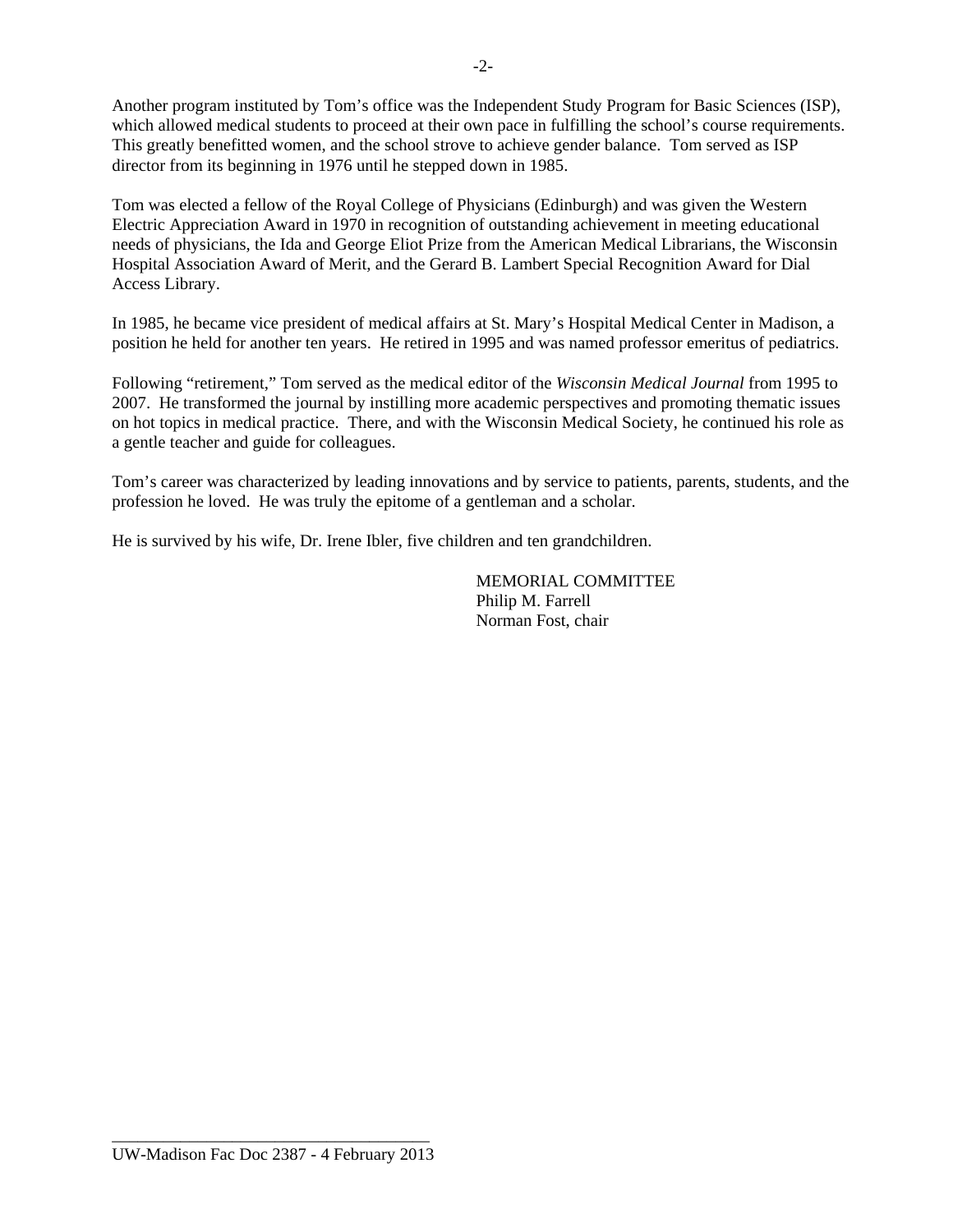#### **MEMORIAL RESOLUTION OF THE FACULTY OF THE UNIVERSITY OF WISCONSIN-MADISON**

#### **ON THE DEATH OF ASSOCIATE PROFESSOR KURT W. SAUPE**

Kurt W. Saupe, associate professor of medicine, died surrounded by his loving family on June 23, 2012, at the age of 50.

Dr. Saupe was born April 1, 1962, to William (professor emeritus of agricultural economics) and Lorna Saupe in Sheldon, Iowa. The family moved to Madison, Wisconsin in 1965. After two years in Brazil with his family, Kurt returned to Madison in 1971 and completed high school at James Madison Memorial where he was a champion wrestler and track athlete, graduating in 1980. He came to the University of Wisconsin as an undergraduate and received a degree in kinesiology. Competitive sports were a major activity during his undergraduate years; he lettered twice on the track team as a 400-meter hurdler and was a member of the 1984 Big Ten Championship squad. Kurt then went to Penn State University and earned a master' degree in exercise physiology in 1986. He returned to Madison to study physiology, earning his PhD in 1994 in the laboratory of Professor Emeritus Jerome Dempsey. His postdoctoral training was in Boston, Massachusetts, first in the Department of Cardiac Surgery at Children's Hospital in Boston from 1994 to 1995 and then in the NMR Laboratory for Physiological Chemistry at the Brigham and Women's Hospital and Harvard Medical School from 1995 to 1998.

After completing his postdoctoral studies, Kurt became a research assistant professor in the Department of Medicine at Boston University School of Medicine from 1998 to 2001. In 2001, he was promoted to assistant professor in the Department of Physiology and Biophysics at Boston University. He and his wife, Nancy Sweitzer, MD, PhD, were recruited to the Department of Medicine at the University of Wisconsin in 2001, and Kurt became assistant professor in the departments of medicine and physiology at UW-Madison. Subsequently, Kurt was promoted to associate professor in the Department of Medicine.

Dr. Saupe published more than 40 peer-reviewed articles in the fields of pulmonary and cardiovascular physiology. As a postdoctoral fellow, he published highly cited articles in *Circulation*, *Circulation Research*, and *The Journal of Clinical Investigation*. When he returned to UW-Madison as an assistant professor, he focused his research effort on cardiac energetics, with a special interest in AMP-activated protein kinase (AMPK), a ubiquitous master regulator of metabolism. Kurt published several articles detailing the effects of exercise, hypoxia, age, and diet on AMPK activity, not only in the heart but also in other highly energetic organs such as skeletal muscle, liver, and white adipose tissue. His lab was also one of the first to investigate the role of AMPK in brown adipose tissue, which had been shown to be much more important in humans than previously thought. Because AMPK is important in such diverse areas as diabetes, inflammation, and cancer, Kurt's work on AMPK will continue to be an important foundation for the work of others in the future. In recent years, Kurt added an additional focus to his research. His lab began studies related to the potential for cardiac regeneration. Using his previous experience with aging and diet studies, Kurt investigated the problem that adult stem cells are less effective as therapeutic reagents if they're isolated from aged donors. Kurt published two studies on this topic, involving the use of caloric restriction diets as a means to improve the fate of cardiac- and adipose-derived adult stem cells from aged mice.

At the time of Kurt's passing, his lab was developing a new method to transfer stem cells to injured cardiac tissue. The method was novel in that it used fibroblast cells found in normal heart tissue to create an extracellular matrix patch that could hold therapeutic cells. Early results indicated that this method had advantages over previously published matrix patches. Kurt was very excited about this field of research and felt that the technology had the potential to impact not only cardio-regenerative therapies but also delivery of stem cells to other organ systems. This work continues by members of Kurt's lab.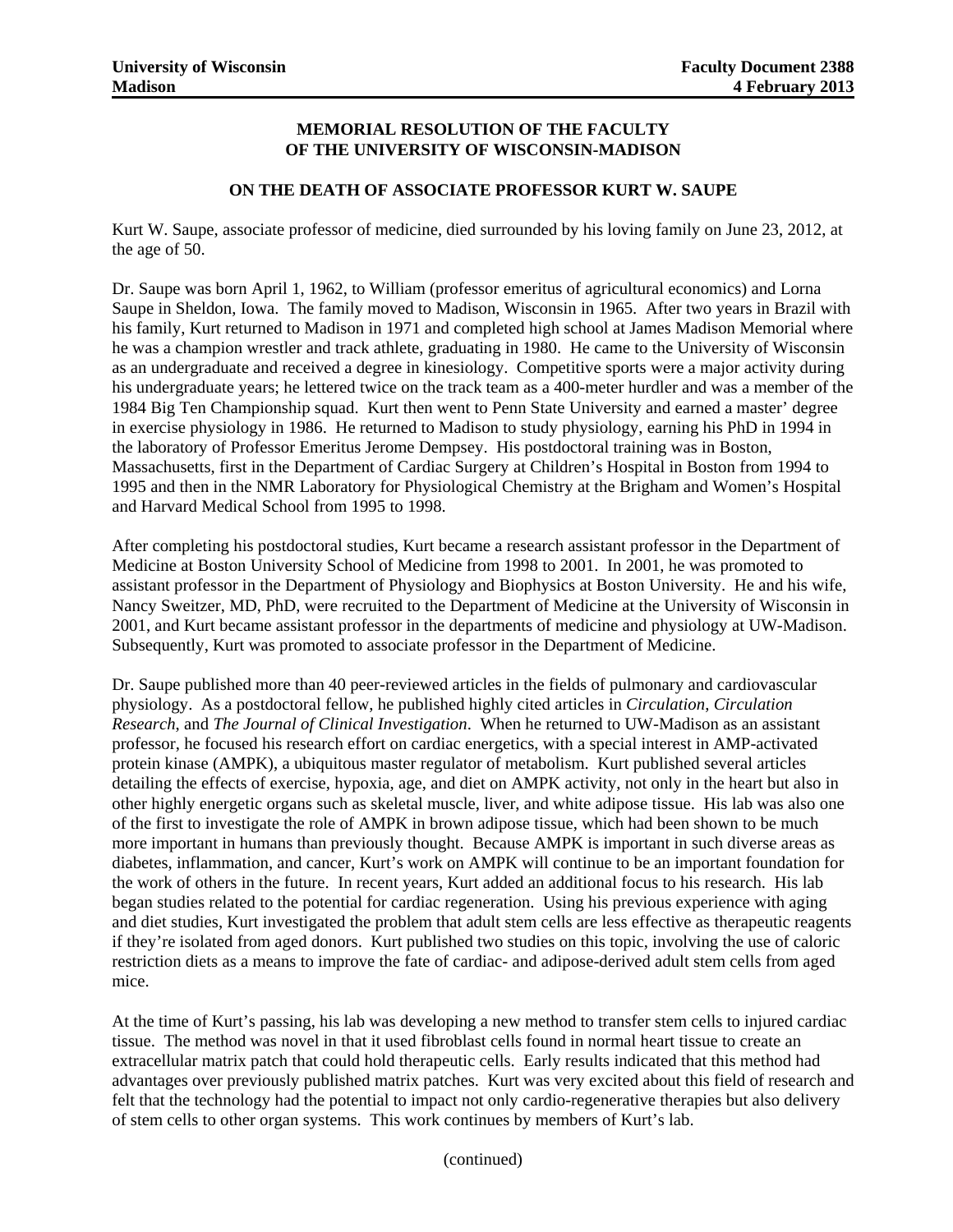Kurt was diagnosed with lymphoma in 2007. Several cardiac regeneration and AMPK and stem cell transfer were developed and carried out after this diagnosis. He persevered through multiple rounds of chemotherapy, stem cell transplantation of his bone marrow, and multiple complications arising from this therapy. Some days he could barely walk to his office, yet he remained productive, dedicated, optimistic, and a true inspiration to the members of his research team.

Kurt also excelled at education. He inspired first-year medical students with both the complexities and the beauty of respiratory physiology. He also taught exercise physiology to undergraduates in the Biocore curriculum. He was a devoted and tireless mentor of undergraduate and graduate students in his research laboratory. Perhaps some of Kurt's most passionate teaching came in the form of public outreach as he spoke at the World Stem Cell Summit held in Madison, and other public events on the promise of stem cell research for advancing revolutionary new medical therapies. Dr. Saupe used his own personal experience as a recipient of a stem cell (bone marrow) transplant as a powerful example of the possibilities that stem cell research brings to medicine.

Kurt Saupe represented the best of the University of Wisconsin for almost three decades, first as a student and athlete on the track team, then as a graduate student in respiratory physiology, and ultimately as a faculty member in cardiovascular medicine and physiology. His enthusiasm and friendliness infected his students and colleagues who worked with him passionately to advance the multiple scientific projects that he led during his career. However, his favorite project was his family – his wife and colleague, Dr. Nancy Sweitzer, and their two children, Geneva and Peter. He was generous with his time and talents, and he continues to give with the Kurt W. Saupe Foundation, which reaches out to disadvantaged children.

> MEMORIAL COMMITTEE Tim Kamp Jake Mulligan Peter Rahko, chair Eric Schmuck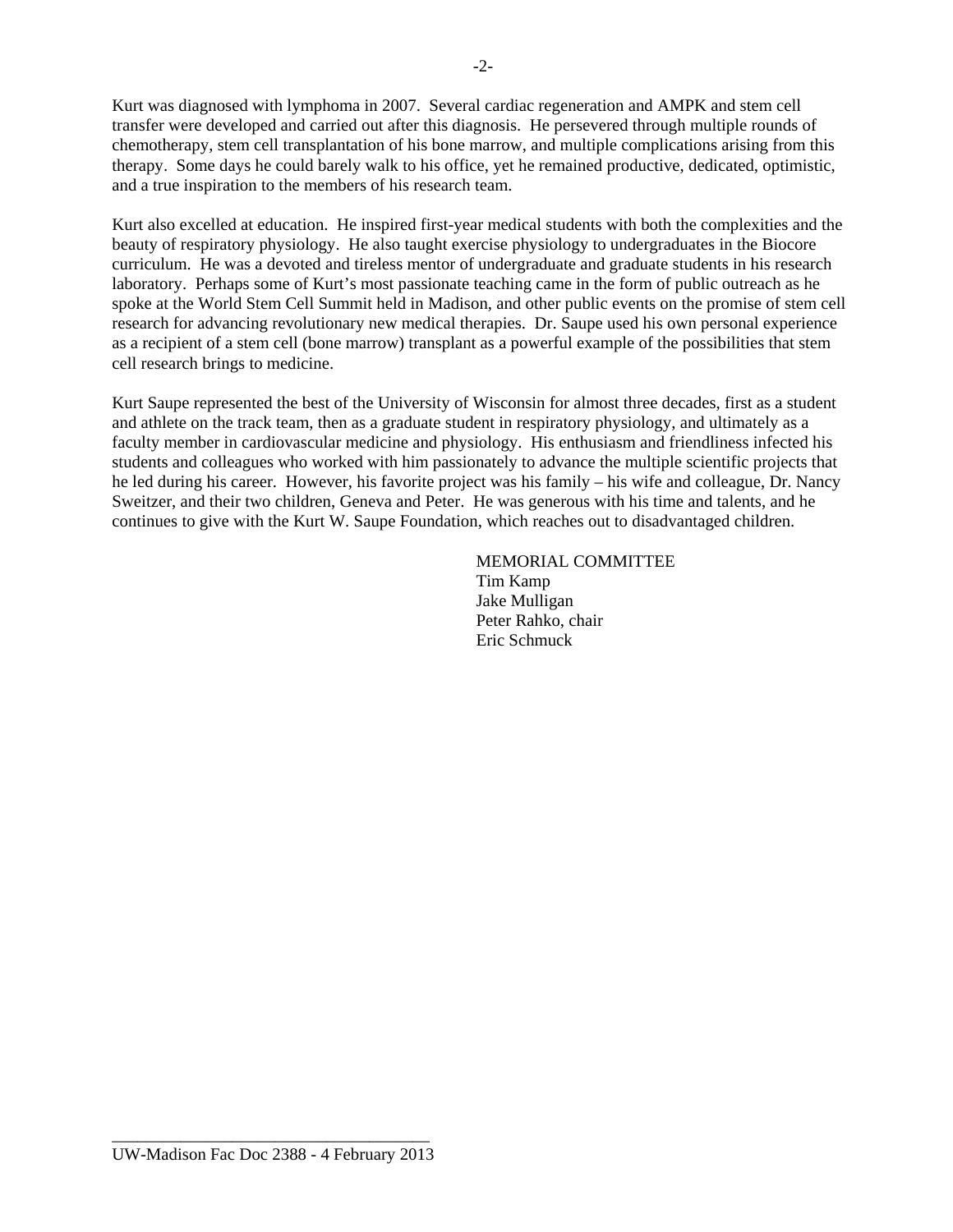#### **MEMORIAL RESOLUTION OF THE FACULTY OF THE UNIVERSITY OF WISCONSIN-MADISON**

#### **ON THE DEATH OF PROFESSOR EMERITUS THOMAS H. STEELE**

Dr. Thomas Hartman Steele, professor emeritus in the Department of Medicine's nephrology division, died April 24, 2012 at home, surrounded by his family. He was 75.

Dr. Steele was born December 20, 1936 in New Castle, Pennsylvania. He attended Haverford College, graduating Phi Beta Kappa with a BA in chemistry in 1958 and received his MD degree from Columbia University in 1962. He completed a three-year internal medicine residency at the University of Wisconsin Hospital and Clinics in 1965 followed by a fellowship in nephrology at the University of Wisconsin. He then fulfilled his military obligation with the U.S. Public Health Service prior to joining the nephrology division at the University of Chicago. He was recruited back to Madison in 1970. He was the ultimate "triple threat" academic nephrologist. An outstanding clinical investigator, teacher and clinician, he rapidly advanced to the rank of professor.

As a scientist, he was instrumental in conceiving and executing studies that elucidated the normal mechanism for renal transport of uric acid in humans. This served as the basis for subsequent studies leading to understanding urate handling in chronic kidney disease and gout. Along with his studies on renal cation transport, parathyroid hormone and vitamin D, this work served as the basis for his election to the American Society for Clinical Investigation—an honor achieved by very few of his colleagues in the department.

As an educator, his encyclopedic knowledge of the literature, his superb lectures in the pathophysiology course and his interactions with residents and fellows made him a major contributor to the nephrology teaching program over the past 47 years.

As a clinical nephrologist, he played a major role in the nephrology division's contribution to intensive care unit and transplantation care, as well as the chronic kidney disease program. More than 15 years ago, he developed the nephrology component to our multidisciplinary Kidney Stone Clinic.

Tom was calm and reserved, a man of few words. He was a music lover and an avid follower of current events. He enjoyed spending time with his family and grandchildren.

A physician scientist ahead of his time and peers, Dr. Thomas Steele marked the minds of all of us forever. He is survived by his wife of 53 years, Ramona Jesse Steele; four children, Karen, Todd, Heidi and Alyson; and six grandchildren.

> MEMORIAL COMMITTEE Arjang Djamali Richard Rieselbach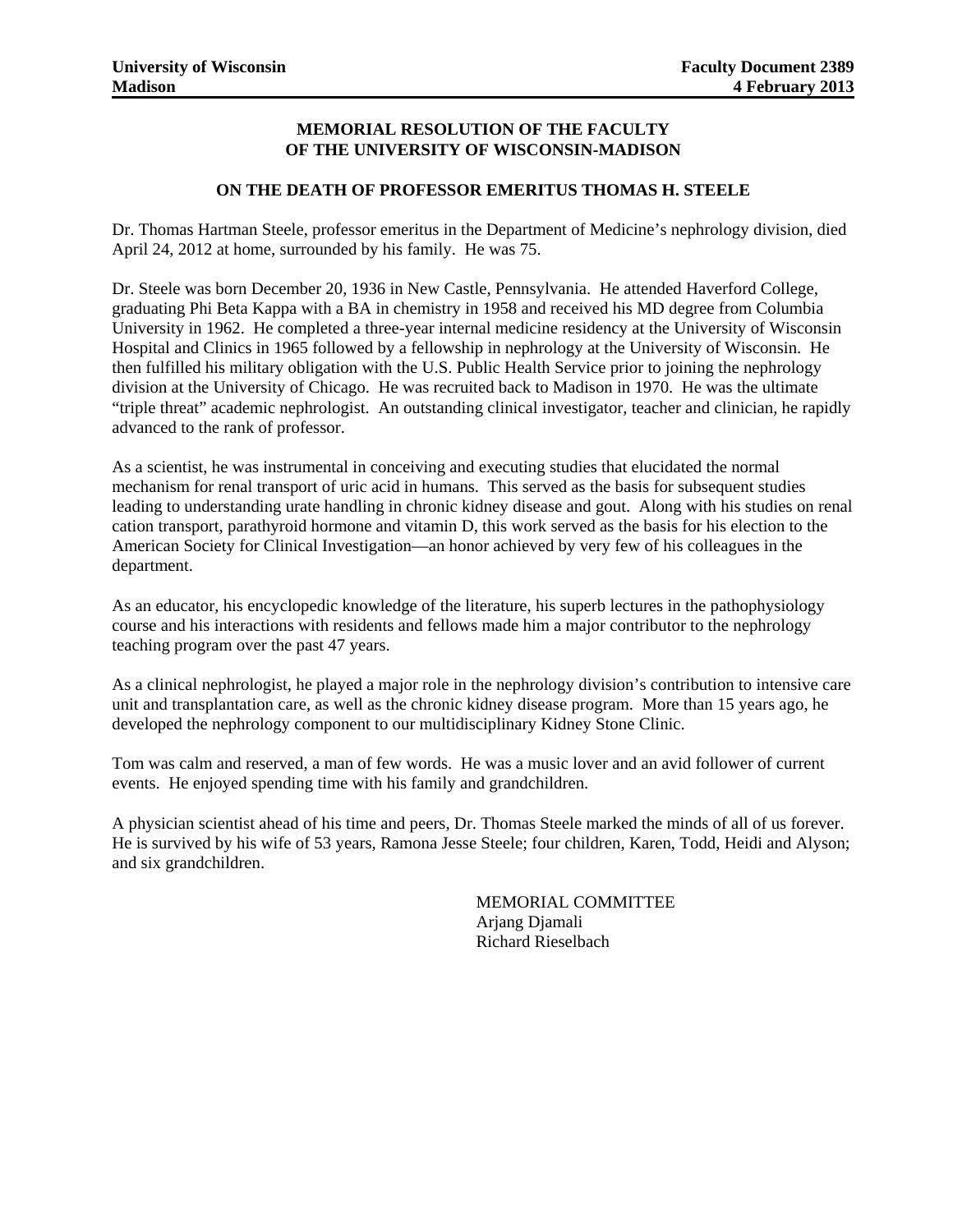#### **FACULTY SENATE MEETING Monday, 3 December 2012 - 3:30 p.m. 272 Bascom Hall**

#### **MINUTES**

The meeting was called to order by Interim Chancellor David Ward at 3:30 p.m. with 175 voting members present.

| 1. Memorial resolutions were presented for:                            | Doc. No.     |
|------------------------------------------------------------------------|--------------|
| Professor Emeritus Paul S. Boyer<br>Professor Emeritus Owen R. Fennema | 2377<br>2379 |

2. Announcements/Informational Items.

There were no announcements.

3. Question Period.

There were no questions.

#### **AUTOMATIC CONSENT BUSINESS**

4. The minutes of 5 November 2012 were approved as distributed.

#### **UNFINISHED BUSINESS**

5. Interim Chancellor Ward provided his perspective on the Resolution Accepting the HR Design 2375 Framework, which was postponed by faculty senate vote at the 5 November 2012 meeting, given that he was absent from that meeting.

Professor Mark Cook spoke to the motion to adopt the Resolution Accepting the HR Design Framework.

Assistant Professor Noah Feinstein (District 27) moved to amend the motion as follows. The motion to amend was seconded.

**WHEREAS** the faculty recognize that the principal goal of the UW-Madison is to provide a learning environment in which faculty, staff, and students can discover, examine critically, preserve and transmit knowledge, and that this goal – to provide the highest quality of education to its students – must continue to guide the Human Resource (HR) Design framework; and

**WHEREAS** the university has staffing needs that are unique to institutions of higher education and distinct from those of other state agencies; and

**WHEREAS** the UW-Madison has been directed by legislative action to design a new human resources management system; and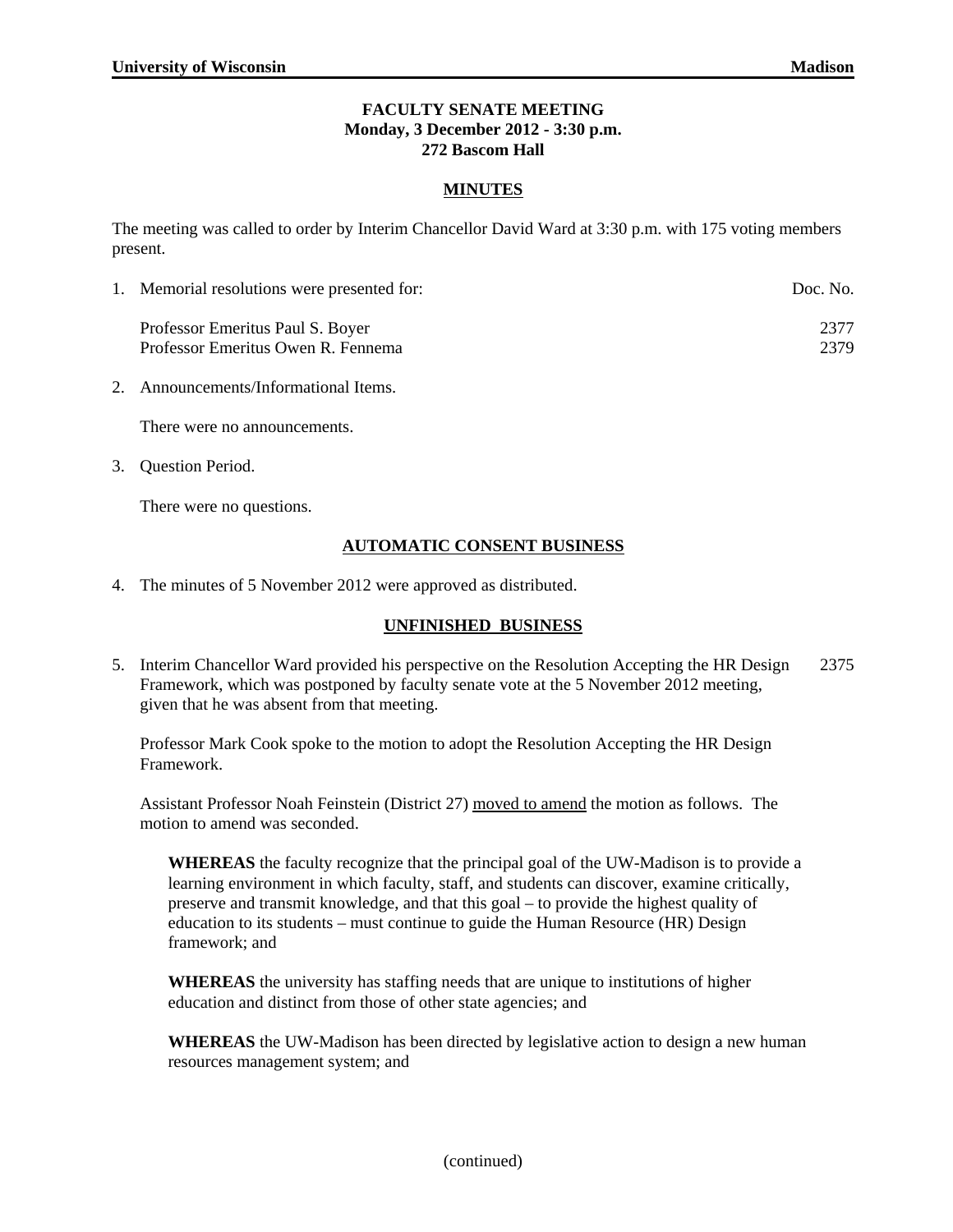**WHEREAS** the university has solicited, and must continue to solicit, input from a range of stakeholders, including faculty, at multiple stages in the evolution of the HR Design framework; and

**WHEREAS** the University Committee and the faculty will continue to be actively engaged in the continued development and evaluation of specific components of the plan; and

**WHEREAS** the University Committee and the faculty will ensure that the HR Design framework will maintain the university's commitment to the fundamental protections of employee rights, to due process with respect to decisions adversely affecting employment, to the principles of a living wage, and to equity in the workplace; and

**WHEREAS** the University Committee and the faculty will ensure that the HR Design framework will maintain the university's commitment to preserving current shared governance rights and granting governance rights to classified employees ("university staff"), and note that shared governance implies direct participation in relevant decision-making;

**WHEREAS** according to the laws of the state of Wisconsin, the faculty "shall be vested with responsibility for the immediate governance of [the] institution and shall actively participate in institutional policy development. As such, the faculty shall have the primary responsibility for academic and educational activities and faculty personnel matters" (Wis. Stats. Chapter 36.09 (4)) including policies that are developed in the HR Design process;

**NOW THEREFORE, BE IT RESOLVED** that the UW-Madison Faculty Senate accepts the HR Design framework, with the expectation that the following principles will be implemented in that framework conditional upon the explicit agreement of the HR Design team and the executive sponsors of the HR Design process that the following commitments will be respected without exception as that process continues to unfold:

(1) An unwavering commitment to the discovery and transmission of knowledge, wisdom and values, and to help students develop an understanding and appreciation for the complex cultural and physical worlds in which they live and to realize their highest potential of intellectual, physical and human development, as enshrined in the UW-Madison's "Mission Statement." With respect to faculty and staff with instructional roles, this includes an emphasis on the quality of teaching (including instruction, advising, mentoring and supervision);

(2) Acknowledgment that the faculty "shall be vested with responsibility for the immediate governance of [the] institution and shall actively participate in institutional policy development. As such, the faculty shall have the primary responsibility for academic and educational activities and faculty personnel matters" (Wis. Stats. Chapter 36.09 (4)) with respect to policies that are developed in the HR Design process; and

(2) A commitment to shared governance that extends to direct participation of governance groups in relevant decision-making. In this case, such a commitment must include guarantees that any future results and recommendations of the ongoing HR Design process, including but not limited to the title and total compensation study, will be subject to approval by all affected shared governance bodies, without which approval they will not proceed.

(3) A commitment to balance merit/market considerations with considerations of equity, in a way that gives substantive and material weight to both.

There was considerable discussion of the proposed amendment.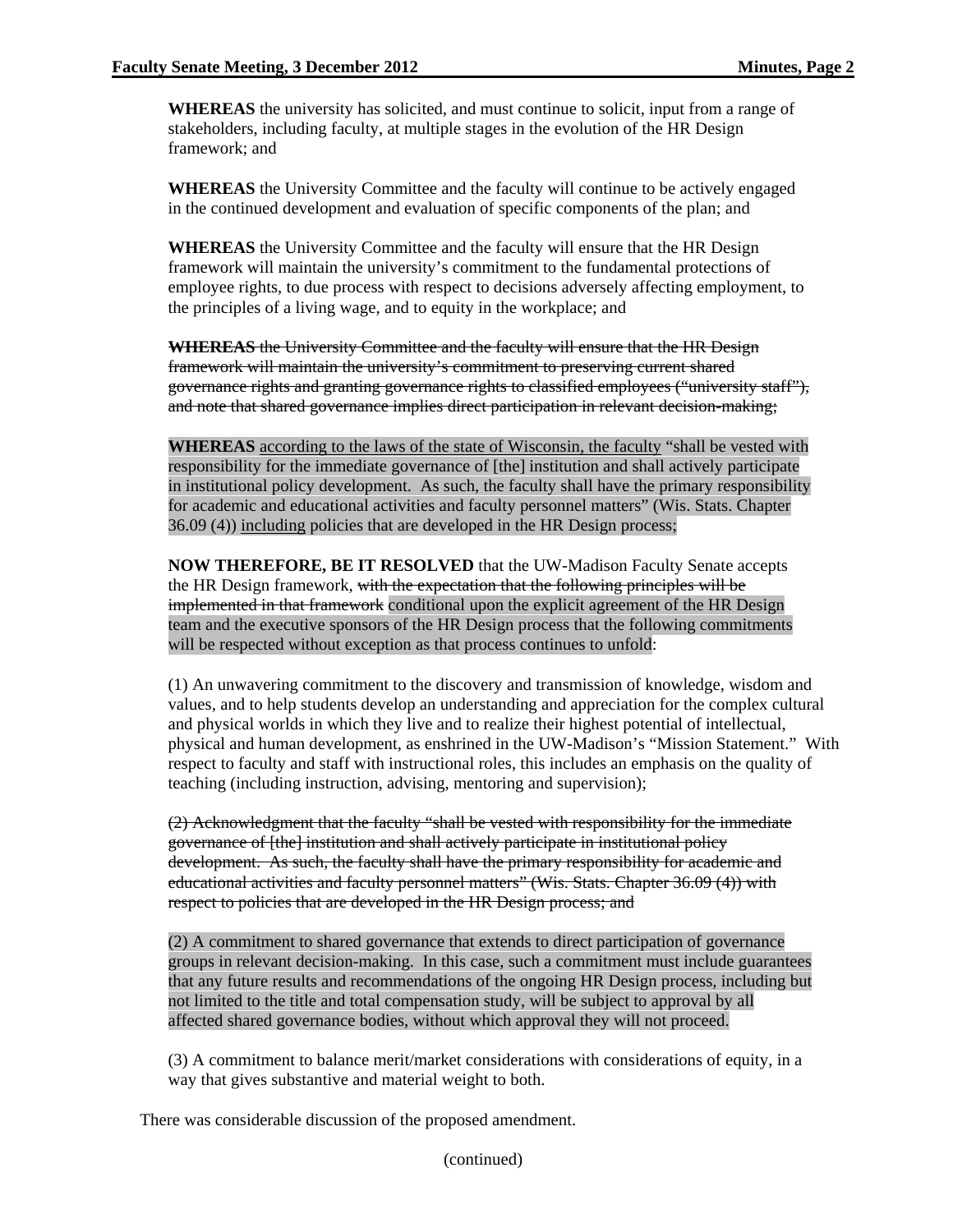Professor Jim Doing (District 65) moved the previous question. The motion was seconded and passed by hand vote.

The motion to amend failed by hand vote.

The previous question on the original motion was moved. The motion was seconded and passed by hand vote.

The original motion passed by hand vote.

6. Professor Cook, on behalf of the University Committee, moved to adopt the Academic Calendar for 2016-2021. 2366

The motion passed without negative vote.

7. Professor Cook, on behalf of the University Committee, moved to adopt the Recommendation to Dissolve the Honorific Modified Professorial Title Review Committee. 1489h

The motion passed without negative vote.

#### **CONFIRMATION OF APPOINTMENT**

8. Professor Cook, on behalf of the University Committee, moved to confirm the appointment of Professor Donald Stone (Materials Science and Engineering) to serve on the Commission on Faculty Compensation and Economic Benefits for 2012-2013, to complete the second year of Professor Jo Ellen Fair's elected three-year term.

The motion passed without negative vote.

#### **REPORTS**

9. Professor Cynthia Jasper submitted for informational purposes the Library Committee Annual Report for 2011-2012. 2380

There were no questions.

10. Faculty Associate Janet Batzli submitted for informational purposes the Teaching Academy Annual Report for 2011-2012. 2373

There were no questions.

11. Provost Paul DeLuca submitted for informational purposes the University Academic Planning Council Annual Report for 2011-2012. 2374

There were no questions.

#### **SPECIAL ORDER**

12. A motion was made and seconded to convene in closed session pursuant to Wis. Stats. 19.85 (1)(c) and (f) to consider the recommendation of the Committee on Honorary Degrees. The motion passed without negative vote.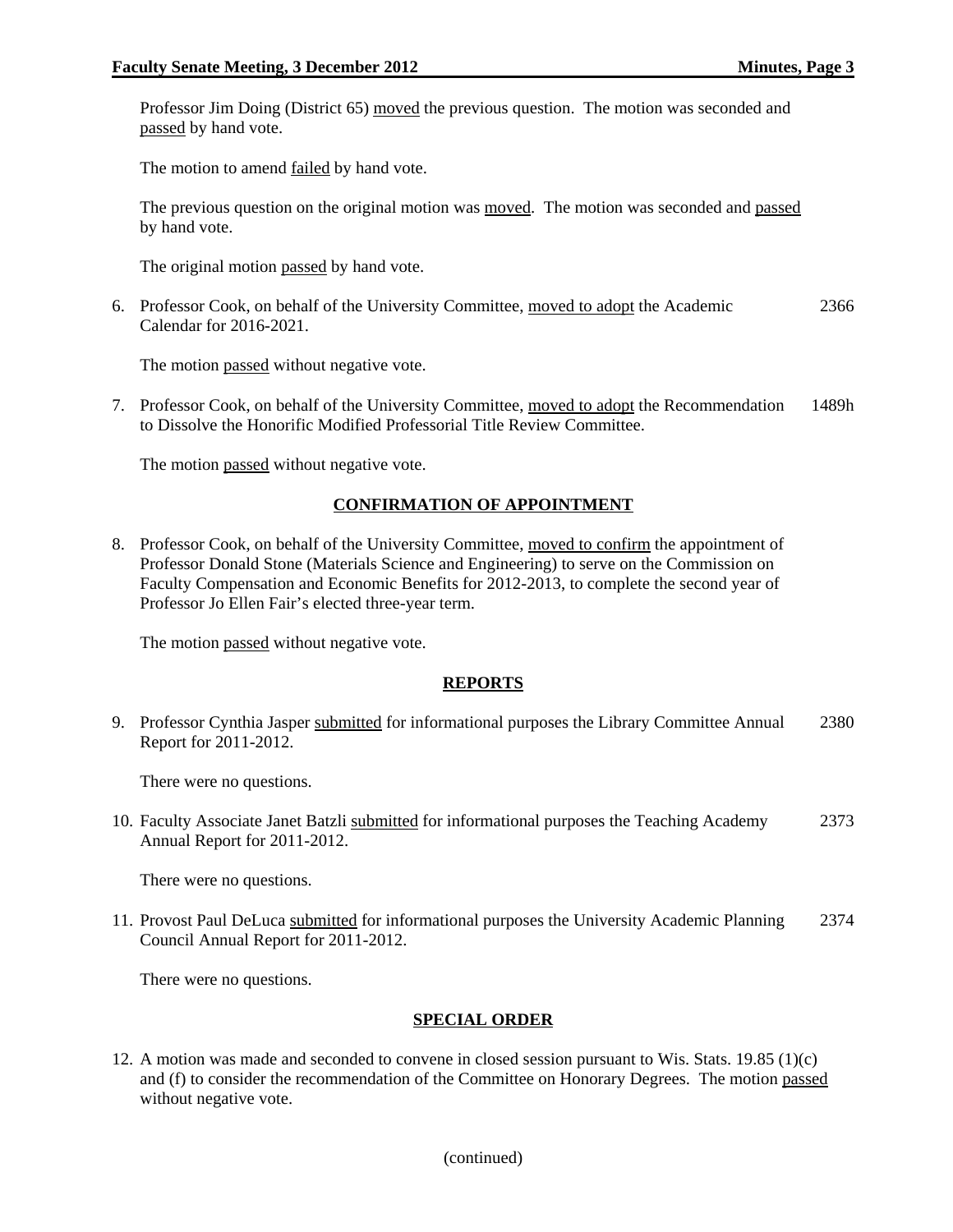#### **SPECIAL ORDER, cont'd**

Professor David McDonald, chair of the Committee on Honorary Degrees, presented background information on the nominees for honorary degrees.

Senators voted by paper ballot whether to award the honorary degrees.

The meeting adjourned at 5:02 p.m.

David Musolf Secretary of the Faculty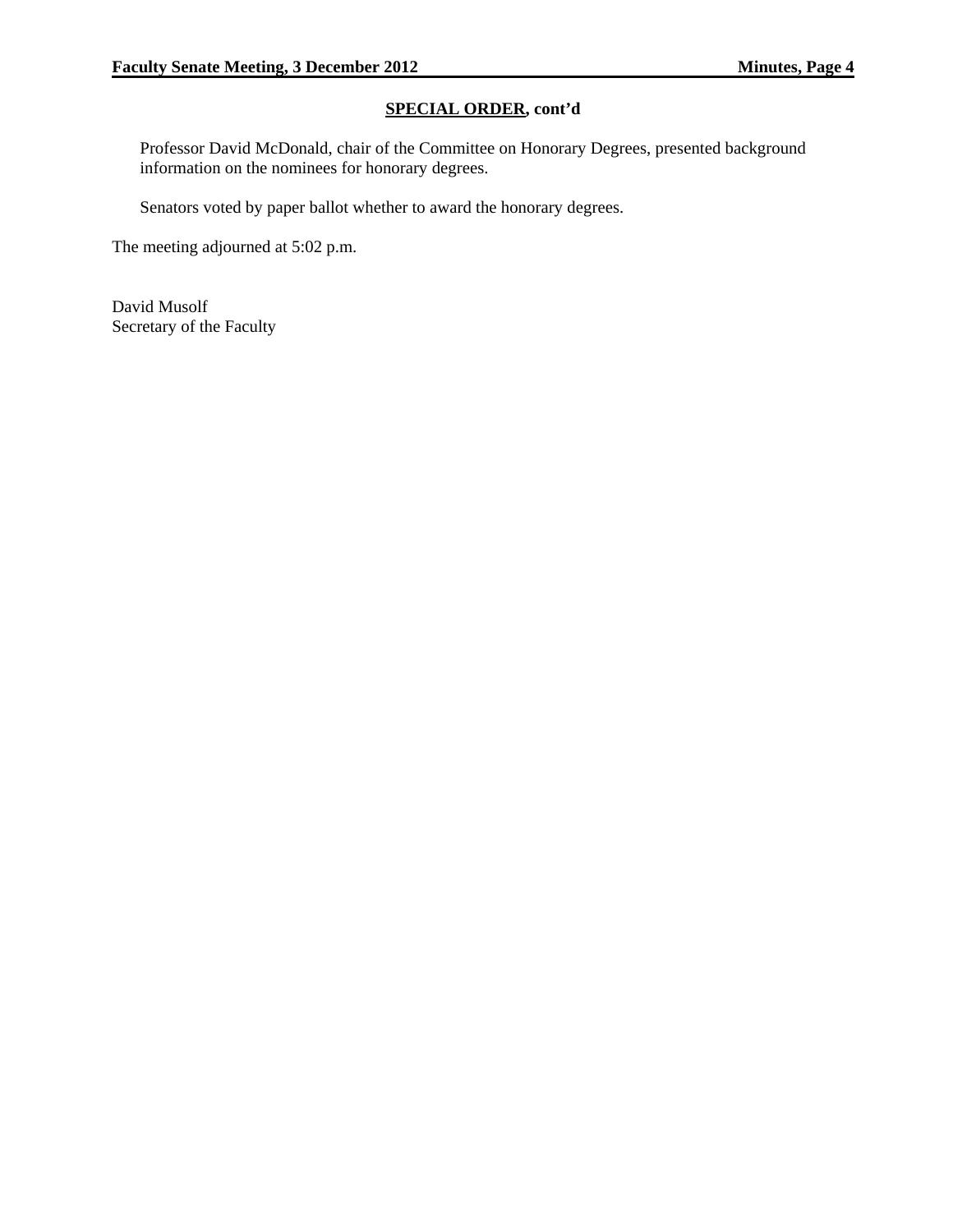#### **CAMPUS PLANNING COMMITTEE ANNUAL REPORT FOR 2011-2012**

#### **I. STATEMENT OF COMMITTEE FUNCTION**

The Campus Planning Committee (CPC) advises the chancellor and provost concerning issues affecting the physical facilities of the university, including long-range development planning, building and major remodeling priorities, site selection, circulation, land use and related planning matters.

#### **II. PAST YEAR'S ACTIVITIES**

The Campus Planning Committee held seven meetings during the 2011-2012 academic year: five during fall 2011 and two in spring 2012. Agendas and minutes of all CPC meetings can be found at the CPC website: www2.fpm.wisc.edu/capbudg/CampusPlanningCommittee/CPCMinuteIndex1.html

Work in the fall 2011 semester focused on the development of the 2013-2019 six-year development plan and the 2013-2015 capital budget request. This capital budget discussion was framed by the economic situation and diminishing state support for building projects. It required the committee to make difficult decisions regarding the number of state-funded requests that were advanced by the committee to the chancellor and then to UW System. It also required the committee to take a longer-term view of the campus' academic needs and, given increasingly limited state support, how those needs translated into a physical development plan.

At each of the fall semester meetings, the CPC heard presentations on proposals for state-funded, giftfunded and program revenue-funded projects. The main issues highlighted in those presentations are summarized below:

- Chemistry Instructional Facilities Expansion: The outdated and deteriorated state of the university's chemistry instructional facilities, including lecture rooms as well as laboratories, has become a serious limitation to effective instruction in nearly all undergraduate chemistry courses, especially the largest courses in general and organic chemistry. The need for new labs is driven both by safety considerations that cannot be met by remodeling of the current labs and by substantially increased enrollments that have forced subpar modifications of the content of the core curriculum. Demand for chemistry classes has continuously increased over the last 20 years. The existing facilities do not support contemporary instructional methods and are unable to accommodate the growing number of students required to use them. The laboratories fail to conform to modern safety and hygiene standards.
- Meat Science and Muscle Biology Laboratory: The existing Meat Science and Muscle Biology Laboratory (25,747 assignable square feet; 30,190 gross square feet) was constructed in the 1930s. Since its construction, the building has had little in the way of capital improvements. The only work that has been done was to keep the laboratory operational. The current building attempts to function with basically the same abattoir, fabrication, meat processing, kitchen and sensory evaluation areas that were installed before 1950. It is unacceptable according to federal inspection standards, and to date, state inspectors have been conciliatory in their view of this program. A new Meat Science Laboratory would provide Wisconsin's meat industry an opportunity to partner with a state-of-the-art laboratory to conduct research that would not likely be possible for small- and mid-size meat businesses lacking research facilities and staff. As new technological challenges arise in the meat industry, this facility and its faculty would have the capacity to address and solve these problems.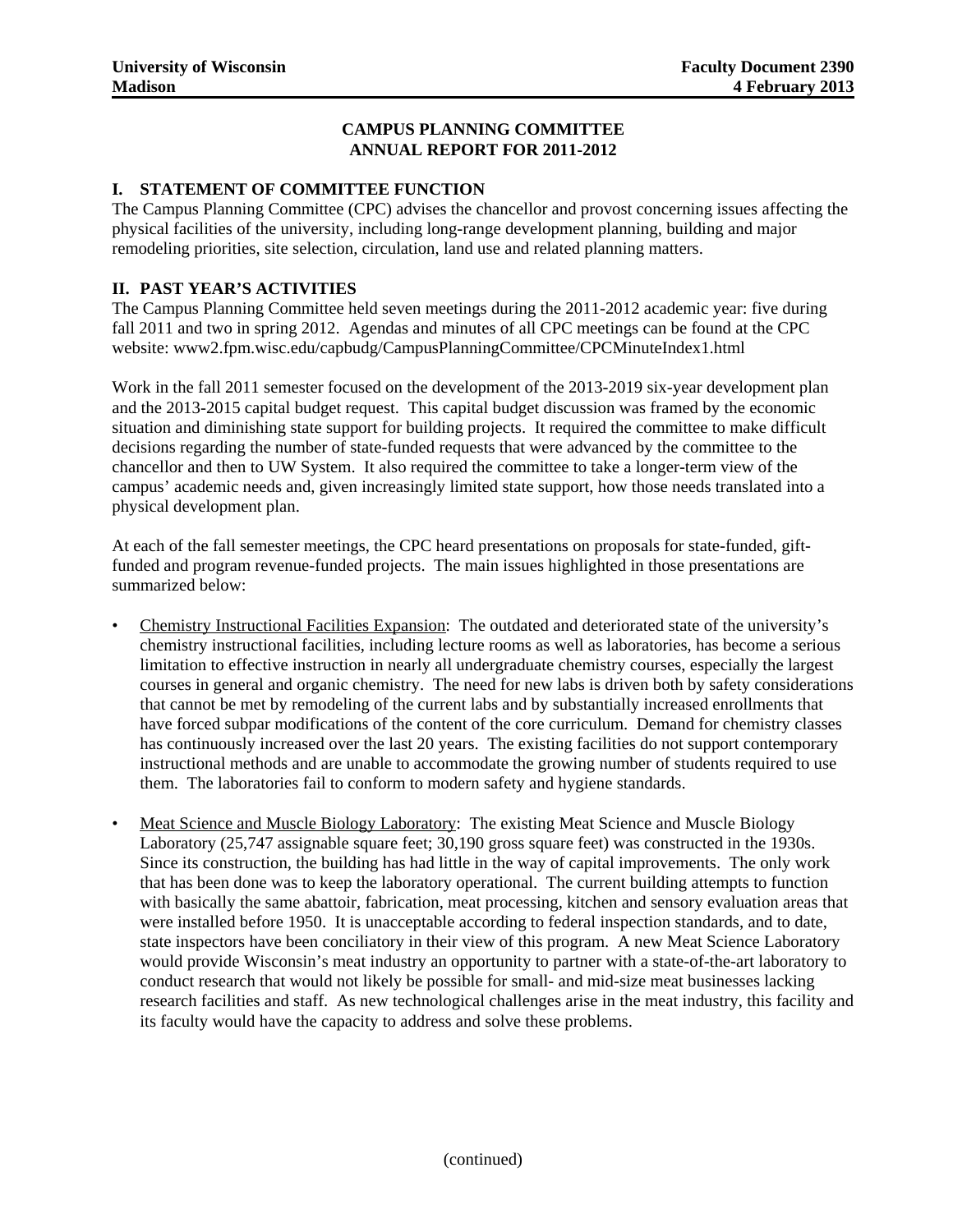- Center for Dairy Research and Babcock Dairy Plant Expansion: The current dairy plant infrastructure is over 60 years old and lacks appropriate ADA-based access. In addition, the dairy plant has other problems including: an aging, corroding electrical system in a wet environment with numerous shorts and wire exposures; an unserviceable cooling system; an unsafe work area for accommodating short course participants due to crowded areas (exposure to steam lines, corroded electrical outlets, chemicals, etc.); inadequate ventilation resulting in an unhealthy work and teaching environment; and the potential for growth of pathogenic bacteria as well as contamination between research projects and product being produced for human consumption. The proposed project advances the dairy processing industry by providing a much needed modernization of a 1950s era facility. In order to remain the preeminent dairy processing training center in the U.S., the additional space would provide the ability to meet student needs for more diversified research, teaching and processing capabilities as well as the needs of Wisconsin's dairy industry with respect to research and training.
- Utility Distribution System Upgrades: Renovation and expansion of campus facilities will significantly increase the demand on the utility infrastructure. Growth in the utility load is attributed to the additional gross square feet of building space as well as the need to meet current health and safety requirements, especially in campus research labs. In an effort to minimize this new load impact, the university will continue to minimize and control energy consumption. Increased utility demands on campus will require additional capacity and new substations as well as expansion of the utility distribution systems. Pumped condensate return is one of the most vulnerable utilities in the southern part of the campus. Nearly all pumped condensate return piping of this vintage (1950s) on campus has failed, requiring either replacement or installation of a smaller sleeve within the failed piping. Failure of the pumped condensate piping between the Charter Street Heating Plant and Park Street would result in a significant loss of condensate return from east campus facilities.

After hearing all of the facilities issues outlined above, the CPC, at the last meeting of the fall 2011 semester, voted on a priority ranking for projects which requested state funds (General Fund Supported Borrowing). The Chemistry Instructional Facility Expansion and Renovation project emerged the top ranked project for submittal in the 2013-2015 capital budget exercise. The Meat Science Laboratory and Babcock Dairy Plant expansion projects were ranked second and third, respectively. The fourth and final prioritized project was the South Campus Utility project. Three program revenue and/or gift-funded projects were also included in the budget request: the second phase of the Memorial Union renovation; renovation of University Houses; and renovation of Sellery and Witte Halls. All told, the CPC approved a capital budget request that included \$57 million dollars of state general fund supported borrowing, \$63 million of gift funds, and \$82 million of program revenue funds. Because the campus requested that funding for the \$104 million chemistry project be released over three biennia, only \$10 million of the entire \$104 million of GFSB is counted in the 2013-2015 biennium.

The campus's prioritized building request is the foundation of the UW-Madison's 2013-2019 Development Plan (see www2.fpm.wisc.edu/capbudg/CampusDevelopment/2013-15MSNCampusDevelopmentPlan.pdf) and in turn, is incorporated into UW System's Agency Physical Development Plan (see www.uwsa.edu/capbud/documents/planning/Six-Year%20Plans/1319\_UW\_APDP.pdf).

At the December meeting, the CPC also noted the service of Alan Fish, associate vice chancellor for facilities planning and management. The meeting was Fish's final before he left for a new position at Johns Hopkins University. The committee chair thanked Fish on behalf of the committee and the campus for his contributions throughout the years and wished him well in his future endeavors.

The two meetings held in the spring 2012 semester focused on topics of a more general interest. Those included: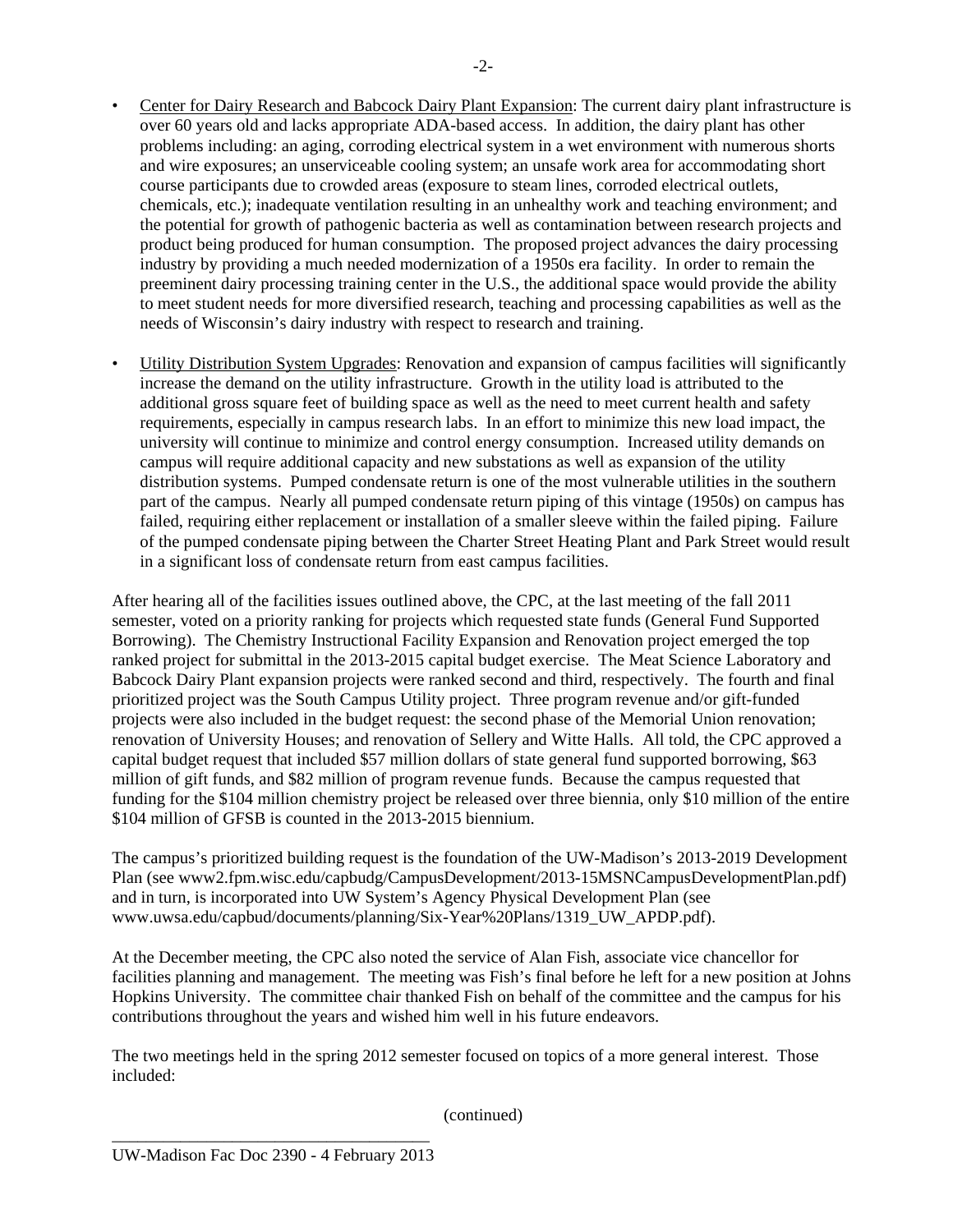Campus Transportation Program Changes: Patrick Kass, director of Transportation Services, presented proposed program changes for the 2012-2013 academic year. Highlights included:

- Changes to parking on the west campus approximately 390 surface parking stalls will be lost to building development on the health sciences campus. To meet the loss and provide additional patient/visitor parking, parking ramp 75 in front of the UW Hospital/Clinics will be expanded.
- Permit prices will increase for base lots, motorcycle parking, service permits and monthly permits, and new permit types will be implemented – including a garage-specific night permit and a surface lot night permit.
- Flex parking rates will increase and a night flex program will begin.
- Payroll deduction changes instead of the current nine-month deduction cycle, parking fees will be deducted from all checks (except the classified employee "c" check), with the number of deductions based on the number of checks an employee receives. All deductions will continue to be pre-tax.
- Parking ramp control hours of control in the existing four parking structures will be extended. Facilities will be controlled until midnight Monday through Friday.
- Surface lot control there are currently four different types of control for surface lots. This number will change to two types: Monday through Friday, 7:00 a.m. to 4:30 p.m. (no control after 4:30), or controlled at all times.
- Moped parking moped parking will change from a moped permit being valid in any lot on campus to mopeds being assigned to specific parking lots. The goal is to reduce the use of mopeds for intra-campus commuting, reduce congestion, and improve safety.

Building Naming Requests: In two separate closed sessions, the committee heard naming requests for the new softball practice facility and the new lakeshore residence hall. After discussion, the committee approved forwarding the names "Irwin A. and Robert D. Goodman Softball Training Center" and "Dejope–Four Lakes Residence Hall" to the chancellor for his review and approval. *Note: the name subsequently approved by the chancellor was "Dejope Residence Hall."* 

#### **III. CURRENT AND FUTURE ISSUES**

During the 2012-2013 academic year, the CPC will be kept apprised of major building projects and any other issues which affect the campus physical environment. Initial presentations to the committee include status reports on the Campus Master Plan, the Campus Design Guidelines as well as individual projects like the East Campus Gateway initiative.

Work in the spring 2013 semester will include the initial development of the 2015-2021 Capital Development Plan and the 2015-2017 capital budget request. At that time, the committee will make initial assessments of the facilities' need statements submitted by the schools, colleges and auxiliary divisions.

#### **IV. 2011-2012 COMMITTEE MEMBERSHIP**

Divisional Committee Representatives

| Derrick Buisch | <b>Arts and Humanities</b> |
|----------------|----------------------------|
| Simon Gilroy   | <b>Biological Sciences</b> |
| Robert McMahon | <b>Physical Sciences</b>   |
| David Weimer   | <b>Social Studies</b>      |

Appointed by the University Committee Linda Oakley Ken Potter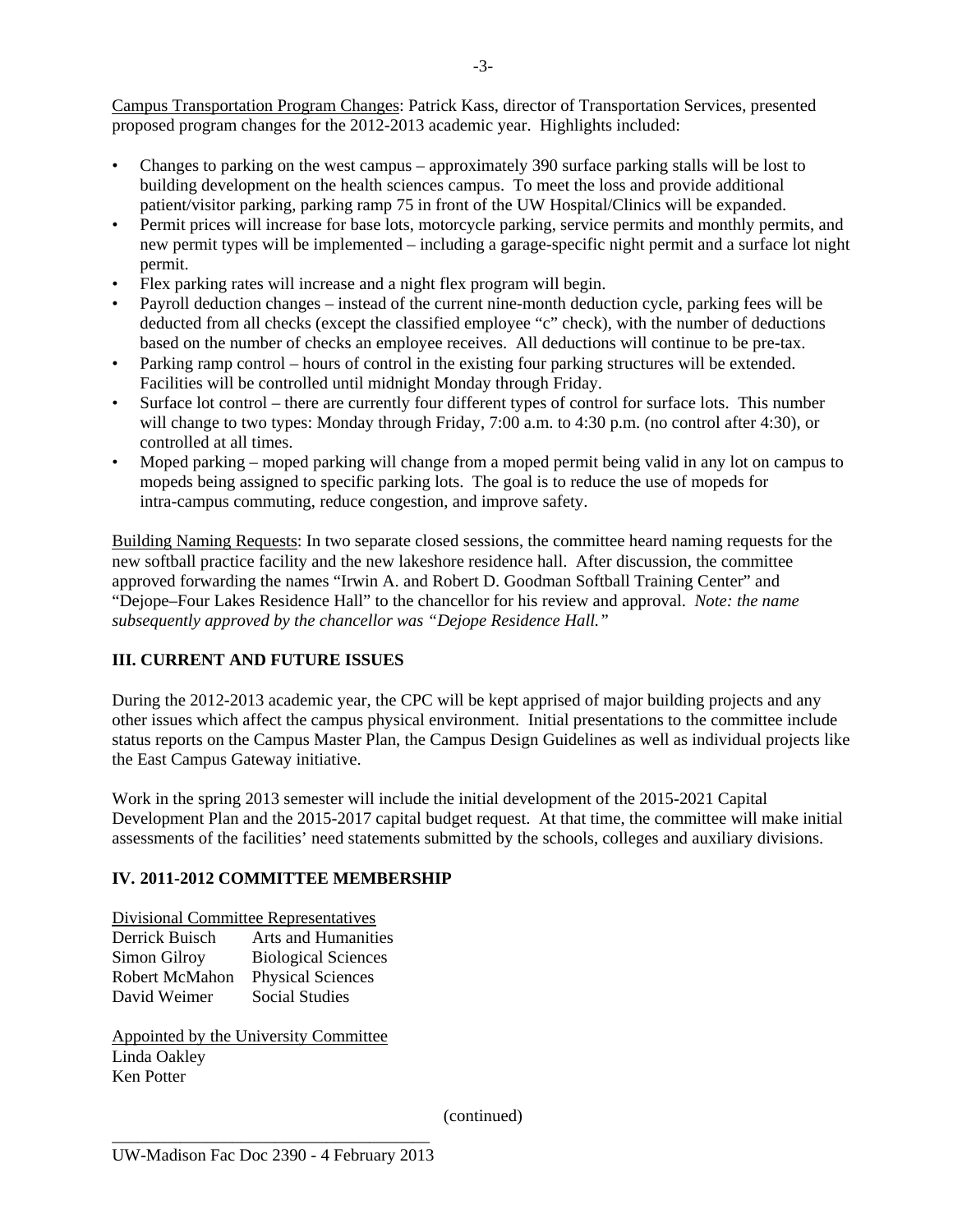Environmental Representative Stephen Ventura

Arboretum Committee Representative Richard Straub

Chancellor's Designee Provost Paul DeLuca, chair

Deans Appointed by Chancellor Kathryn May (Nursing) Paul Peercy (Engineering) Gary Sandefur (Letters and Science)

Academic Staff Representative Marwa Bassiouni

Student Representatives Edward Minser John Skic, alternate

#### Committee Representatives (non-voting)

Ivy Corfis and Paul Oliphant (Information Technology Committee) Maya Holtzman (Committee on Women in the University) David Noyce (Campus Transportation Committee) John Pfotenhauer (Library Committee) Stephen Rader (Recreational Sports Board)

#### Non-Voting Members, Ex officio

Mark Markel (Space and Remodeling Policies Committee) Dorothy Steele (Interim Associate Vice Chancellor, Facilities Planning and Management)

Staff Teresa Adams (Facilities Planning and Management)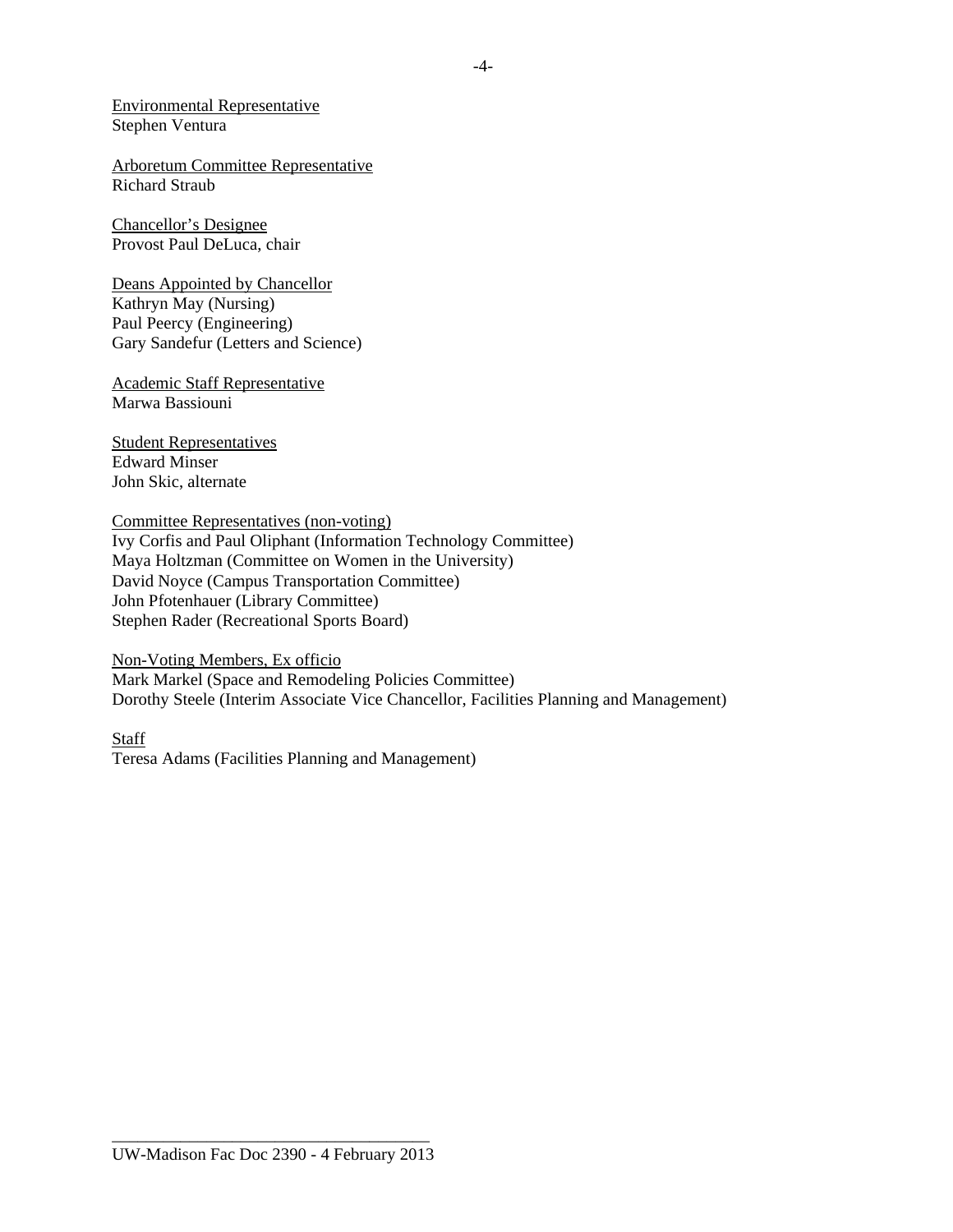# **COMMITTEE ON COMMITTEES** University of Wisconsin Faculty Document 2391<br>Madison 4 February 2013<br>COMMITTEE ON COMMITTEES<br>ANNUAL REPORT ON NOMINATIONS FOR FACULTY-ELECTED COMMITTEES

The Committee on Committees offers the following nominations for faculty-elected committees for terms beginning in 2013-14. Any member of the faculty may make additional nominations from the floor at the senate meeting on 4 February 2013. If there are nominations from the floor, a primary election will be held with ballots due in early March for those committees having more than twice as many nominees as vacant positions. A list of UW-Madison committees and committee rosters is available at the following web site: www.secfac.wisc.edu/committees/.

If there are no nominations from the floor, the ballot for each committee shall list the slate of nominees as presented herein. Web-based voting information will be sent to all members of the faculty, with elections closing in April.

#### **COMMISSION ON FACULTY COMPENSATION AND ECONOMIC BENEFITS (***Faculty Policies*

*and Procedures* **6.34.)** The function of the commission is to represent the faculty in salary and economic benefits issues in discussions, hearings, and other appropriate settings. Three faculty members are to be elected to serve three-year terms, and one faculty member is to be elected to serve a one-year term. No more than three members shall be from a single faculty division, and at least two members must be nontenured at the time of their election. The five continuing faculty members include one from the arts and humanities division, one from the biological sciences division, one from the physical sciences division, and two from the social studies division.

Dominique Brossard, Life Sciences Communication (CALS), social studies Robert Hamers, Chemistry (L&S), physical sciences Carolyn Kelley, Educational Leadership and Policy Analysis (EDUC), social studies Eric Raimy, English (L&S), arts and humanities Pamela Ruegg, Dairy Science (CALS), biological sciences Donald Stone, Materials Science and Engineering (ENGR), physical sciences James Sweet, History (L&S), arts and humanities Kenneth Sytsma, Botany (L&S), biological sciences

#### **COMMITTEE ON FACULTY RIGHTS AND RESPONSIBILITIES (***Faculty Policies and Procedures*

**6.38.)** The committee serves as the appeal body for faculty nonrenewal decisions and functions in accordance with rules of the board of regents and of the faculty in cases of recommendation for discipline and dismissal of faculty members. Three faculty members are to be elected to serve three-year terms. At least one and no more than three members shall be from a single faculty division. The six continuing faculty members include one from the arts and humanities division, three from the biological sciences division, one from the physical sciences division, and one from the social studies division. *No additional faculty members from the biological sciences division may be elected.* 

David Bohnhoff, Biological Systems Engineering (CALS), physical sciences Susan Coppersmith, Physics (L&S), physical sciences Gary Green, Community and Environmental Sociology (CALS), social studies Stephen Kantrowitz, History (L&S), arts and humanities Nancy Kendall, Educational Policy Studies (EDUC), social studies Caroline Levine, English (L&S), arts and humanities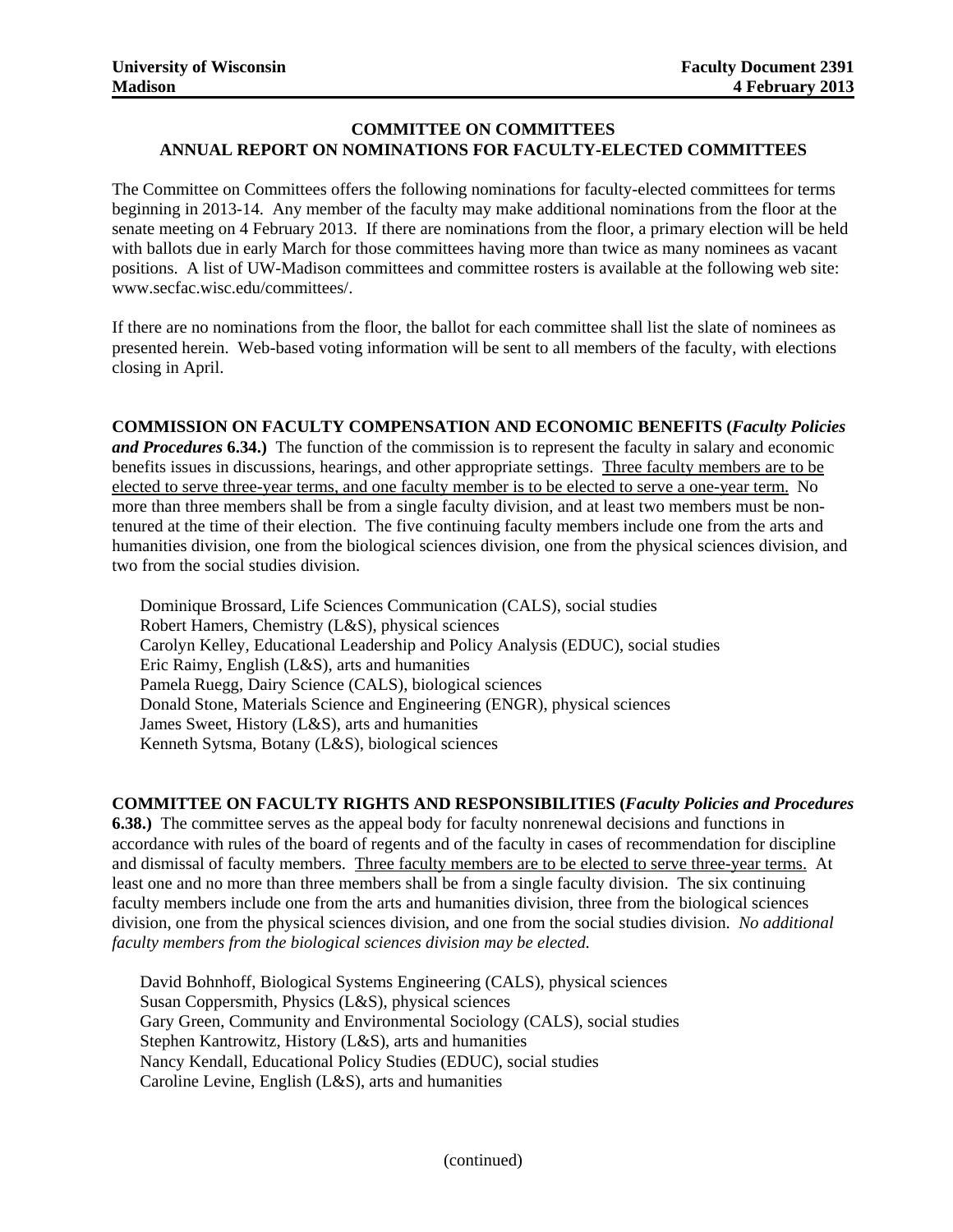**LIBRARY COMMITTEE (***Faculty Policies and Procedures* **6.46.)** The committee serves as the faculty advisory body for policy and planning for libraries throughout the university, including the General Library System. Two faculty members are to be elected to serve four-year terms. The committee shall have eight faculty members with two from each division. The six continuing faculty members include two from the arts and humanities division, two from the biological sciences division, one from the physical sciences division, and one from the social studies division. *One faculty member from the physical sciences division and one faculty member from the social studies division must be elected.* 

Kyung-Sun Kim, Library and Information Studies (L&S), social studies Daniel Klingenberg, Chemical and Biological Engineering (ENGR), physical sciences Douglas Soldat, Soil Science (CALS), physical sciences Lyn Van Swol, Communication Arts (L&S), social studies

**UNIVERSITY COMMITTEE (***Faculty Policies and Procedures* **6.54.)** The committee serves as the executive committee of the Faculty Senate, represents the faculty in major policy matters, and serves as the faculty's grievance committee except for matters within the jurisdiction of the Committee on Faculty Rights and Responsibilities. Two faculty members are to be elected to serve three-year terms. No more than three members shall be from a single school or college, and at least one member shall be from each faculty division. Of the four continuing faculty members, two are from the arts and humanities division, one is from the biological sciences division, and one is from the physical sciences division; school/college representation of the continuing members is: one from the College of Agricultural and Life Sciences, and three from the College of Letters and Science. *At least one faculty member from the social studies division must be elected. No additional faculty members from the College of Letters and Science may be elected.* 

Dorothy Farrar-Edwards, Kinesiology (EDUC), social studies Michael Gould, Oncology (SMPH), biological sciences M. Elizabeth Meyerand, Medical Physics (SMPH), biological sciences Dietram Scheufele, Life Sciences Communication (CALS), social studies

#### **2012-13 COMMITTEE ON COMMITTEES MEMBERSHIP**

Ivy Corfis, Spanish and Portuguese Jo Ellen Fair, University Committee representative Maribeth Gettinger, Educational Psychology Mary Elizabeth Graue, Curriculum and Instruction Nancy Mathews, Environmental Studies Stephen Nelsen, Chemistry Philip O'Leary (chair), Engineering Professional Development Dietram Scheufele, University Committee representative Karl Shoemaker, History William Tracy, Agronomy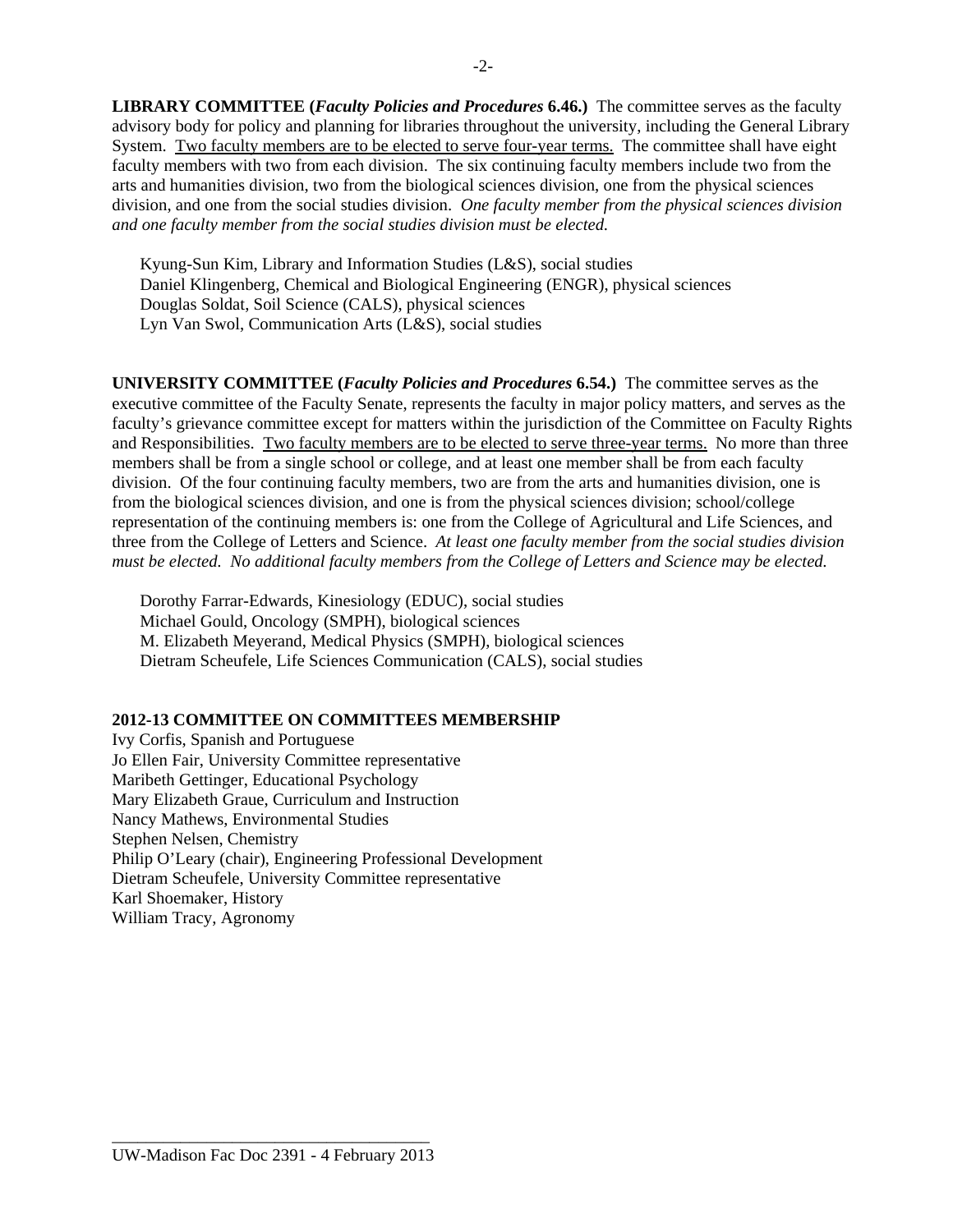#### **KEMPER K. KNAPP BEQUEST COMMITTEE ANNUAL REPORTS FOR 2010-2011 AND 2011-2012**

#### **I. COMMITTEE FUNCTION**

The Kemper K. Knapp Bequest Committee meets at least once each year to evaluate requests to fund special projects that will take place during the following academic year. The committee favors projects that cross departmental lines and have an impact on the educational and cultural life of the university community, particularly projects that benefit undergraduate students. Knapp funds are not often used for purposes that can and should be supported elsewhere, such as from regular grants or research funding, from fees charged for performances, or from the regular university budget. When considering requests for funds, the committee keeps in mind the spirit of the will of Kemper K. Knapp:

"In general it is my wish that such funds be used for purposes outside the regular curriculum of the university. . . to cultivate in the student body ideals of honesty, sincerity, earnestness, tolerance, and social and political obligations."

#### **II. ACTIVITIES**

As in previous years, the major share of the income from the Knapp Bequest Fund has been allocated to enhance scholarship opportunities at the UW-Madison. Support in this category has been granted toward undergraduate and law scholarships, minority scholarships administered through the Office of the Chancellor, and Graduate School fellowships.

In addition to the ongoing support for scholarships, the committee makes regular allotments to the Lectures Committee and to the Morgridge Center for Public Service.

Lastly, the committee makes other grants for one-time projects, typically in the range of \$500 to \$5,000. During the 2010-2011 funding cycle, the committee received 30 requests for both on-going and one-time projects taking place in 2011-2012, of which 22 (73%) were approved for funding. During the 2011-2012 funding cycle, the committee received 28 requests for both ongoing and one-time projects taking place in 2012-2013, of which 24 (86%) were approved for funding. The one-time project grants have served to enrich the cultural and broad educational environment at the UW-Madison.

In 2010-2011, the Knapp Bequest Committee granted \$922,844 for ongoing projects (a decrease of \$44,492 from the previous funding cycle) and \$120,629 for one-time project requests (a decrease of \$1,123 from the previous funding cycle). In 2011-2012, the Knapp Bequest Committee granted \$927,901 for ongoing projects (an increase of \$5,057 from the previous funding cycle) and \$64,282 for one-time project requests (a decrease of \$56,347 from the previous funding cycle). Refer to appendices A and B for the list of awards.

#### **III. SUMMARY**

In its commitment to the enrichment of the intellectual environment of the university through the use of the Kemper K. Knapp Bequest, the committee strives to encourage increased interest in the development of campus activities that will fulfill the donor's interest in the undergraduate experience.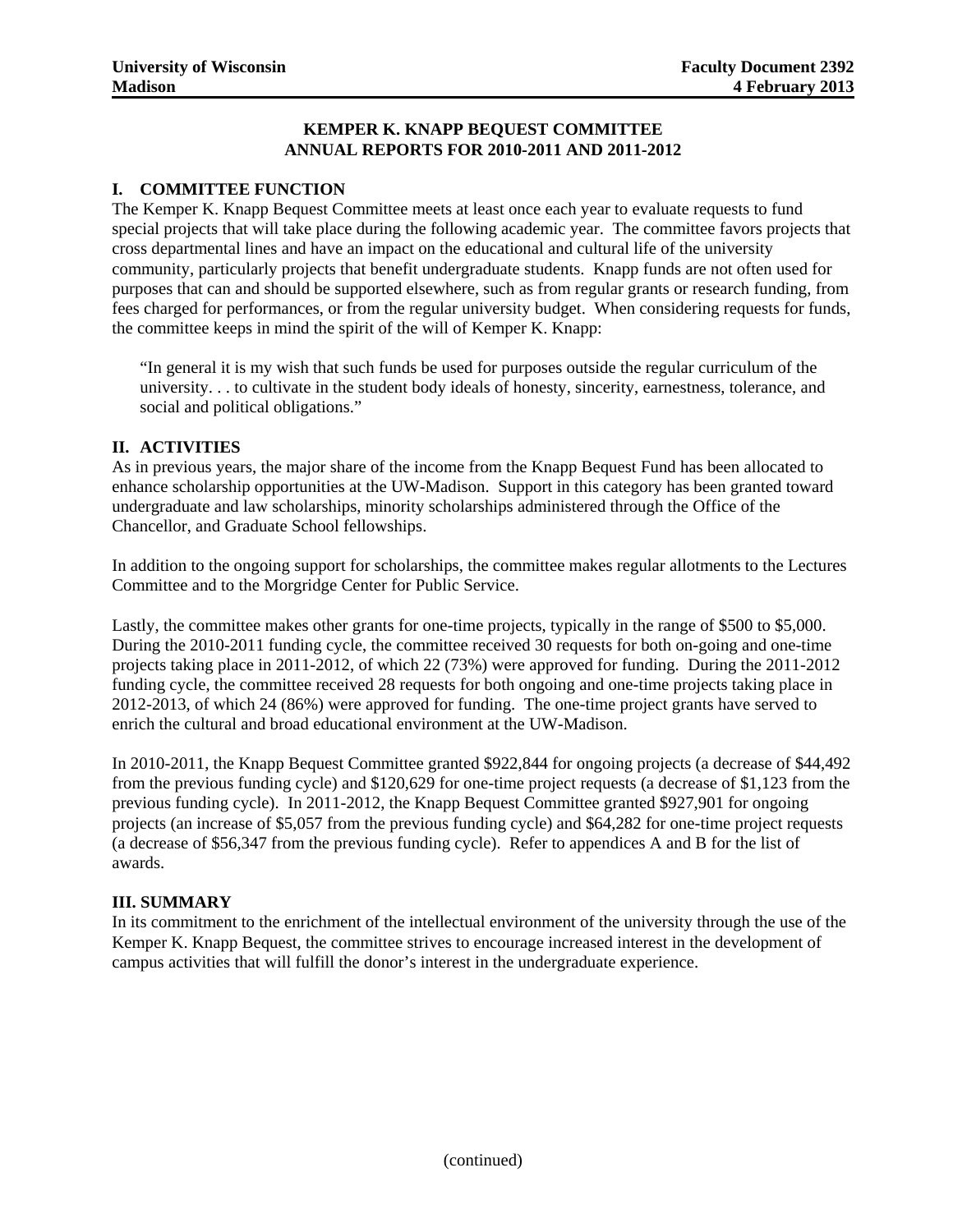#### **IV. MEMBERSHIP**

2010-2011 Aaron Brower (Office of the Provost; chancellor's designee) Zsuzsanna Fabry (Pathology and Laboratory Medicine; biological sciences) Mary Louise Gomez, chair (Curriculum and Instruction; social studies) David Nelson (Biochemistry; physical sciences) Patrick Sims (Theatre and Drama; arts and humanities)

#### 2011-2012

Aaron Brower (Office of the Provost; chancellor's designee) Zsuzsanna Fabry (Pathology and Laboratory Medicine; biological sciences) Mary Louise Gomez, chair (Curriculum and Instruction; social studies) Sundaram Gunasekaran (Biological Systems Engineering; physical sciences) Patrick Sims (Theatre and Drama; arts and humanities)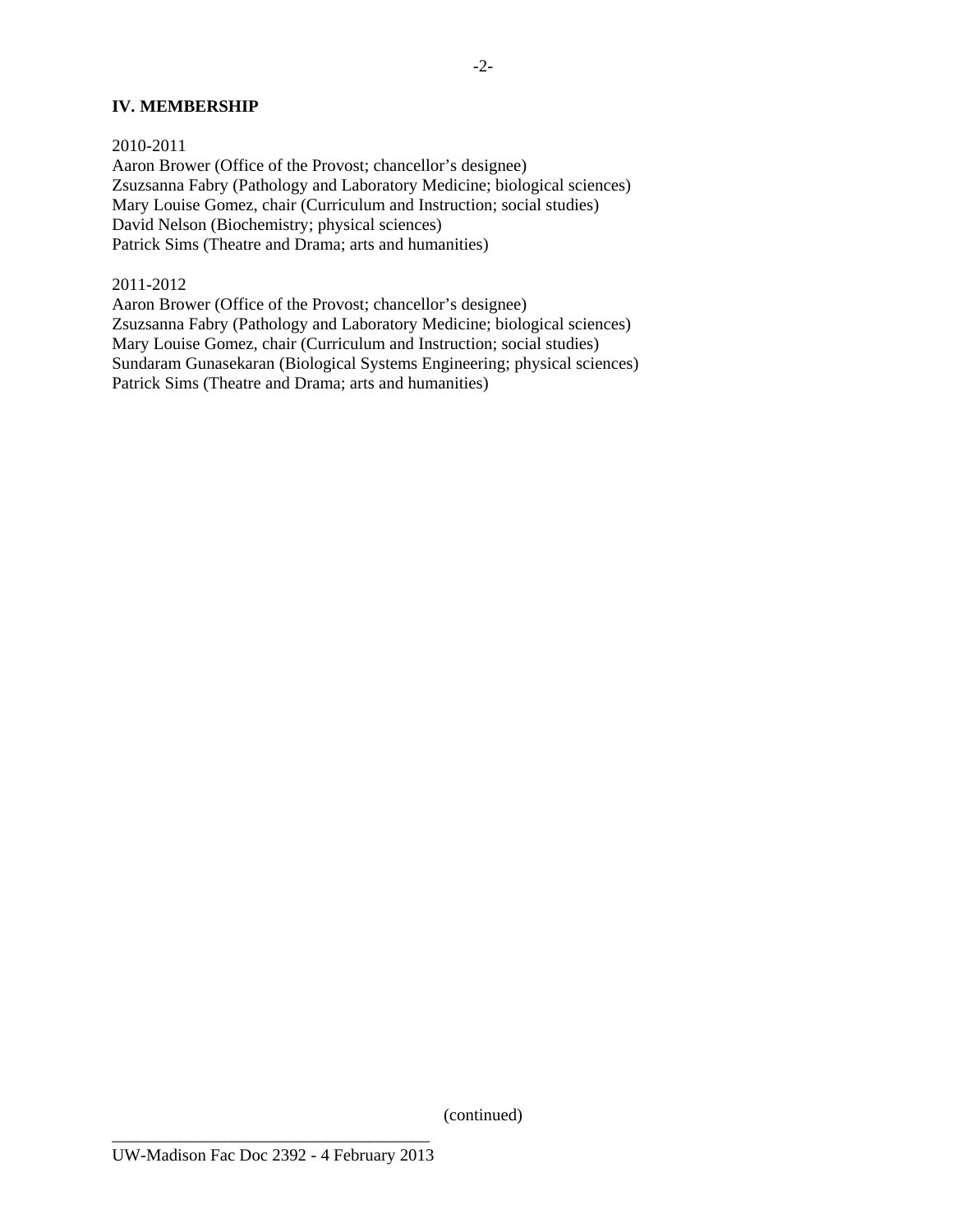# Appendix A – List of Awards Made in 2010-2011

| Project/Program Name or Description<br>Sponsoring Unit                                         | Amount of Grant |
|------------------------------------------------------------------------------------------------|-----------------|
| <b>Ongoing Commitments</b>                                                                     |                 |
| <b>Graduate School</b>                                                                         | \$275,774       |
| Office of the Provost and Vice Chancellor for Academic Affairs                                 |                 |
| Legal Education Opportunity (LEO) Fellowship Program<br>Law School                             | \$66,500        |
| <b>Lectures Committee</b>                                                                      |                 |
| <b>Office of Student Financial Services</b>                                                    | \$475,000       |
| Morgridge Center for Public Service                                                            |                 |
| One-Time Awards (for projects in 2011-2012)<br>Neuroscience Training Program                   |                 |
| Fourteenth Annual Evenings of American Indian Storytelling<br>American Indian Studies Programs | \$5,000         |
| L&S Honors Program                                                                             | \$10,500        |
| L&S Honors Program                                                                             | \$4,000         |
| Village Health Project                                                                         |                 |
| Academic Advancement Program                                                                   | \$4,000         |
| <b>UW Space Place</b>                                                                          | \$10,152        |
| Department of Counseling Psychology                                                            | \$3,500         |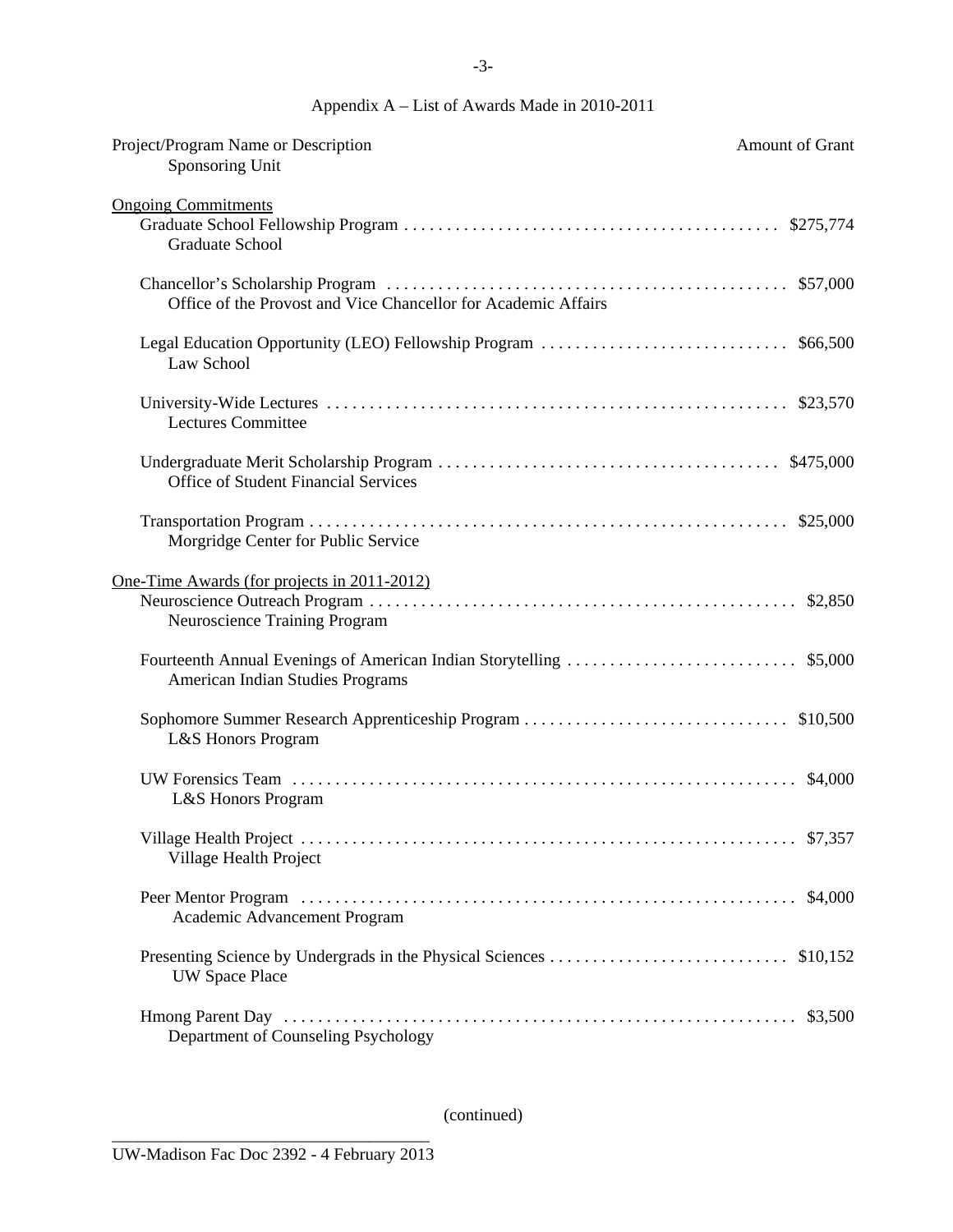One-Time Awards, cont'd

| Family Voices Partnership for University Engagement and Early Academic  \$2,670<br>Success of African-American Children Project<br>School of Human Ecology: Interdisciplinary Studies |  |
|---------------------------------------------------------------------------------------------------------------------------------------------------------------------------------------|--|
| Arts Institute                                                                                                                                                                        |  |
| <b>Office of Student Financial Services</b>                                                                                                                                           |  |
| Department of Food Science                                                                                                                                                            |  |
| Academic Advancement Program                                                                                                                                                          |  |
| <b>Biocore</b>                                                                                                                                                                        |  |
| Language Institute                                                                                                                                                                    |  |
| <b>Multicultural Learning Community</b>                                                                                                                                               |  |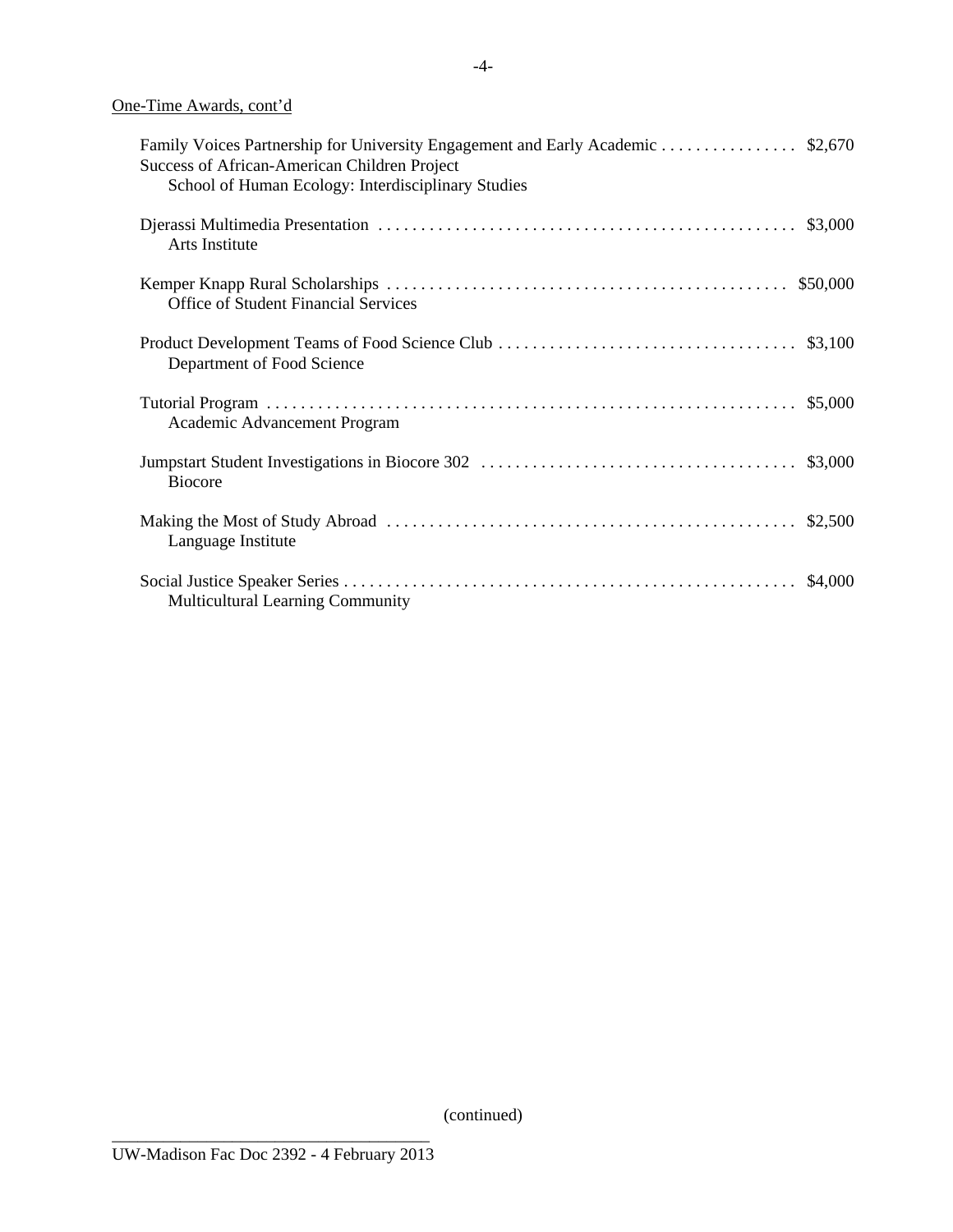# Appendix B – List of Awards Made in 2011-2012

| Project/Program Name or Description<br>Sponsoring Unit                                                                     | Amount of Grant |
|----------------------------------------------------------------------------------------------------------------------------|-----------------|
| <b>Ongoing Commitments</b><br><b>Graduate School</b>                                                                       |                 |
| Office of the Provost and Vice Chancellor for Academic Affairs                                                             |                 |
| Law School                                                                                                                 |                 |
| <b>Lectures Committee</b>                                                                                                  |                 |
| <b>Office of Student Financial Services</b>                                                                                |                 |
| Morgridge Center for Public Service                                                                                        |                 |
| One-Time Awards (for projects in 2012-2013)<br>Department of Biomedical Engineering and Doctor of Physical Therapy Program |                 |
| College of Agricultural and Life Sciences                                                                                  |                 |
| Fifteenth Annual Evenings of American Indian Storytelling<br>American Indian Studies Programs                              | \$4,555         |
| L&S Honors Program                                                                                                         |                 |
| UW Steel Bridge Team                                                                                                       |                 |
| L&S Honors Program                                                                                                         | \$4,145         |
| <b>Historical Humanities Cluster</b>                                                                                       | \$2,277         |
| International Program, College of Agricultural and Life Sciences                                                           | \$5,033         |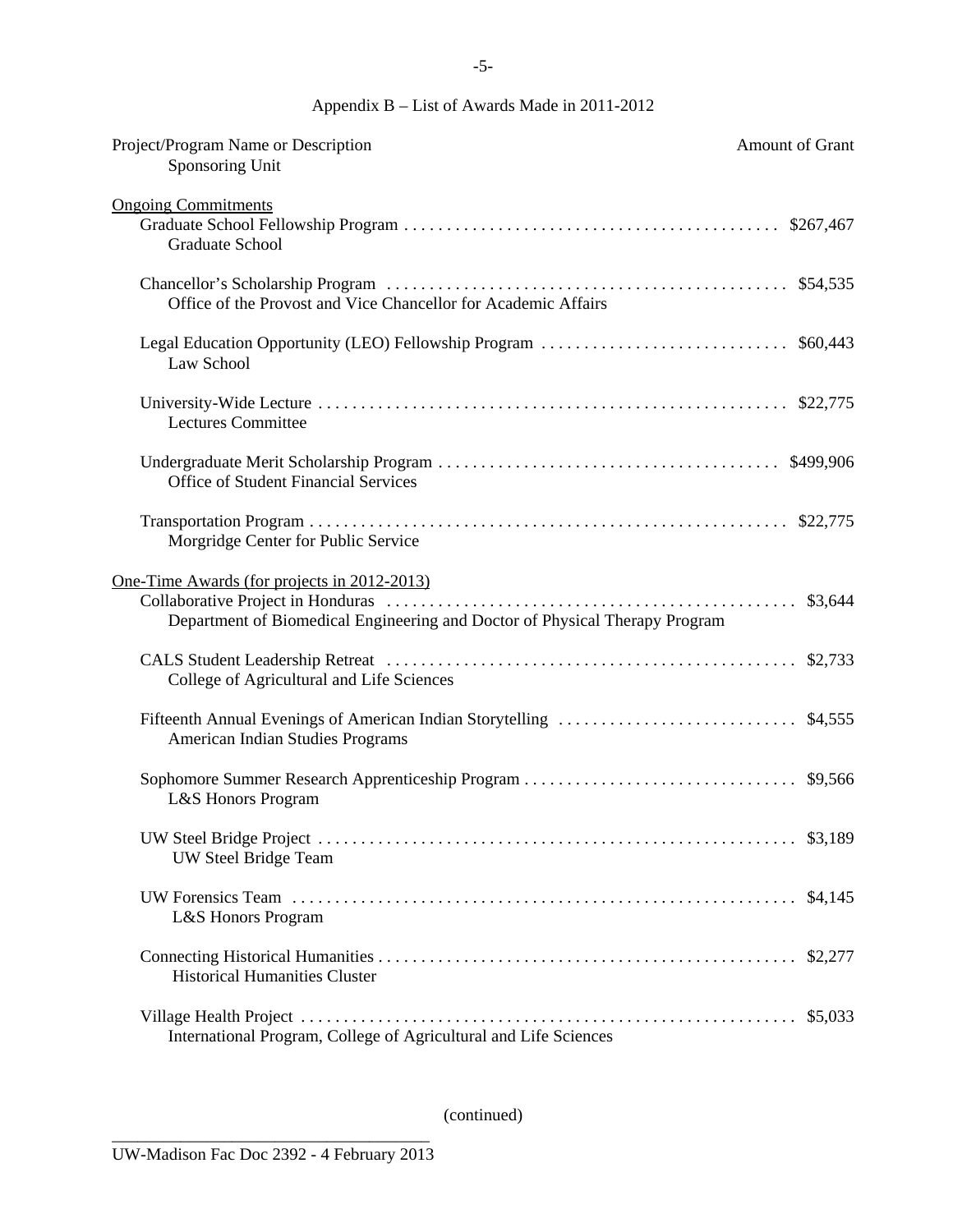# One-Time Awards, cont'd

| Department of African Languages and Literature, Arabic Language and Culture Association |  |
|-----------------------------------------------------------------------------------------|--|
| Institute for Cross-College Biology Education                                           |  |
| Food Science Department                                                                 |  |
| F.H. King Students of Sustainable Agriculture                                           |  |
| Human-Powered Vehicle Challenge Team                                                    |  |
| Division of Continuing Studies                                                          |  |
| Philosophy Department                                                                   |  |
| Multicultural Learning Center                                                           |  |
| Morgridge Center                                                                        |  |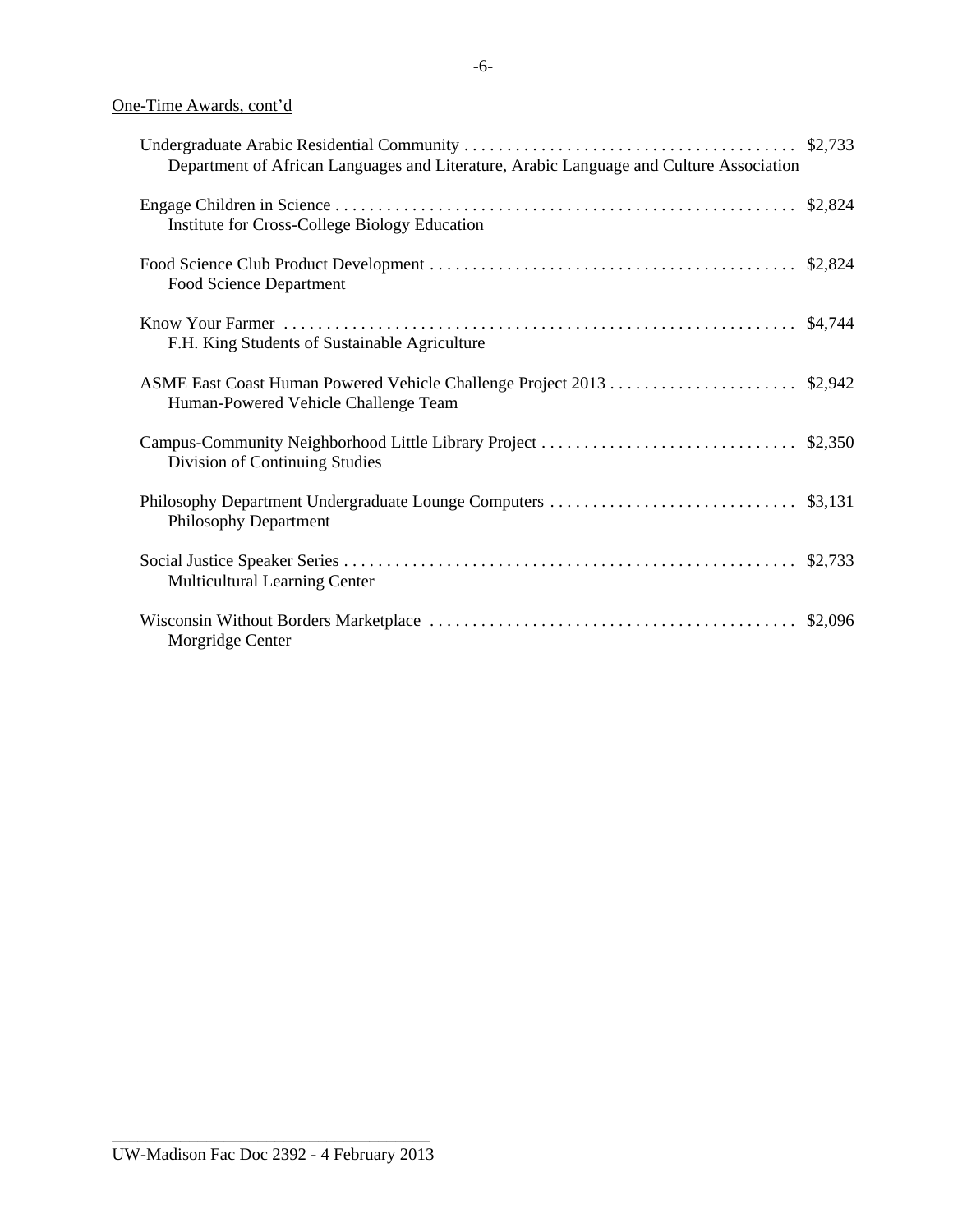#### **LECTURES COMMITTEE ANNUAL REPORT FOR 2011-2012**

#### Role of the Committee

The Lectures Committee (www.secfac.wisc.edu/lectures/lectcomm/) supports departments, academic programs and student organizations that bring distinguished lecturers to the UW-Madison campus. These university-wide lectures are intended to enrich the general intellectual and cultural life of the university community. The committee itself does not initiate lecture arrangements. Rather, it receives and acts on requests from eligible university groups that are interested in inviting outstanding speakers to the campus.

#### Supported Lectures

During the 2011-2012 academic year, the committee received a total of 83 applications for lecture support, 80 of which were supported, two were canceled, and one was withdrawn before being reviewed by the committee. Appendix A presents information for each supported lecture; lectures are listed chronologically by the lecture's date.

The 80 supported applications drew a combined reported attendance of 7,197 persons, a decrease in attendance of 474 from 2010-2011, and a mean of 89 attendees per lecture. Lectures were sponsored by a total of 61 different campus units. The typical lecture had 1 to 7 co-sponsoring units, in addition to the primary sponsor.

The committee's total expenditures for the year were \$80,666. Of this sum, \$39,250 was paid directly to lecturers as honoraria and \$32,362 to lecturers to reimburse travel and per diem expenses (94%), and \$5,120 (6%) paid for lecture administrative costs (i.e., student hourly salaries, postage and printing).

#### Comparisons with Recent Years

The table below compares committee activity from the most recent five years. The number of applications received and supported was up by seventeen from the previous year and was the greatest number in the last five years. The mean reported lecture attendance was down from the previous year. The mean lecture cost continues to trend upward.

|                                      | 2011-12 | 2010-11 | 2009-10 | 2008-09 | 2007-08 |
|--------------------------------------|---------|---------|---------|---------|---------|
| Number of applications received      | 83      | 66      | 67      | 75      | 78      |
| Number of applications supported     | 80      | 63      | 65      | 71      |         |
| Mean reported lecture attendance     | 90      | 122     | 89      | 75      | 89      |
| Number of different sponsoring units | 61      | 52      | 56      | 62      | 65      |
| Mean number of co-sponsoring units   | 2.9     | 2.8     | 3.1     | 2.9     | 3.5     |
| Mean lecture cost                    | \$1,048 | \$1,029 | \$927   | \$845   | \$890   |

#### Recognition of Support

We gratefully acknowledge sources of financial support for university-wide lectures. For direct funding of lectures, the Anonymous Fund provided \$16,619; the Kemper K. Knapp Bequest provided \$27,059; and the Fitch Fund provided \$2,519. The Office of the Chancellor provided from the General University Fund \$24,880 for direct funding of lectures and \$5,120 for lecture administrative costs.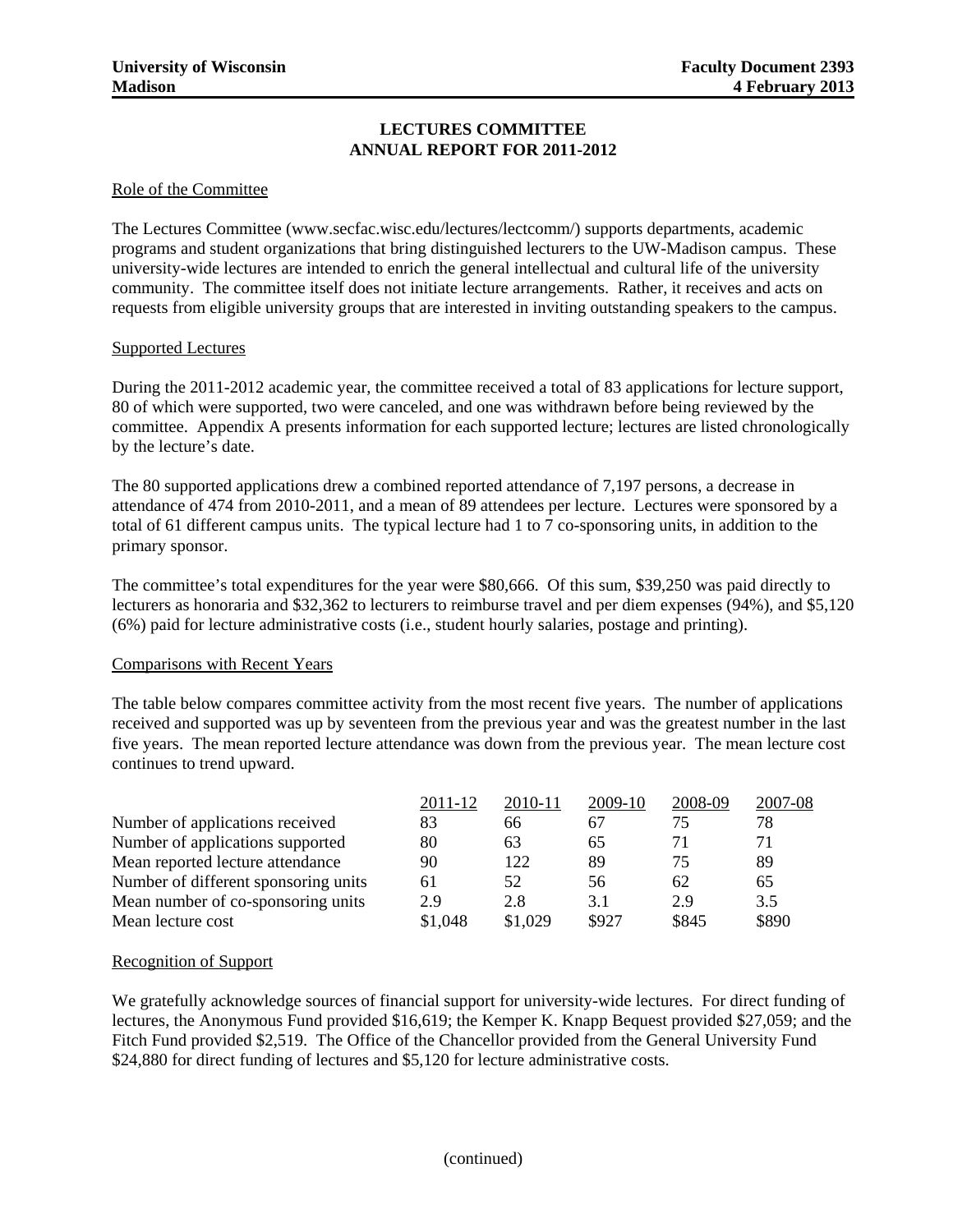Lastly, the committee continues to welcome suggestions regarding use of the William K. Fitch Fund, which is available "to bring to Madison prominent business people to give lectures on the American free-enterprise system." One of the committee's supported lectures during 2011-2012 met the criteria necessary to draw from this fund. The balance of this fund continues to accrue; the market value at the end of the 2011-2012 academic year was \$230,265.

#### 2011-2012 LECTURES COMMITTEE

Daryl Buss (Administration) Susan Dibbell (Consultant) Miles Epstein (Biological Sciences Division) Shubha Ghosh (Social Studies Division) David Hildner, chair (Arts and Humanities Division) Kevin Kurdylo (Academic Staff) Max Lagally (Physical Sciences Division)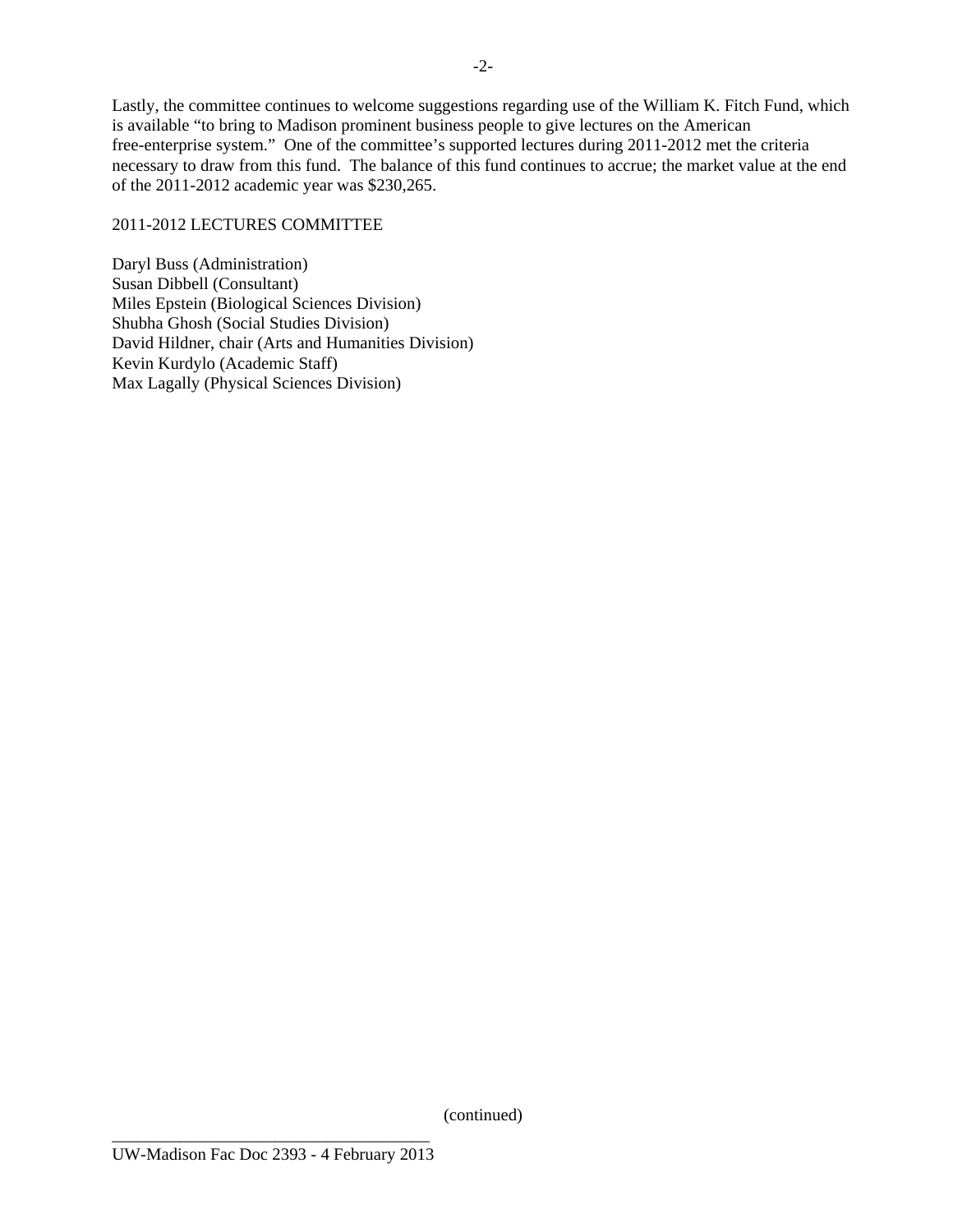#### Appendix A 2011-2012 Lectures by Sponsoring Unit

|    | <b>Date</b>        | Sponsoring Unit, (Number of Co-Sponsoring Units), Lecture Title, Speaker                                                                                                                                                                                           | <b>Attendance</b> |
|----|--------------------|--------------------------------------------------------------------------------------------------------------------------------------------------------------------------------------------------------------------------------------------------------------------|-------------------|
|    | 1.9/8/2011         | Department of East Asian Languages and Literature (3)<br>"Development of a New Literary Form: The Novel in Ming China"<br>Robert Hegel, Professor of Comparative Literature in Arts and Sciences, Washington University                                            | 45                |
| 2. | 9/13/2011          | Havens Center (A.E.) for the Study of Social Structure and Social Change (3)<br>"Crisis and Innovation of Liberal Democracy: Can Deliberation be Institutionalized?"<br>Claus Offe, Professor of Political Sociology, Hertie School of Governance, Berlin, Germany | 60                |
|    | 3.9/15/2011        | Havens Center (A.E.) for the Study of Social Structure and Social Change<br>"From Migration in Geographic Space to Migration in Biographic Time: Views from Europe"<br>Claus Offe, Professor of Political Sociology, Hertie School of Governance, Berlin, Germany  | 60                |
|    | 4. 9/29/2011       | Wisconsin Center for Film and Theater Research (3)<br>"Kill the Documentary, As We Know It"<br>Jill Godmilow, Independent Filmmaker and Professor of Film, University of Notre Dame                                                                                | 55                |
|    | 5. 9/29/2011       | Department of Scandinavian Studies (3)<br>"Flateyjarbok as a Source of History of the Icelandic Language"<br>Kolbrún Haraldsdóttir, Assistant Professor, Department of German and Comparative Literature,<br>Friedrich-Alexander Universitat Erlangen-Nuremberg    | 45                |
| 6. | 10/5/2011          | Department of Spanish and Portuguese (6)<br>"The Cultural Resistance of the Moriscos"<br>Luis Bernabé Pons, Professor of Arabic and Islamic Studies, Universidad de Alicante                                                                                       | 90                |
| 7. | 10/6/2011<br>Arbor | Holtz Center for Science and Technology Studies (2)<br>"A Vast Machine: Computer Models, Climate Data, and the Politics of Global Warming"<br>Paul Edwards, Professor, School of Information, Department of History, University of Michigan, Ann                   | 47                |
| 8. | 10/7/2011          | Classics Graduate Forum (2)<br>"Privilege Without Security? The Perils of Male Physiology"<br>Maud Gleason, Lecturer of Classics and Director of Undergraduate Studies, Stanford University                                                                        | 60                |
|    | Georgia            | 9. 10/14/2011 Department of Communication Arts (2)<br>"Looking for the Best Funny: Comedy Program Recipients of the Peabody Award"<br>Horace Newcomb, Professor of Telecommunications: Director of Peabody Awards, University of                                   | 80                |
|    |                    | 10. 10/18/2011 UW Eye Research Institute (3)<br>"History and Progress of the Foundation Fighting Blindness"<br>Gordon Gund, Chairman, Board of Directors, Foundation Fighting Blindness; Chairman and CEO,<br><b>Gund Investment Corporation</b>                   | 70                |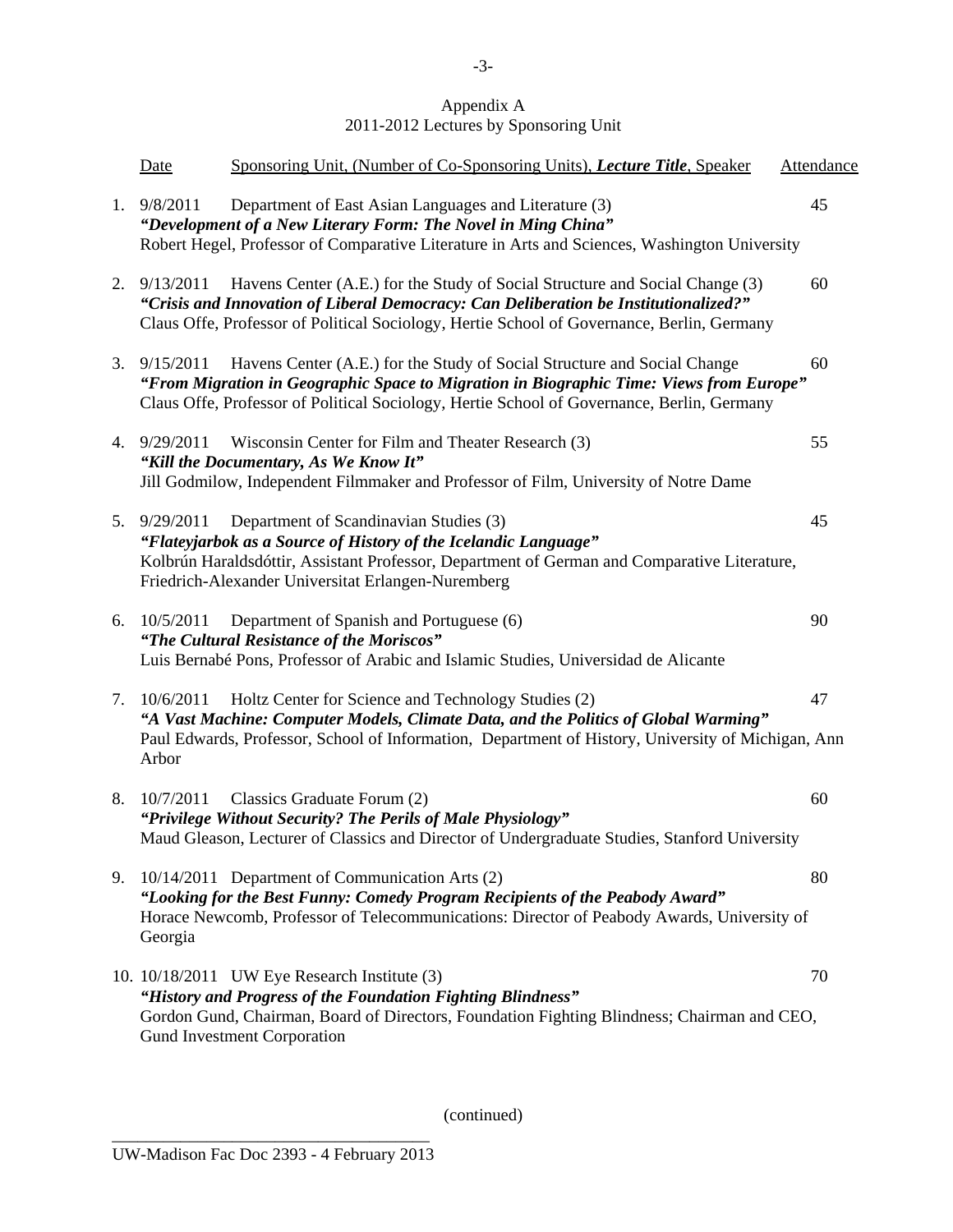| <b>Date</b>                         | Sponsoring Unit, (Number of Co-Sponsoring Units), <i>Lecture Title</i> , Speaker                                                                                                                                                                     | Attendance |
|-------------------------------------|------------------------------------------------------------------------------------------------------------------------------------------------------------------------------------------------------------------------------------------------------|------------|
|                                     | 11. 10/21/2011 Department of Slavic Languages<br>"Ethics, Time, and Mesa Selimovi's Dervish and Death"<br>Gordana Crnkovic, Associate Professor of Comparative Literature and Slavic Languages and Literature,<br>University of Washington           | 35         |
|                                     | 12. 10/28/2011 Department of Art History<br>"The Idea of John Szarkowski"<br>Peter Galassi, Dirctor Emeritus, Department of Photography, Museum of Modern Art, New York                                                                              | 175        |
| 13. 11/3/2011<br>Mobility?"         | Center for South Asia (2)<br>"Toward an Aesthetic of Monastic Recruitment: The Monastery as an Avenue for Upward<br>Jeffrey Samuels, Associate Professor of Religious Studies, Western Kentucky University                                           | 26         |
| 14. 11/3/2011<br>"Black in Ukraine" | Center for Russia, East Europe and Central Asia (1)<br>Terrell Starr, Freelance Journalist                                                                                                                                                           | 27         |
| 15. 11/3/2011                       | Department of Anthropology (1)<br>"Unearthing the Aztec Capital: Archaeology in Downtown Mexico City"<br>Leonardo Lopez-Lujan, Senior Researcher, Museo del Templo Mayor; Professor, ENAH/ENCRYM,<br>INAH, Museo del Templo Mayor                    | 47         |
| 16. 11/4/2011                       | Center for South Asia<br>"Seeking Unity, Seeking Legitimacy: Buddhism as an Alternative Source of Citizenship in<br>Malay-Muslim Malaysia"<br>Jeffrey Samuels, Associate Professor of Religious Studies, Western Kentucky University                 | 45         |
| 17. 11/9/2011<br>Urbana-Champaign   | School of Library and Information Studies (4)<br>"Merchants of Light, Depredators and Pioneers: I'll take my Digital Humanities with Bacon!"<br>John Unsworth, Dean and Professor, Director, Illinois Informatics Institute, University of Illinois, | 77         |
| 18. 11/9/2011                       | Office of Human Resource Development (1)<br>"Performance vs. Learning: How Traditional Education Kills Curiosity"<br>Alfie Kohn, Author/Lecturer                                                                                                     | 600        |
|                                     | 19. 11/17/2011 Department of French and Italian (5)<br>"Capital Letters: Foscolo, Southey, and Voltaire on the English"<br>Joseph Luzzi, Associate Professor of Italian, Bard College, New York                                                      | 40         |
|                                     | 20. 11/22/2011 Department of Art (2)<br>"Archipelagic Performance"<br>Paul Rae, Assistant Professor, Theatre Studies Programme, Department of English Language and<br>Literature, National University of Singapore                                   | 30         |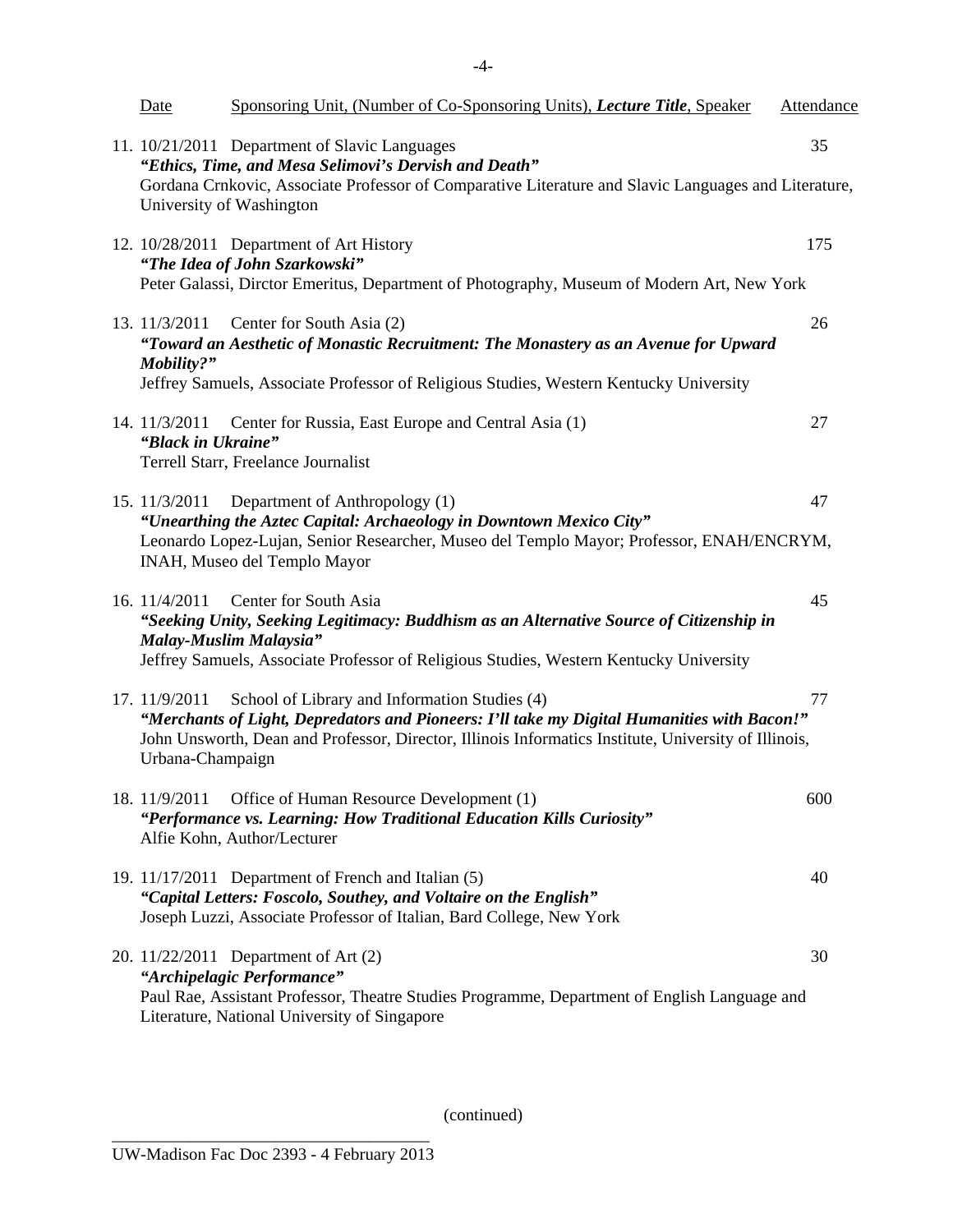| <u>Date</u>                  | Sponsoring Unit, (Number of Co-Sponsoring Units), <i>Lecture Title</i> , Speaker                                                                                                                                                                                                                  | <b>Attendance</b> |
|------------------------------|---------------------------------------------------------------------------------------------------------------------------------------------------------------------------------------------------------------------------------------------------------------------------------------------------|-------------------|
| 21. 12/1/2011<br>China"      | Department of Sociology (3)<br>"Myth of the Social Volcano: Perceptions of Inequality and Distributive Injustice in Contemporary<br>Martin Whyte, Professor of Sociology, Harvard University                                                                                                      | 74                |
| 22. 12/9/2011<br>Practice"   | Center for Southeast Asian Studies (3)<br>"Exploring Diversities of Buddhist Cultures in Mainland Southeast Asia through Institutions and<br>Kobayashi Saturo, Assistant Professor, Kyoto University                                                                                              | 35                |
|                              | 23. 1/31/2012 Center for Culture, History, and Environment (2)<br>"Vehicles of Resistance? Horses, Native Peoples, and Euroamerican Colonialism in the Greater<br><b>Western Borderlands of North America"</b><br>Thomas Andrews, Associate Professor of History, University of Colorado, Boulder | 45                |
| 24. 2/1/2012                 | Folklore Program (2)<br>"Fairies, Wraiths, and Ghosts on the Irish Border"<br>Ray Cashman, Associate Professor, Director of Center for Folklore Studies, Ohio State University                                                                                                                    | 40                |
| 25. 2/9/2012                 | Medieval Studies Program (3)<br>"Scandinavia and the Birth of Anglo-Saxon Studies"<br>Robert Bjork, Foundation Professor of English, Director, ACMRS, Arizona State University                                                                                                                    | 23                |
|                              | 26. 2/10/2012 Medieval Studies Program (3)<br>"The Portfolio for Medieval Studies: An Update"<br>Robert Bjork, Foundation Professor of English, Director, ACMRS, Arizona State University                                                                                                         | 16                |
|                              | 27. 2/10/2012 PERMIAS (Indonesian Student Organization) (3)<br>"Theater as Cultural Activism in Post-1998 Indonesia: Challenges and Opportunities"<br>Ahmad Tajudin, Artistic Director of Garasi Theater, Queens, New York                                                                        | 48                |
| 28. 2/10/2012                | PERMIAS (Indonesian Student Organization) (3)<br>"Garasi Theater: Alternative Readings of Reality through Performance"<br>Ahmad Tajudin, Artistic Director of Garasi Theater, Queens, New York                                                                                                    | 11                |
| 29. $3/1/2012$<br>Designers" | Helen Louise Allen Textile Collection (1)<br>"Marrying Tradition and Innovation: Collaborations between Ozxacan Artisans and 21st Century<br>Ana Paula Fuentes Quintana, Director, Museo Textil de Oaxaca                                                                                         | 97                |
| 30. 3/2/2012                 | Department of Entomology (2)<br>"The Regulation of Mosquito Immunity"<br>Alexander Raikhel, Distinguished Professor, University of California, Riverside                                                                                                                                          | 255               |
| 31. 3/2/2012                 | Department of Spanish and Portugese (3)<br>"Transplantation and the Trolley Case: Why Not Confiscating Cadaveric Organs?"<br>Pablo deLora, Professor, Universidad Autónoma de Madrid                                                                                                              | 46                |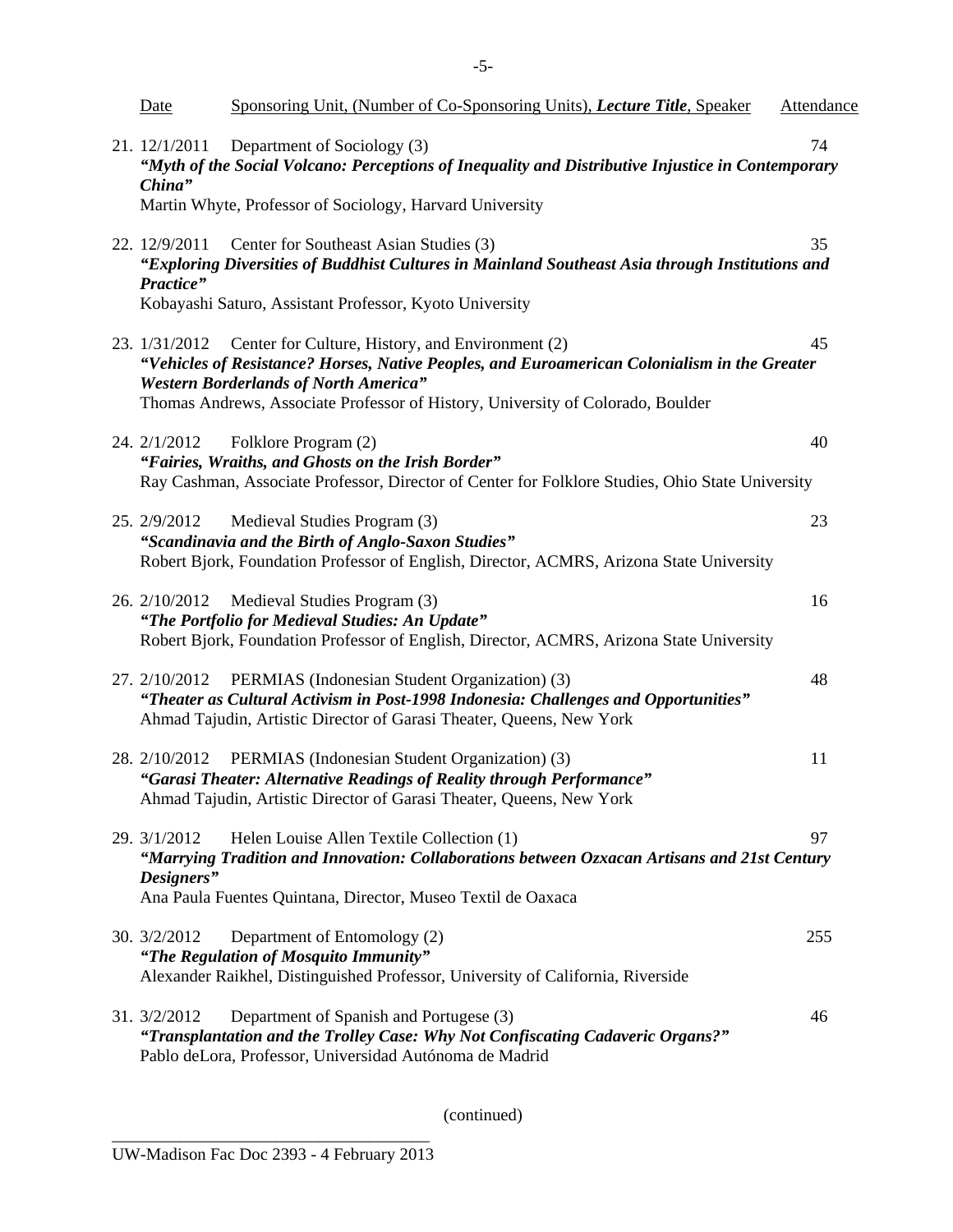| Date                                       | Sponsoring Unit, (Number of Co-Sponsoring Units), <i>Lecture Title</i> , Speaker                                                                                                                                                                                 | Attendance |
|--------------------------------------------|------------------------------------------------------------------------------------------------------------------------------------------------------------------------------------------------------------------------------------------------------------------|------------|
| 32. $3/2/2012$<br>Carolina at Chapel Hill  | German and Dutch Graduate Student Association (4)<br>"Migration, Indigenization, and Language Formation"<br>Paul Roberge, Professor of Germanic Languages and Professor of Linguistics, University of North                                                      | 52         |
| 33. 3/3/2012                               | Department of Theatre and Drama (1)<br>"The Legacy of August Wilson: Progress or Retrenchment?"<br>Anthony Hill, Professor Emeritus of Theatre, Ohio State University                                                                                            | 173        |
| 34. 3/5/2012<br>entrepreneur               | Arts Enterprise (2)<br>"Entrepreneurial Thinking for Artists"<br>Kimball Gallagher, Multi-faceted concert performer, songwriter, recording artist, and musical                                                                                                   | 35         |
| 35. 3/6/2012                               | Department of Community and Environmental Sociology (3)<br>"Evaluating Community-Based Research"<br>Linda Silka, Director, Margaret Chase Smith Policy Center, University of Maine-Orono                                                                         | 75         |
| 36. 3/8/2012<br>Publics"                   | Department of Communication Arts (2)<br>"Bookmark Masala: Food Blogs and the Gendered Configurations of South Asian Culinary<br>Radha Hegde, Associate Professor, New York University                                                                            | 35         |
| 37. 3/8/2012                               | Mosse/Weinstein Center for Jewish Studies (5)<br>"Memory and History: Reflections on Nuremberg and Other Places"<br>John Hirsch, Adjunct Professor of International and Public Affairs; Senior Fellow, International Peace<br>Academy, Columbia University       | 44         |
| 38. 3/8/2012                               | Department of Classics (2)<br>"Madness in Greek Tragedy"<br>Glenn Most, Visiting Professor of Social Thought and of Classics, University of Chicago                                                                                                              | 50         |
| 39. 3/8/2012                               | Department of Art (3)<br>"Social Works and Public Spectres"<br>Shannon Jackson, Professor, University of California, Berkeley                                                                                                                                    | 40         |
| 40. 3/9/2012<br>Justice                    | School of Music (3)<br>"VCD Culture in North India's Bhojpuri Region"<br>Peter Manuel, Professor, Department of Art, Music and Philosophy, John Jay College of Criminal                                                                                          | 45         |
| 41. $3/13/2012$<br><b>British Columbia</b> | Department of Botany (5)<br>"'Adam's Gardens': Biodiversity and Traditional Food Production of Indigenous Peoples of<br><b>Northwestern North America"</b><br>Nancy Turner, Distinguished Professor and Hakai Professor in Ethnoecology, University of Victoria, | 80         |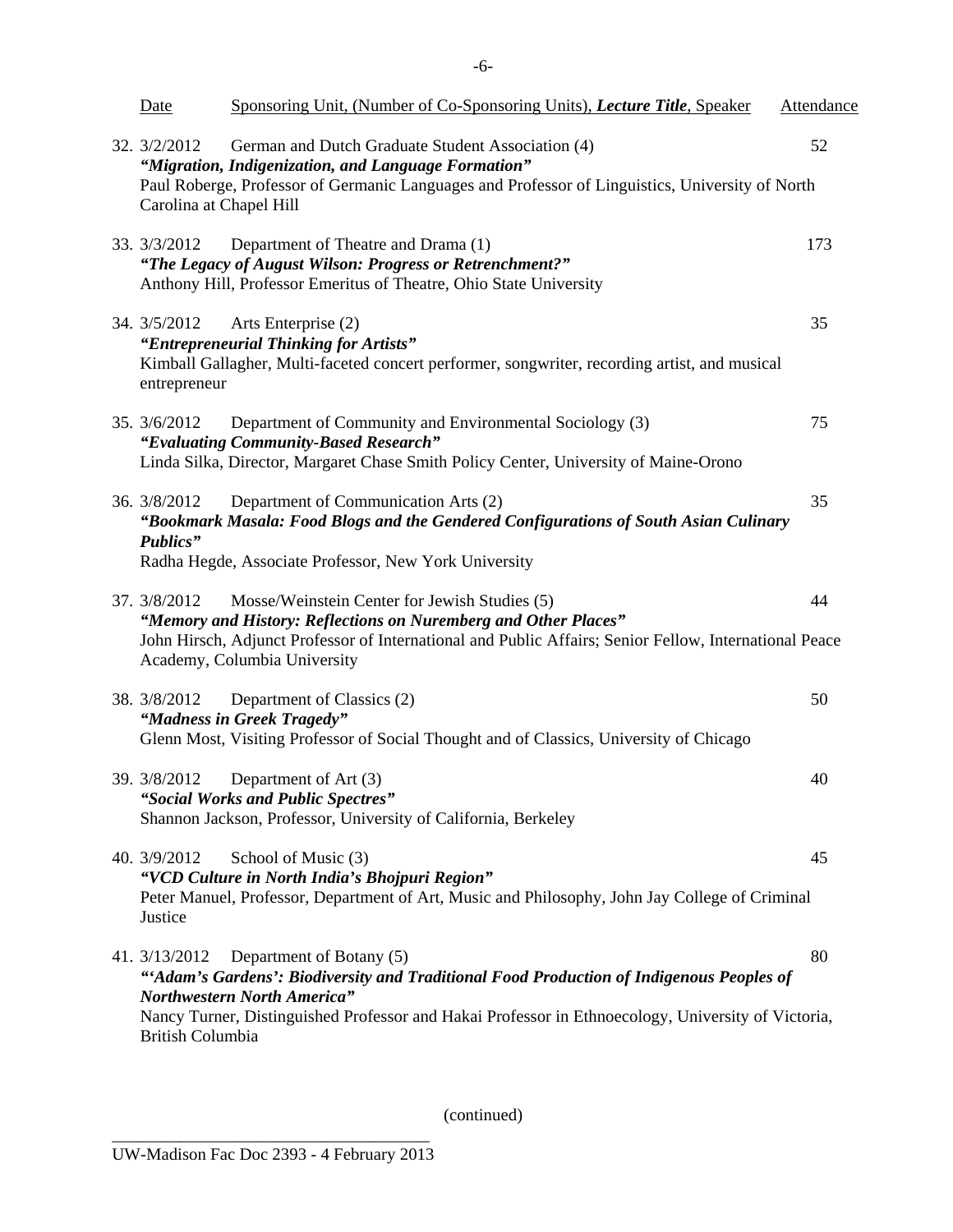| Date                                          | Sponsoring Unit, (Number of Co-Sponsoring Units), <i>Lecture Title</i> , Speaker                                                                                                                                                                   | Attendance |
|-----------------------------------------------|----------------------------------------------------------------------------------------------------------------------------------------------------------------------------------------------------------------------------------------------------|------------|
| 42. $3/14/2012$                               | Comparative Literature Graduate Student Organization (2)<br>"Liminal Fields: The Powers and Pitfalls of Comparative Literature and Folklore"<br>Camilla Mortensen, Instructor, Department of German and Scandinavian Studies, University of Oregon | 32         |
| 43. 3/15/2012                                 | Classics Society (4)<br>"Macedonians without Macedonia: Diasporic Kingship After Alexander the Great"<br>Paul Kosmin, Instructor in Greek History, Harvard University                                                                              | 35         |
| 44. 3/15/2012<br>University                   | Multicultural Student Center (3)<br>"Body Language: Embodiment, Materiality, and the Reframing of African American Religion"<br>Anthony Pinn, Agnes Cullen Arnold Professor of Humanities and Professor of Religious Studies, Rice                 | 43         |
| 45. $3/21/2012$                               | Max Kade Institute for German-American Studies (3)<br>"The American Civil War and the German Empire in the Red and Black Atlantic"<br>Andrew Zimmerman, Professor of History and International Affairs, George Washington University               | 42         |
| 46. 3/21/2012<br><b>Microbial Physiology"</b> | Department of Soil Science (2)<br>"Temperature Effects on Litter Decomposition and Soil Formation: The Surprising Role of<br>Matthew Wallenstein, Assistant Professor, Colorado State University                                                   | 50         |
| 47. 3/21/2012                                 | Department of Human Development and Family Studies (6)<br>"Schooling, Relationships, and Health in the Transition to Adulthood in the U.S."<br>Robert Crosnoe, Professor of Sociology, University of Texas at Austin                               | 54         |
| 48. 3/22/2012<br>"How Eyes Evolved"           | Department of Pathobiological Sciences (4)<br>Ivan Schwab, Professor of Ophthalmology, University of California, Davis Medical Center                                                                                                              | 130        |
| 49. 3/23/2012<br>Delhi                        | Wisconsin International Law Journal Symposium (1)<br>"Panelist speaking on India, renewable energy, climate change and international law"<br>Ram Mohan, Regulatory Studies and Governance Fellow, The Energy and Resources Institute of New        | 150        |
| 50. 3/23/2012<br><b>Washington University</b> | Global Legal Studies Center (4)<br>"Climate Change and Renewable Energy: Opportunities and Challenges for International Law"<br>David Freestone, Lobingier Visiting Professor of Comparative Law and Jurisprudence, George                         | 125        |
| 51. 3/23/2012<br>Systems"                     | Department of Industrial and Systems Engineering (1)<br>"Risk Reduction and Reliability Enhancement of Complex and Large-Scale Socio-Technical<br>Najmedin Meshkati, Professor, University of Southern California Viterbi School of Engineering    | 50         |
| 52. $3/24/2012$                               | School of Music Pro Arte Quartet Centennial (3)<br>"Concert Music Today: A State of the Union Address"<br>Anthony Tommasini, Author and Classical Music Critic, New York Times                                                                     | 118        |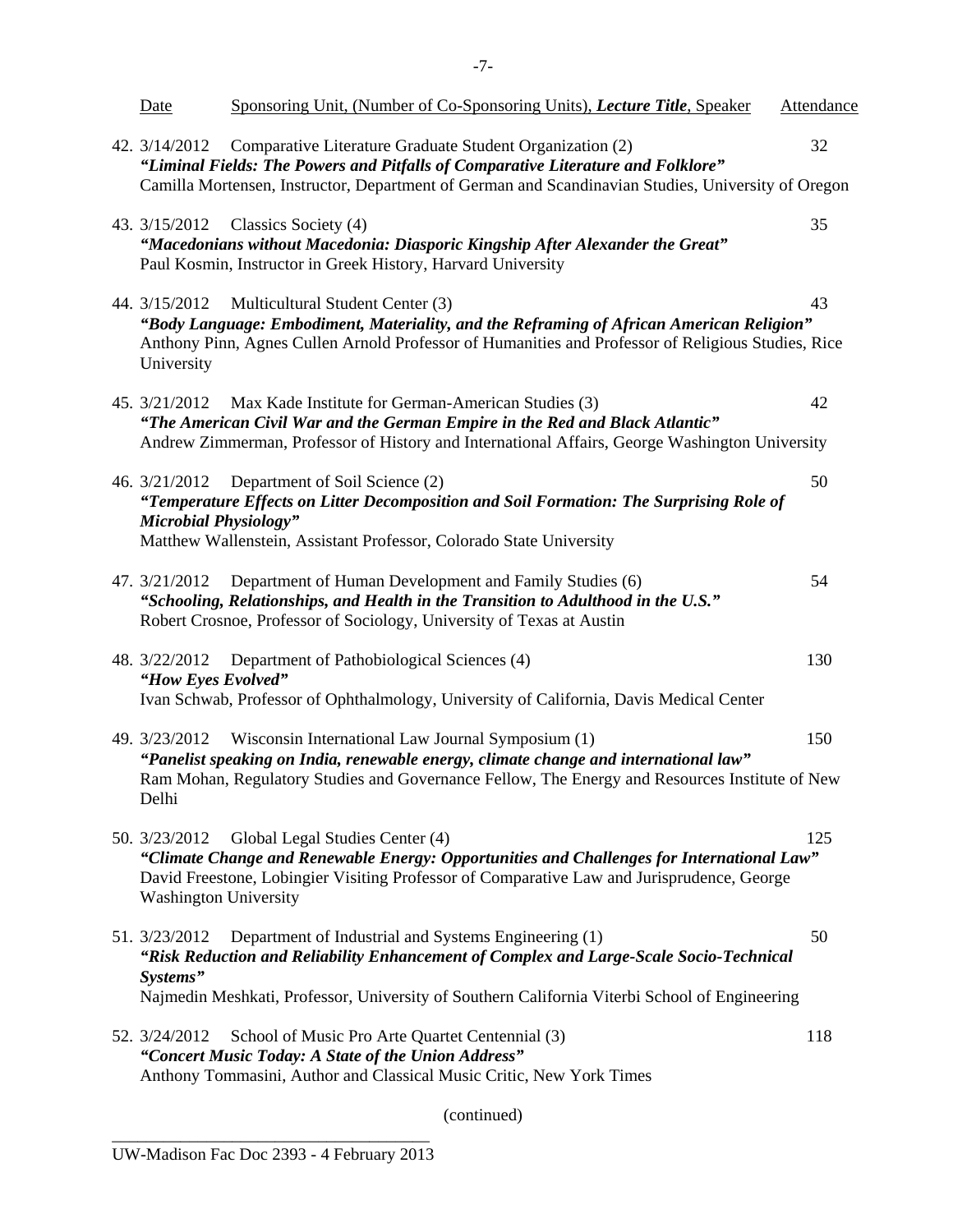| <u>Date</u>         | Sponsoring Unit, (Number of Co-Sponsoring Units), Lecture Title, Speaker                                                                                                                                                                                                  | Attendance |
|---------------------|---------------------------------------------------------------------------------------------------------------------------------------------------------------------------------------------------------------------------------------------------------------------------|------------|
| 53. 3/28/2012       | Center for the Humanities (1)<br>"Antigone in Harlem: Ancient Greeks/Modern Lives"<br>Peter Meineck, Founder and Artistic Director, Aquila Theatre and Clinical Associate Professor of<br>Classics, New York University                                                   | 400        |
| 54. 3/28/2012       | Department of Spanish and Portuguese (3)<br>"The Manual to Romance: Its History from Bourciez to Elock, with the occasional Diversion"<br>John Green, Professor Emeritus, University of Bradford, United Kingdom                                                          | 28         |
|                     | 55. 3/28/2012 Wisconsin Ecology (6)<br>"The Evolutionary Role of Mass Extinctions: Nowhere to Run, Nowhere to Hide"<br>David Jablonski, Professor, Department of Geophysical Sciences, University of Chicago                                                              | 230        |
| 56. 3/29/2012       | Wisconsin Ecology (6)<br>"Out of the Tropics: Dynamics of the Latitudinal Diversity Gradient"<br>David Jablonski, Professor, Department of Geophysical Sciences, University of Chicago                                                                                    | 230        |
| 57. 3/30/2012       | Department of Educational Policy Studies (1)<br>"Revisiting Governing Board Activism in the Public University"<br>Michael Bastedo, Associate Professor of Education in Center for the Study of Higher and<br>Postsecondary Education, University of Michigan at Ann Arbor | 79         |
|                     | 58. 4/10/2012 General Library System (3)<br>"FELIX: A Series of New Writing presents Rebecca Wolff and Laura Sims"<br>Rebecca Wolff, President of Fence Magazine, Inc., Editor and Publisher of Fence                                                                     | 50         |
| 59. $4/11/2012$     | Morgridge Center for Public Service (7)<br>"The Role of Nonprofits in Building and Rebuilding Economies"<br>Robert Egger, Founder and President of DC Central Kitchen                                                                                                     | 250        |
| 60. 4/12/2012       | Center for South Asia (2)<br>"The Perils of Reporting in Pakistan"<br>Pir Zubair Shah, Foreign Correspondent, New York Times                                                                                                                                              | 35         |
| 61. 4/12/2012<br>DC | Department of Dairy Science (3)<br>"Beyond the Barnyard: The Road to Consumer Acceptance of Engineered Animals"<br>Gregory Jaffe, Director, Biotechnology Project, Center for Science in the Public Interest, Washington                                                  | 38         |
| 62. 4/13/2012<br>DC | Department of Dairy Science (3)<br>"Genetically Engineered Foods: The Raw Truth"<br>Gregory Jaffe, Director, Biotechnology Project, Center for Science in the Public Interest, Washington                                                                                 | 75         |
| 63. 4/13/2012       | Latin American, Caribbean, and Iberian Studies Program (2)<br>"The American Dream's Nightmare': Locating the 'Latino/a' in Transnational Popular Culture<br>and U.S. Higher Education"<br>Maria Elena Cepeda, Associate Professor, Williams College                       | 25         |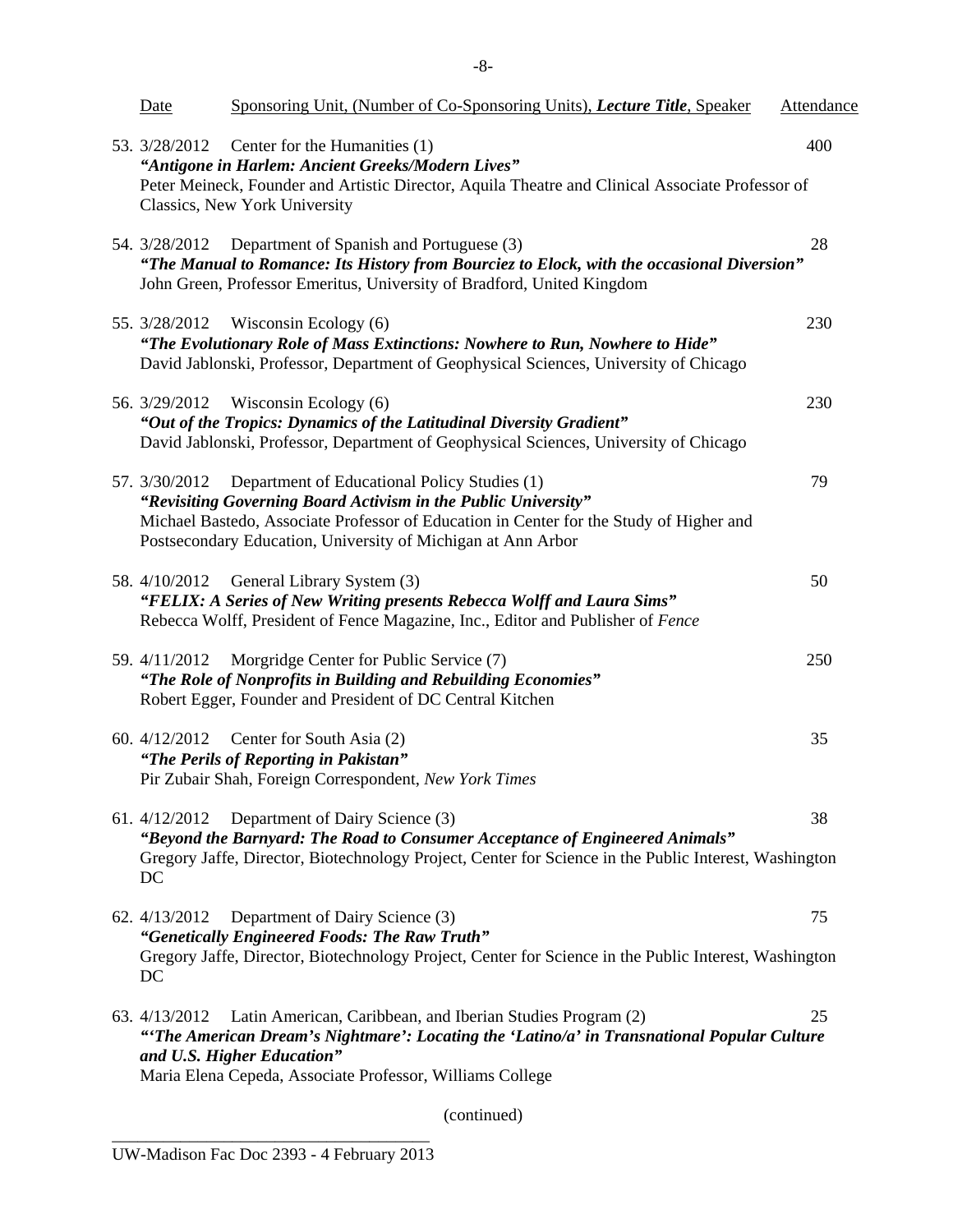| Date                                                                                                                      | Sponsoring Unit, (Number of Co-Sponsoring Units), Lecture Title, Speaker                                                                                                                                                                                                            | Attendance |
|---------------------------------------------------------------------------------------------------------------------------|-------------------------------------------------------------------------------------------------------------------------------------------------------------------------------------------------------------------------------------------------------------------------------------|------------|
| 64. 4/13/2012                                                                                                             | Department of East Asian Languages and Literature (1)<br>"Cold War Optics: Asia"                                                                                                                                                                                                    | 81         |
|                                                                                                                           | Steven Chung, Assistant Professor, Princeton University                                                                                                                                                                                                                             |            |
| 65. 4/13/2012                                                                                                             | Department of Forest and Wildlife Ecology (5)<br>"Impact of Recent Climate Change on Small Mammals and Birds in California: Grinnell Resurvey                                                                                                                                       | 150        |
| Project"<br>Berkeley                                                                                                      | Steven Beissinger, A. Starker Leopold Professor in Wildlife Biology, University of California,                                                                                                                                                                                      |            |
| 66. 4/13/2012                                                                                                             | Department of Art History (3)                                                                                                                                                                                                                                                       | 100        |
|                                                                                                                           | "Frank Lloyd Wright and the Romance of the Master Builder"<br>Richard Cleary, Professor and Page Sutherland Page Fellow in Architecture, School of Architecture,<br>Univeristy of Texas-Austin                                                                                      |            |
|                                                                                                                           | 67. $4/13/2012$ Global Studies Program (3)                                                                                                                                                                                                                                          | 150        |
|                                                                                                                           | "Islam and the Challenge of Democracy"<br>Seyyed Hossein Nasr, Professor, George Washington University, Washington DC                                                                                                                                                               |            |
| 68. 4/19/2012                                                                                                             | Center for Russia, East Europe, and Central Asia (1)<br>"Building Welfare States for the Young Generation in Postcommunist Europe: The Politics of<br>Family Policy in Hungary, Poland, and Romania"<br>Tomasz Inglot, Professor of Government, Minnesota State University, Mankato | 30         |
|                                                                                                                           | 69. 4/20/2012 Department of Geography (5)                                                                                                                                                                                                                                           | 65         |
|                                                                                                                           | "Land Use, Climate, and Fire in the Western Peruvian Amazon"<br>Maria Uriarte, Assistant Professor, Columbia University                                                                                                                                                             |            |
|                                                                                                                           | 70. 4/28/2012 Art History Grad Forum (4)                                                                                                                                                                                                                                            | 57         |
|                                                                                                                           | "Seeing, Touching, and Experiencing Medieval Visual Culture: Phenomenological Considerations"<br>Jennifer Borland, Assistant Professor of Art History, Oklahoma State University                                                                                                    |            |
| 71. 4/28/2012                                                                                                             | Chicana Latina Studies Program (2)                                                                                                                                                                                                                                                  | 100        |
| "Thirty-Five Years of Struggle; Thirty-Five Years of Success: Thirty-Fifth Anniversary Chican@<br>Latin@ Studies Program" |                                                                                                                                                                                                                                                                                     |            |
|                                                                                                                           | Marc Simon Rodríquez, Professor of Social Ecology, University of California, Irvine                                                                                                                                                                                                 |            |
| 72. $5/1/2012$                                                                                                            | School of Social Work (2)                                                                                                                                                                                                                                                           | 100        |
| "Avoiding the Adverse Consequences of Severe Mental Illness: The Utility of Outpatient Civil<br>Commitment"               |                                                                                                                                                                                                                                                                                     |            |
| <b>Berkeley</b>                                                                                                           | Steven Segal, Milton and Florence Krenz Mack Distinguished Professor, University of California,                                                                                                                                                                                     |            |
| 73. 5/2/2012<br><b>Ancient Israel</b> "                                                                                   | Department of Hebrew and Semitic Studies (2)<br>"You Must Not Add Anything to What I Command You": Paradoxes of Canon and Authorship in<br>Bernard Levinson, Professor, University of Minnesota                                                                                     | 108        |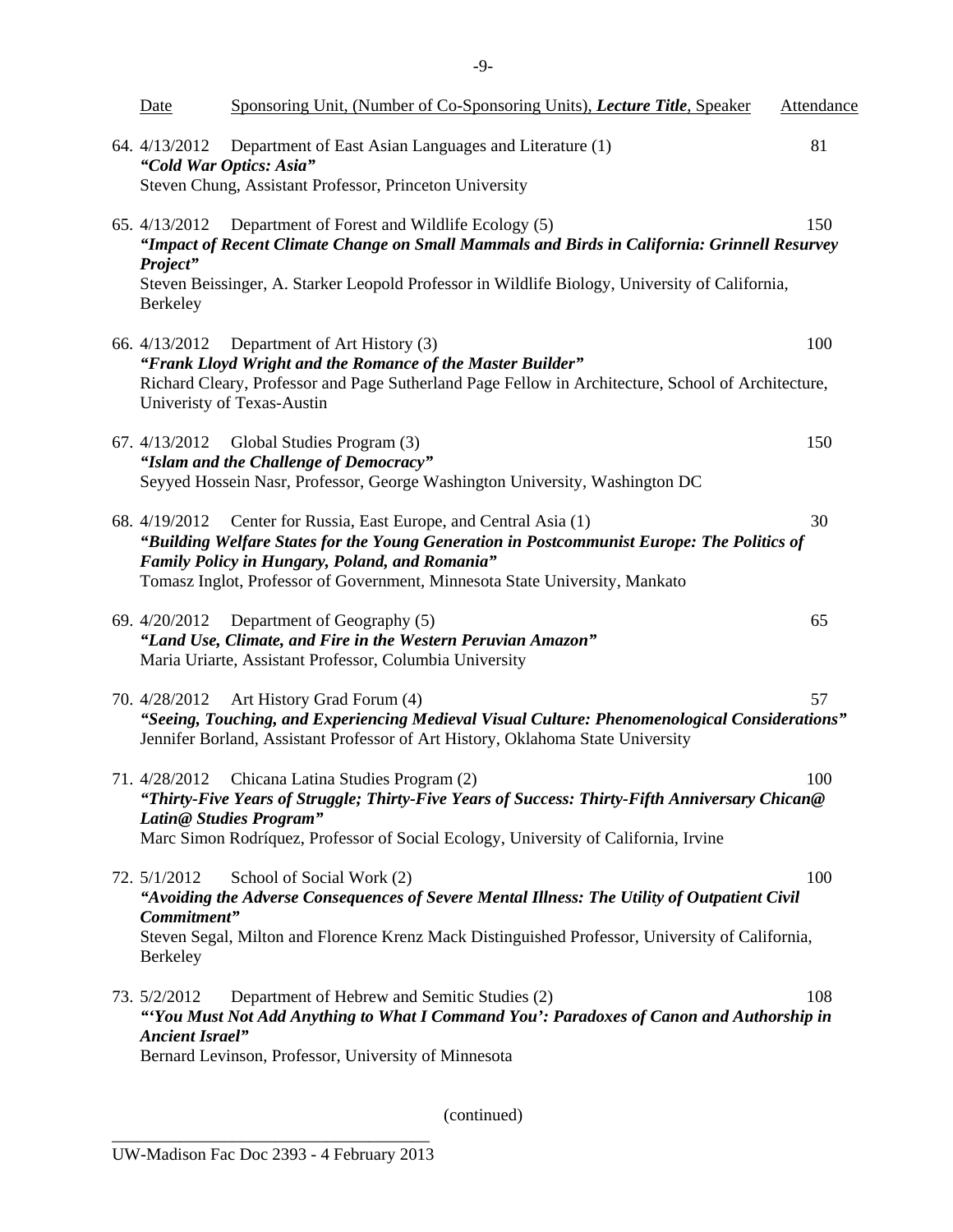$-10-$ 

| Date                                                   | Sponsoring Unit, (Number of Co-Sponsoring Units), <i>Lecture Title</i> , Speaker                                                                                                                                                             | Attendance |
|--------------------------------------------------------|----------------------------------------------------------------------------------------------------------------------------------------------------------------------------------------------------------------------------------------------|------------|
| 74. $5/2/2012$                                         | Celtic Studies Program (2)<br>"Here I Am Amongst You: Songs and Folk Traditions of an Ulsterman"<br>Len Graham, Traditional Irish Singer, Song Collector, and Author                                                                         | 15         |
| 75. 5/2/2012                                           | Center for Integrated Agricultural Systems (6)<br>"F.A.R.M: Food, Art, Revolution, Media"<br>Melinda Hemmelgarn, Registered Dietician, Columbia, Missouri                                                                                    | 70         |
| 76. 5/3/2012<br>"A Wealth of Words"                    | Department of English / Dictionary of American Regional English (6)<br>Erin McKean, Founder and CEO of Wordnik, an electronic dictionary                                                                                                     | 120        |
| 77. 5/4/2012                                           | Center for Southeast Asian Studies (2)<br>"How Did the Hmong People Get Involved in the Secret War of Laos (1961–1975)?"<br>Yang Dao, Minneapolis, Minnesota                                                                                 | 80         |
| 78. 5/9/2012                                           | Center for Limnology (3)<br>"Overcoming the Global Water Crisis: Assessment and Strategies"<br>Charles Vorosmarty, Director of CUNY Environmental CrossRoads Initiative, and Professor of Civil<br>Engineering, City University of New York  | 60         |
| 79. 5/9/2012<br>$Left$ "<br><b>Stanford University</b> | Department of Political Science (3)<br>"The Long Shadow of the Industrial Revolution: Political Geography and the Representation to the<br>Jonathan Rodden, W. Glenn Campbell and Rita Ricardo-Campbell National Fellow, Hoover Institution, | 31         |
|                                                        | 80. 5/10/2012 Department of Neuroscience (2)<br>"Reward, Risk, and Neuroeconomics"<br>Wolfram Schlutz, Wellcome Principal Research Fellow and Professor of Neuroscience, University of                                                       | 150        |

Cambridge, United Kingdom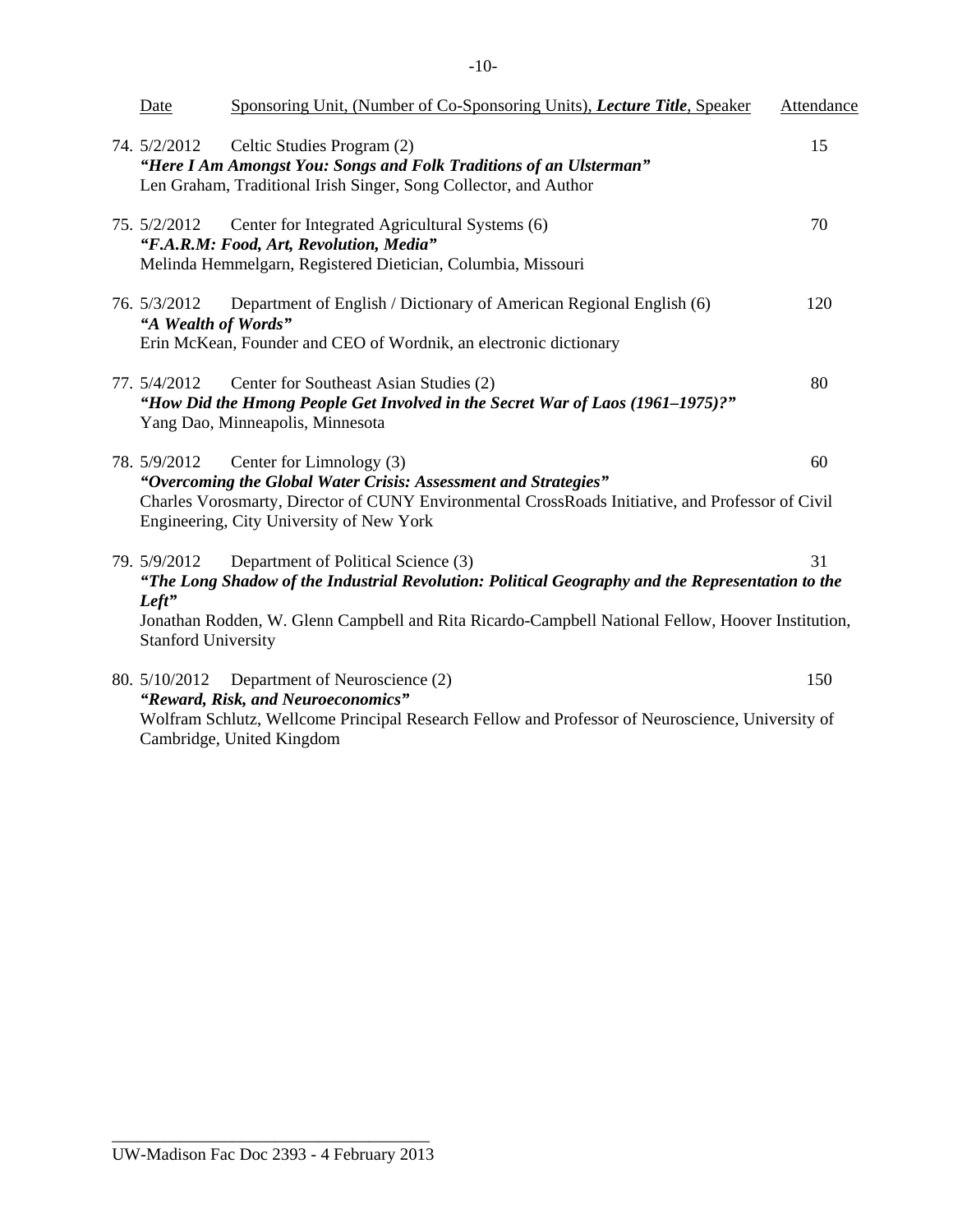#### **PROFS, INC. ANNUAL REPORT FOR 2011-2012**

#### I. CHARGE

PROFS, the Public Representation Organization of the Faculty Senate, is a non-profit organization, established by the Faculty Senate in 1976. The function of PROFS is to represent the UW-Madison faculty's interests – with particular emphasis on compensation, fringe benefits, the university budget, and important regulatory issues – before the state legislature, the governor, other state and federal governmental agencies, the U.S. Congress, and the public.

#### II. MEMBERSHIP

PROFS is a voluntary dues-supported organization, funded through payroll deduction by its members. Dues are one-tenth of one percent of a nine-month salary deducted monthly, September through May. For example, dues for a \$70,000 nine-month salary are \$7.77 per month.

#### III. ORGANIZATION

#### Leadership

The elected members of the University Committee serve as the board of directors of PROFS. For the 2011-2012 academic year, the following served on the board of directors:

- Bradford L. Barham (Agricultural and Applied Economics), chair
- Susan E. Babcock (Materials Science and Engineering), secretary/treasurer
- Michael Bernard-Donals (English)
- Mark Cook (Animal Sciences)
- Peter Lipton (Neuroscience)
- Ann Palmenberg (Biochemistry)/Linda Graham (Botany)

Much of the day-to-day work of PROFS occurs under the supervision of the president and steering committee. Bill Tracy succeeded Joe Salmons as president. The 2011-2012 members of the PROFS steering committee consisted of:

- Bill Tracy (Agronomy), president, former University Committee member, member of the Faculty Senate
- Tom Broman (History of Science), member of the Faculty Senate
- Judith Burstyn, former University Committee member, member of the Faculty Senate
- Allison Christians (Law)
- Murray K. Clayton (Plant Pathology/Statistics), former University Committee member
- Irwin Goldman (Horticulture)
- Sara Goldrick-Rab (Educational Policy Studies), member of the Faculty Senate
- Nancy E. Mathews (Nelson Institute)
- • Brent H. McCown (Horticulture), former University Committee member
- Eric Raimy (English)
- Andrew Reschovsky (LaFollette School of Public Affairs)
- Louise S. Robbins (Library and Information Studies)
- **Jeff Russell (Civil and Environmental Engineering)**
- Joseph C. Salmons (German), member of the Faculty Senate
- Ronald D. Schultz (Comparative Biosciences), former University Committee member
- Terry Warfield (Business)
- plus University Committee members: Sue Babcock, Brad Barham, Mark Cook, Peter Lipton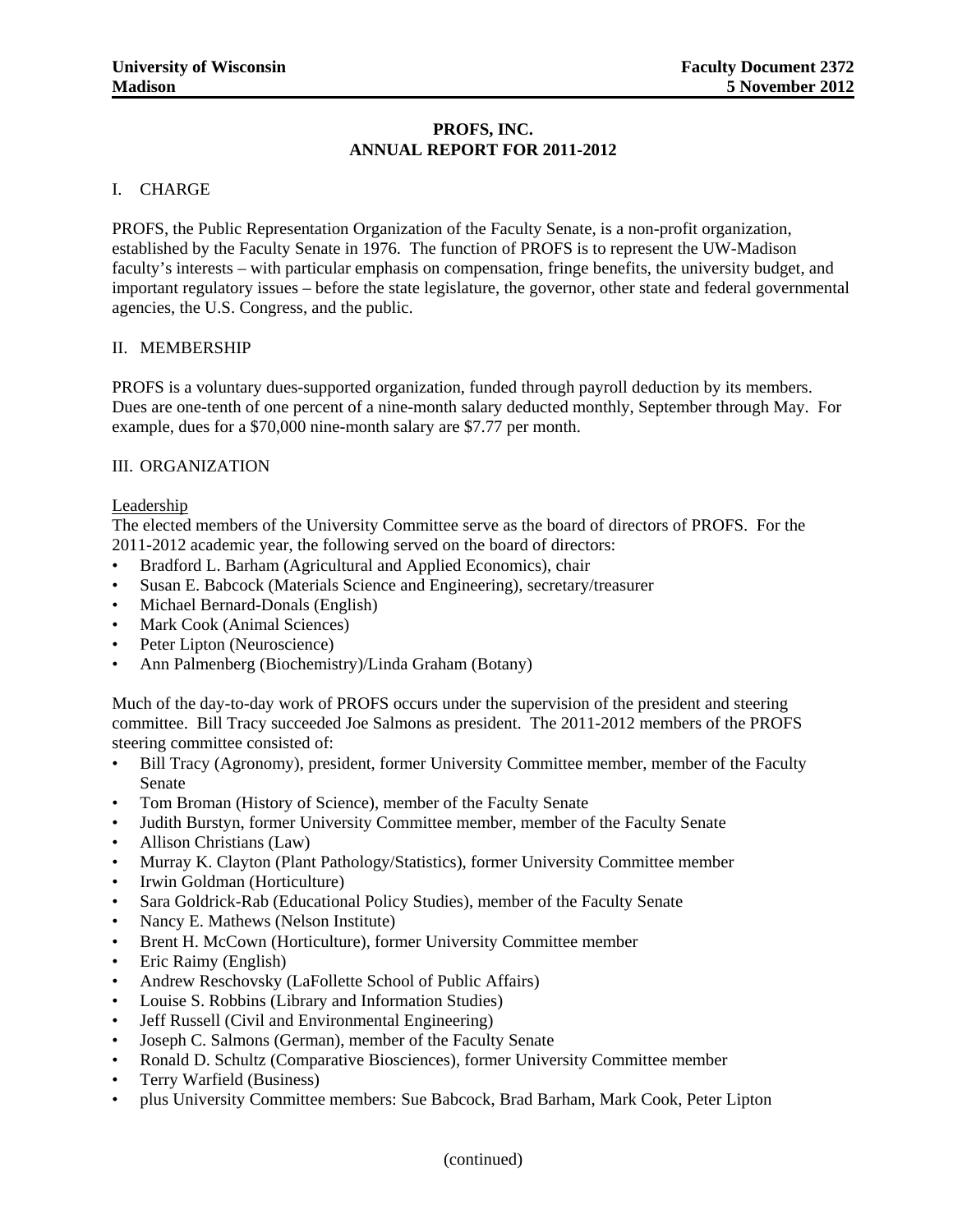#### PROFS Bylaws

The bylaws of PROFS are on file in the PROFS office, 258 Bascom Hall. They specify that the University Committee acts as the PROFS board of directors. The steering committee consists of at least three current members of the University Committee; at least three members with prior experience on the University Committee or the PROFS Steering Committee; one or more at-large members selected from the UW-Madison faculty; at least one member from the Faculty Senate; and one member of the Commission on Faculty Compensation and Economic Benefits. Members who do not serve on the University Committee serve three-year renewable terms. Current University Committee members serve terms to match their UC service.

#### Legislative Representative and Lobbyist

Jack O'Meara continued to serve as PROFS' legislative representative. Mr. O'Meara meets regularly with the board of directors and the steering committee to update them on legislative proposals affecting the faculty, establish PROFS' positions on legislation, and determine action. Mr. O'Meara meets with individual legislators and other officials at appropriate times to discuss PROFS issues and urge support of the faculty's position. PROFS also arranges for members of the steering committee and other faculty members to meet with legislators, state officials, regents, the media, and the general public, and to testify for or against key legislation.

#### Administration

Michelle Felber is the half-time administrator. She regularly communicates with faculty through posts to the website and e-mails. Laura Laurenzi, an outside financial assistant, continued to maintain the financial records and accounts payable of PROFS. Checks are signed by the treasurer or president. The bylaws were amended in 2011 to require a financial review at least every three years. A financial review was completed in 2012 and is available in the PROFS office for review.

#### Lobbying

As an organization engaged in lobbying, PROFS is required to register with the State of Wisconsin Government Accountability Board (GAB), reporting any lobbying contact with state officials. PROFS also reports its interest in any legislative bill, proposal, or budget item, and if it is taking a position, its positions. PROFS' interests and activities are posted on the GAB website at http://gab.wi.gov/. As required, PROFS reports its lobbying activities, as well as the salaries and expenses spent on lobbying, every six months to the accountability board.

#### IV. COMMUNICATION

PROFS communicates regularly with all faculty through e-mail updates and posts to the PROFS website, http://profs.wisc.edu. The site features approximately two to three posts per week from PROFS staff and leadership and encourages participation from faculty through the comments section of the site.

#### V. MEMBERSHIP CAMPAIGN

PROFS continued to mount an aggressive membership campaign to replace retiring faculty members. Despite a large number of retirements, membership held steady with nearly 800 members. Twenty-three new members joined in 2011-2012. In cultivating membership, PROFS emphasizes its past achievements, including:

- Led campaign for pre-tax retirement contributions, saving faculty at least \$200 per year.
- Enactment of domestic partner benefits for faculty and staff
- Payment of the first six months of health insurance for new faculty
- A continuing focus on competitive compensation, which has led to increased pay plans and catch-up pay plans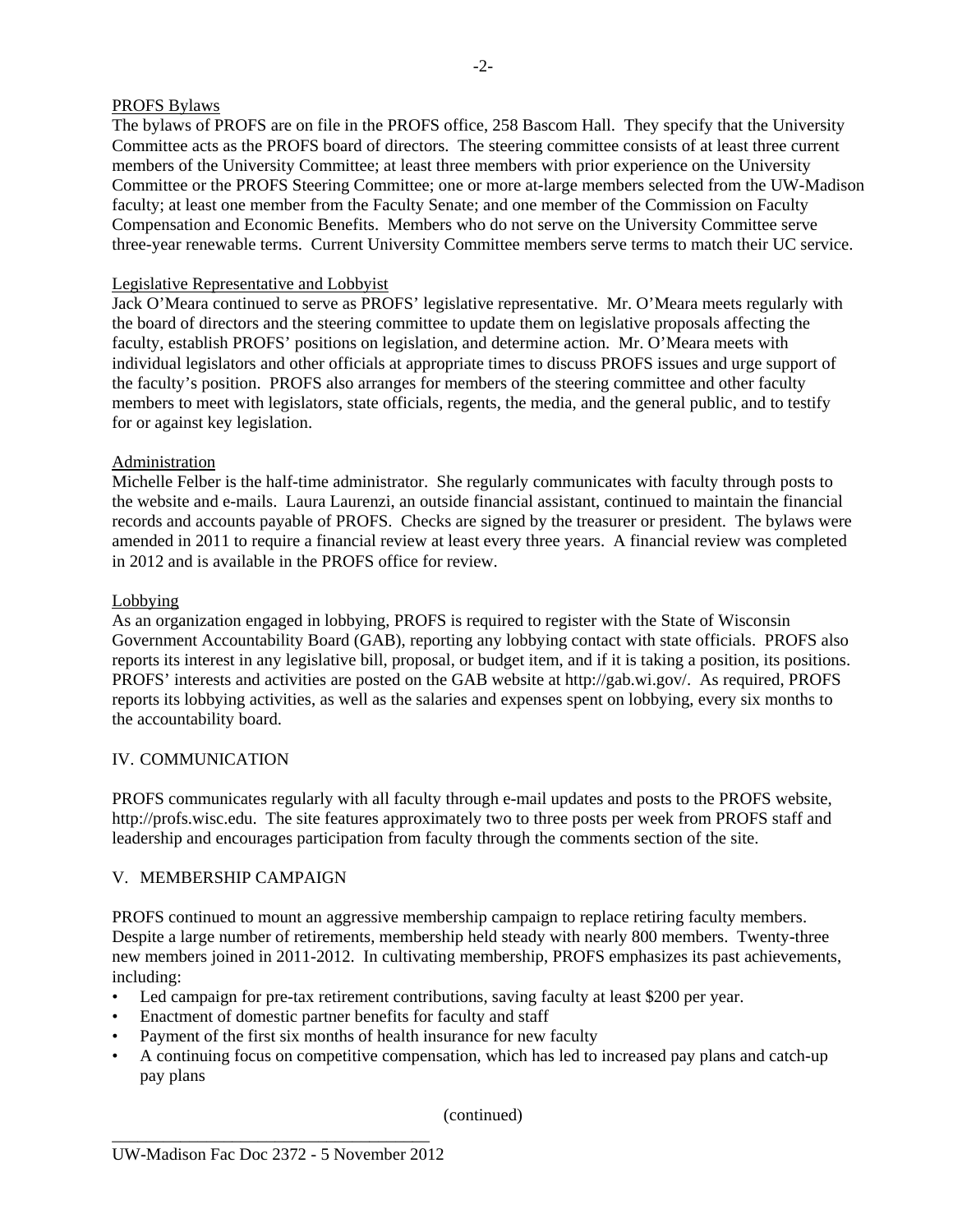PROFS also emphasizes its platform for the future:

- Competitive compensation for all faculty
- Increased funding for graduate education
- Adequate state funding for the UW budget
- Increased federal funding for research and a relaxation in certain rules on funding
- Improved communication between faculty and the legislature

PROFS launched an emeritus membership group in 2011. The group is chaired by emeriti faculty Brent McCown and Louise Robbins. Annual membership in the group is \$50.

For more than 30 years, PROFS has played a key role in advocating for UW-Madison and its faculty. PROFS' sole charge is to advocate on behalf of faculty and needs continued support of the faculty to maintain its efforts. Members are always welcome to join by completing the membership form in the PROFS brochure or on PROFS web site, http://profs.wisc.edu.

### VI. 2011-2012 LOBBYING AND LEGISLATION: PROFS' ACTIONS AND POSITIONS

PROFS was active during the 2011-2012 legislative session, taking positions on several bills and meeting regularly with legislators and staff. PROFS met formally with Governor Walker's legal counsel and five legislators or their staff. PROFS also met with two members of the board of regents and director of the Office of State Employment Relations, Greg Gracz. PROFS was also active in more informal discussions, sending emails, making telephone calls, stopping in offices, and talking with people at meetings and in the halls of the Capitol.

*Special Task Force on UW Restructuring and Operational Flexibilities* A legislative task force was created as part of the 2011-2013 biennial budget. The committee's charge was to discuss newly proposed management flexibilities that were awarded to UW System and offer additional recommendations. The committee was comprised of legislators, representatives from UW System campuses, and community and business leaders. UW-Madison was represented by Vice Chancellor Darrell Bazzell.

PROFS monitored the monthly meetings from December 2011 to June 2012 and met individually with several key members of the committee. PROFS also prepared policy papers on compensation and management flexibilities at UW-Madison for the committee.

The task force heard from Professor Brad Barham, chair of the University Committee, at its May meeting. Barham emphasized the faculty's commitment to the Wisconsin Idea by testifying that UW-Madison faculty are committed to serving the flagship of a strong University of Wisconsin System; dedicated to increasing the performance and reputation of the university as a world-class research and teaching university; and engaged in scholarship and outreach that will ensure that the Wisconsin Idea remains a centerpiece of UW-Madison's mission. The task force ultimately recommended increased flexibilities for UW System and UW-Madison, including a separate pay plan for faculty and staff at UW-Madison.

Highlights of the 2011-12 legislative session:

**Rehired Annuitants** Assembly Bill 318 would have required rehired annuitants who worked at least half-time to forgo their annuity payments. Rehired annuitants would also have been ineligible to accrue retirement benefits while working but could have received group insurance benefits. Assembly Bill 352 would have required a 180-day waiting period for rehiring annuitants and would have disallowed annuity payments to retired workers who worked half-time or more. AB 352 died in committee. AB 318 passed the assembly but died in the senate.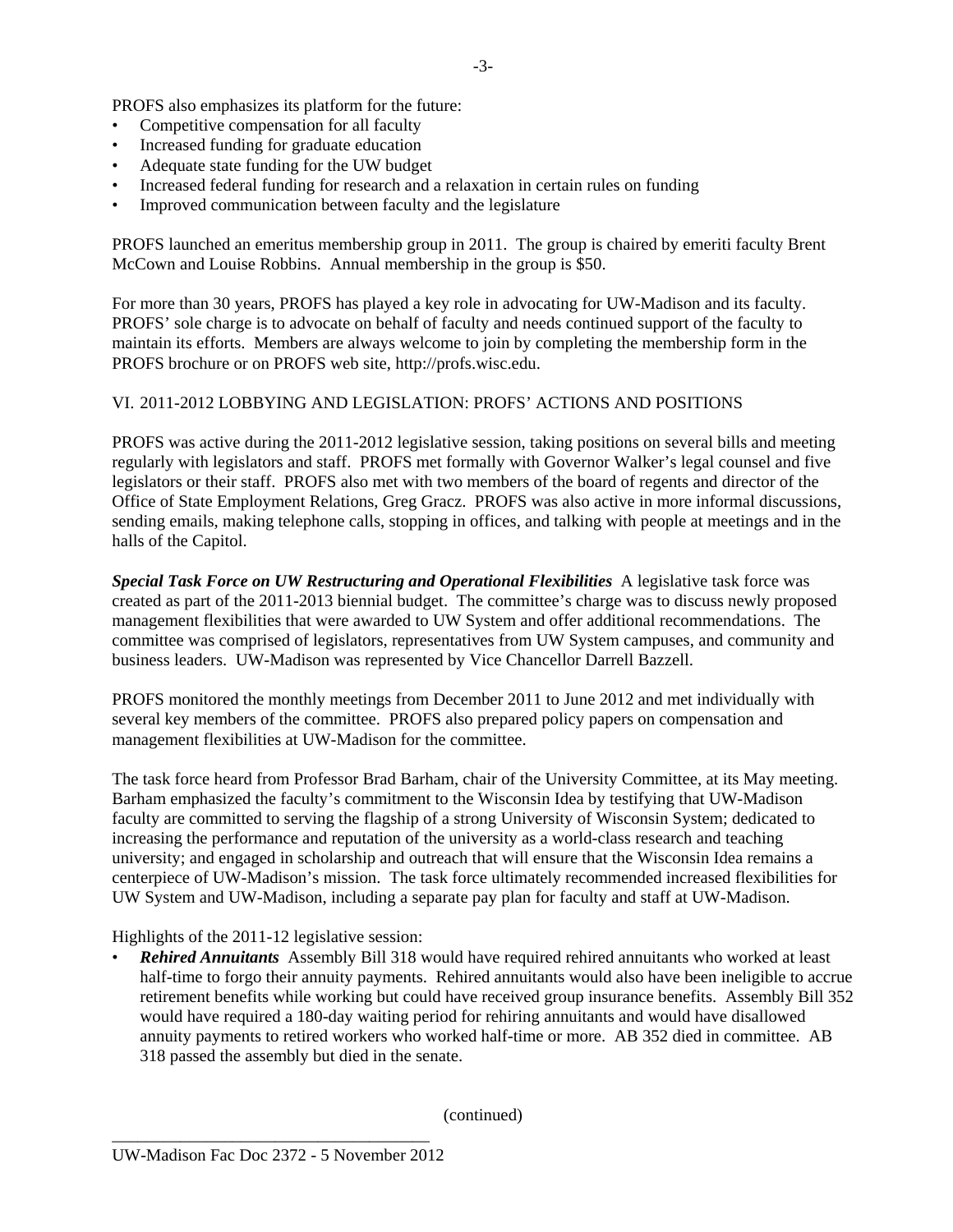- *Optional Retirement Plan* Assembly Bill 539 would have given the University of Wisconsin System the authority to create an optional retirement plan for employees hired after the effective date of the legislation. The bill died in committee.
- • *Taxpayer Bill of Rights (TABOR)* Senate Joint Resolution 48 was a proposed constitutional amendment that would have limited state and local growth to the Consumer Price Index and population growth rate. The proposal would not have taken into consideration the deep cuts the university has endured over the past several years and would have restricted increased funding for the university when the state's economy returns to a normal rate of growth. PROFS opposed this legislation, which died in committee.
- **Stem Cell Research** (Assembly Bill 214 and Senate Bill 172) These bills would have made it illegal to provide or use for experimentation fetal body parts. PROFS opposed the bills, which died in committee.
- *WiscNet* (Assembly Bill 473 and Senate Bill 375) These bills, which had bipartisan support and were supported by a range of educational and community groups, would have delayed the restrictions on participation by the University of Wisconsin System in selling or providing telecommunications services by one year (from July 1, 2013 to July 1, 2014). PROFS supported these bills, which died in committee.
- *UW Restructuring Task Force* (Senate Bill 184) This bill, as amended, changed the reporting date for the Special Task Force on UW Restructuring and Operational Flexibilities from January 1, 2012 to July 31, 2012, and gave the task force the ability to postpone the report until August 31, 2012. The amended bill, which PROFS supported, passed.

#### VII. FEDERAL RELATIONS PROGRAM

PROFS continued to monitor developments at the federal level, paying particularly close attention to federal funding of research. PROFS has developed and maintained relationships with members of the Wisconsin congressional delegation and their staffs, emphasizing the university's interest in federal funding for research.

PROFS president Bill Tracy and legislative representative Jack O'Meara met with Senator Herb Kohl and Representative Tammy Baldwin along with representatives from the state's entire congressional delegation over two days in February. They urged the delegation to continue supporting federal funding for research and education, noting that:

- • UW-Madison is one of the **top 20 universities in the world**, according to the Academic Ranking of World Universities.
- • UW-Madison consistently ranks among the top three U.S. universities in securing research money, \$879 million in federal funds in 2011.
- UW-Madison regularly places in the top ten of U.S. universities for doctorates conferred.
- UW-Madison alumni are productive leaders and citizens across the state.
- Students consistently give their UW-Madison professors very high marks.
- UW-Madison's annual economic impact is \$12.4 billion (Northstar Economics, Inc.). Hundreds of private companies employing thousands of knowledge-based workers have spun off from research conducted at the university.
- UW-Madison faculty secure, on average, nearly \$500,000 in outside research funding annually.
- The Wisconsin Idea, the historic partnership between the university and the state, is alive and well today as faculty work with people throughout the state to address challenges and issues.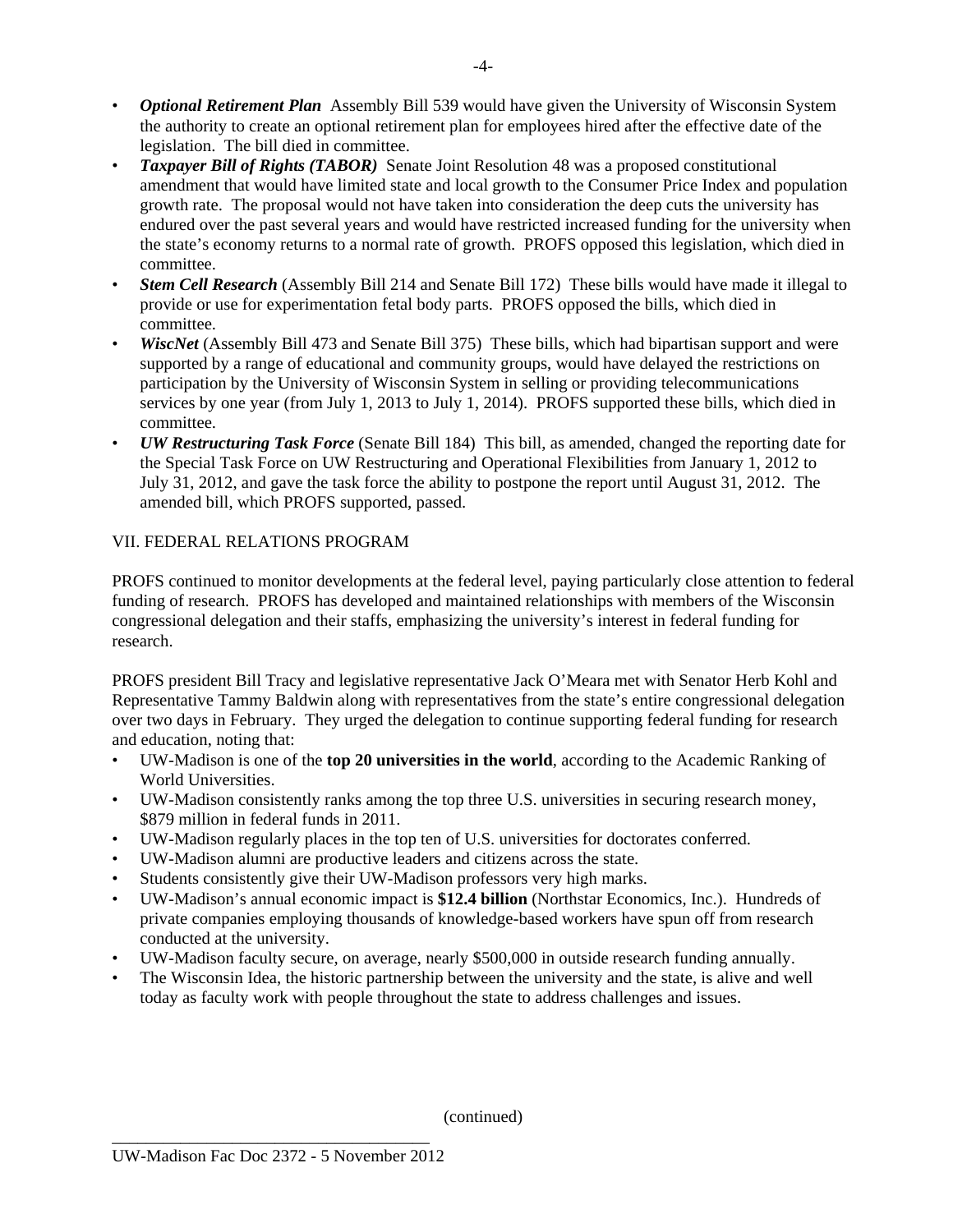#### VIII. CAMPUS OUTREACH

PROFS continued its series of forums on the financing of public higher education as co-sponsor of two panel discussions, one featuring AAUP President Cary Nelson in October and another with Interim Chancellor David Ward in February.

PROFS also sponsored a well-attended forum on the future of the Wisconsin Retirement System in March. The panel included Professor Emerita Karen Holden; attorney Keith Johnson, former legal counsel to the State of Wisconsin Investment Board; and David Stella, former secretary of the Department of Employee Trust Funds. More than 100 people attended the forum, which was recorded by WisconsinEye.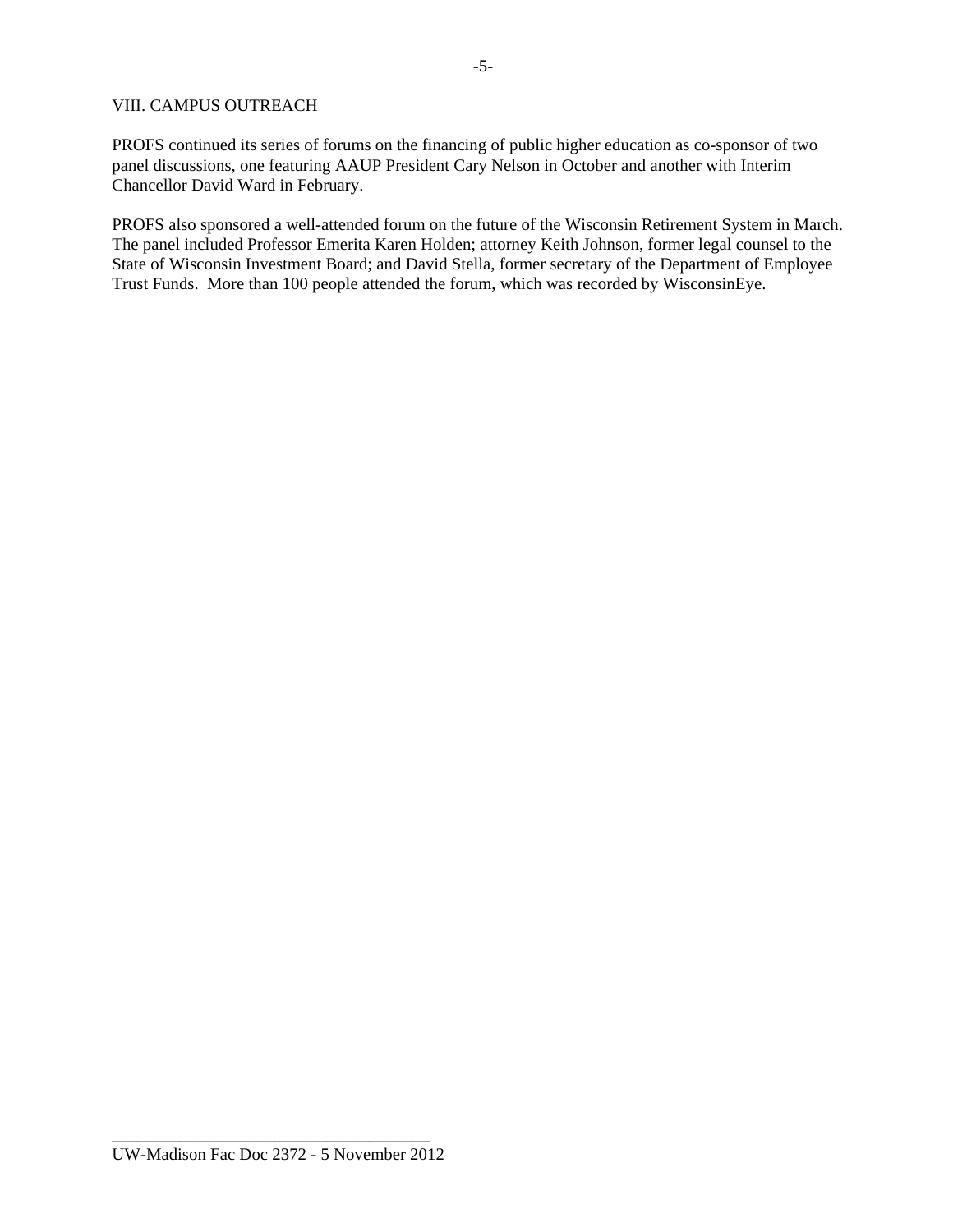#### **COMMITTEE ON UNDERGRADUATE RECRUITMENT, ADMISSIONS, AND FINANCIAL AID ANNUAL REPORT FOR 2011-2012**

#### **I. Function**

The Committee on Undergraduate Recruitment, Admissions and Financial Aid (CURAFA) is committee is charged with representing the faculty in regard to all aspects of the recruitment and admission of students and in regard to all aspects of financial aid for students except those handled by the faculties of individual colleges, schools or departments. It is further tasked with making recommendations to the faculty concerning (a) the formulation of, or any substantive modification in, university policies on admission and financial aid, and (b) programs directed at enhancing the quality and diversity of the undergraduate student body. It also advises the administration on and review of the implementation and operation of those policies and programs.

#### **II. Accomplishments During the 2011-2012 Academic Year**

The committee met twelve times between September and July. Accomplishments and items of discussion are listed below.

- a. In light of the many discussions last year regarding the admission of students of color at the university, CURAFA met several times throughout the year to discuss challenges and opportunities associated with admitting a diverse student body. In an effort to learn more about the issue of equal opportunity programs such as pipeline programs and affirmative action, and to gain scholarly perspectives on how they promote institutional goals, CURAFA commissioned an independent ad hoc committee devoted to the tasks of (1) synthesizing the literature on diversity effects in higher education, (2) considering the institution's mission and the role of diversity in that mission, (3) analyzing the legal basis for affirmative action, and (4) exploring the data on student composition and admissions at the university to understand better the claims made by the university. The ad hoc committee completed its work in late summer 2012, and CURAFA expects to consider its findings during 2012-2013.
- b. The committee sought to learn more about the process of admissions at the university. This began with a meeting in which Director of Admissions Adele Brumfield discussed recent trends in admission rates for targeted minority applicants; the admissions office's efforts to recruit targeted minority applicants (and others); and the premise of holistic admissions. Brumfield provided the committee with a copy of the UW System application, which is available online. Brumfield described the "art and science" of admissions practices and the efforts to ensure that students who might benefit the most from a UW-Madison education have that opportunity extended to them. CURAFA members also watched Brumfield's testimony to the Wisconsin legislature during a hearing. Finally, twice during the academic year, committee members visited the admissions office for a tour and participated in an intensive "mock admissions exercise" to learn about how holistic admissions is actually implemented.
- c. CURAFA members examined how admissions and financial aid policies at the university are shaped by state and federal policies. They met with Legal Counsel Nancy Lynch and attended a special session hosted by the university with Art Coleman, a legal expert in the field.
- d. Committee members discussed the role of diversity programming across the institution, how this related to institutional mission, and how these efforts might be strengthened and enhanced. In this effort, members twice met with Chief Diversity Officer Damon Williams and asked him to serve as a consultant to the committee in the future.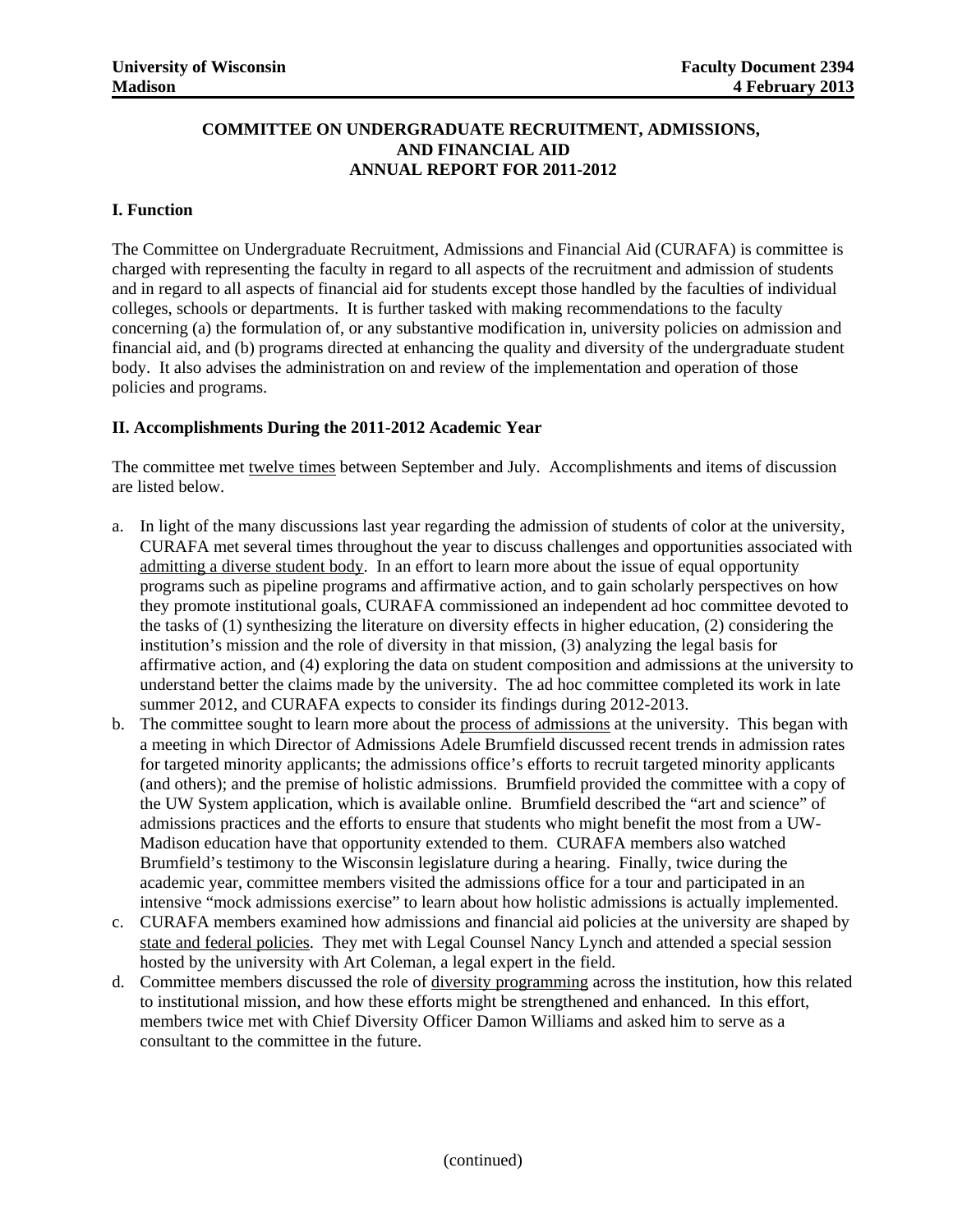e. Another topic was the criteria for which students are determined competitive for admission. Academic Planning and Institutional Research committee ex officio member Clare Huhn shared data on the pipeline through which students gain admission to the university, and how test scores vary by race/ethnicity. Committee members considered the appropriateness of standardized test scores as a measure of "college readiness" and discussed the need for considering alternatives.

 $-2-$ 

- f. Director of Student Financial Services Susan Fischer reported on the current and future challenges for those in the office of financial aid. She noted that close attention is being given to Congress' actions to reduce or eliminate aid to students in non-degree programs. This has become an issue in Congress as a way to confront the problem of fraud/lack of accountability in proprietary schools, although legal restrictions will be applied across the public and private landscape of higher education.
- g. In light of a recent report indicating merit-based aid has overtaken need-based aid at most American public universities, CURAFA discussed the difficulty of clearly assessing the relative proportion of Madison's institutional financial aid distributed based solely on financial need versus with consideration of merit. The decentralized nature of distribution of these awards makes this difficult.
- h. The committee discussed enrollment priorities and targets and learned about how they are established at UW-Madison. Vice Provost for Enrollment Management Joanne Berg visited with the committee to provide this information and describe current priorities (which include international students, out-ofstate students, first-generation students, women in science, etc.).
- i. The committee discussed the Office of Enrollment Management's desire to streamline recruitment practices across the university, helping to present a unified source of information to the community and introducing efficiencies in the process. Members considered the need for decentralized recruitment activities to fulfill school and college missions and build the pipeline for recruitment, weighing these against the need to cut costs and ensure consistency and transparency. They made recommendations to VP Berg in this regard.
- j. CURAFA kept abreast of the Wisconsin legislature's Special Task Force on UW Restructuring and got regular updates on discussions related to admissions and financial aid.
- k. A new University Committee ad hoc task force on tuition was formed after discussion with CURAFA members, who participated in helping to shape its membership and mission. CURAFA chair Goldrick-Rab serves on the task force.
- 1. CURAFA met with John Bechtol who is in charge of veteran's affairs on campus. He discussed several issues facing vets at Madison, including (1) their small numbers on campus, (2) the lack of financial support for vets compared to support at other Big 10 institutions, (3) campus, system, and state priorities re: vets, and (4) strategies for engaging vets on campus.

## **III. Important Information for Faculty**

Members of CURAFA wish to draw the attention of the Faculty Senate to the following pieces of information about recruitment, admissions and financial aid at the UW-Madison. We believe they deserve further attention and consideration by all professors and urge you to share this data with your departments.

a. Less than 1,000 students of color who graduate from Wisconsin high schools are currently assessed as "well-prepared" (based on available data at all steps of the enrollment pipeline) for admission to UW-Madison. UW-Madison faces significant challenges in creating equitable opportunities and a diverse learning environment. A recent report from Academic Planning and Institutional Research found that "In 2010, the number of well-prepared White Wisconsin high school graduates was more than 14,000, compared to just 52 American Indians, 108 African Americans, 221 Hispanic/Latino(a)s, and 372 Asians. Overall, 18% of Wisconsin high school graduates are from minority groups but only 5% of well-prepared graduates are from minority groups."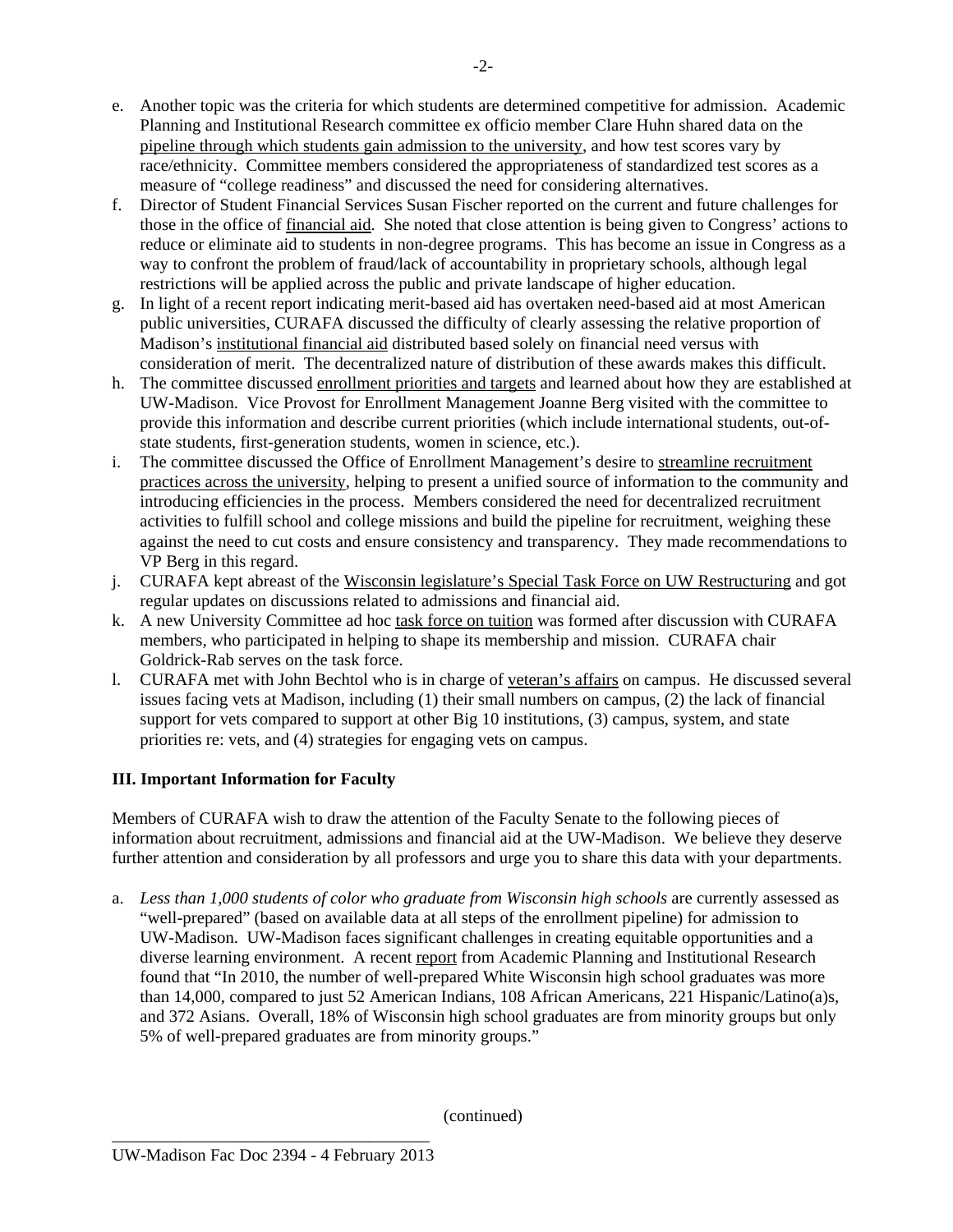b. *At least partly due to financial need, fewer than one in two UW-Madison students from economically disadvantaged backgrounds completes a bachelor's degree in four years.* Sizable fractions of UW-Madison's students are left with unmet financial need (which must be filled by long work hours or large loans) because of the very small size of the state's need-based grant and limited institutional funding for need-based financial aid. The State of Wisconsin allocates just \$415 per needy undergraduate, compared to Minnesota's \$742. The four-year graduation rate of UW-Madison students receiving federal Pell Grants (our neediest students) is just 37%, compared to 57% for non-Pell recipients. Recent evidence from Wisconsin shows that increasing the total size of students' financial aid packages can boost the retention rates of Pell Grant recipients.

#### **IV. Committee Membership, 2011-2012**

Katie Biddick, Associated Students of Madison Adele Brumfield, director, of Office of Admissions and Recruitment Susan Fischer, director, Office of Student Financial Aid Allie Gardner, Associated Students of Madison Sara Goldrick-Rab, chair, associate professor, Educational Policy Studies and Sociology Mary Louise Gomez, professor, Curriculum and Instruction Awad Hanna, professor, Civil and Environmental Engineering Clare Huhn, policy and planning analyst, Office of Academic Planning and Institutional Research Janet Jensen, associate director, School of Music Clark Landis, professor, Chemistry José Madera, assistant dean, College of Letters and Science Benjamin Marquez, professor, Political Science Leland Pan, Associated Students of Madison Michael Peterson, associate professor, Theatre and Drama E. Alison Rice, student services coordinator, College of Letters and Science Douglas Rouse, professor, Plant Pathology Nicholas Strohl, Associated Students of Madison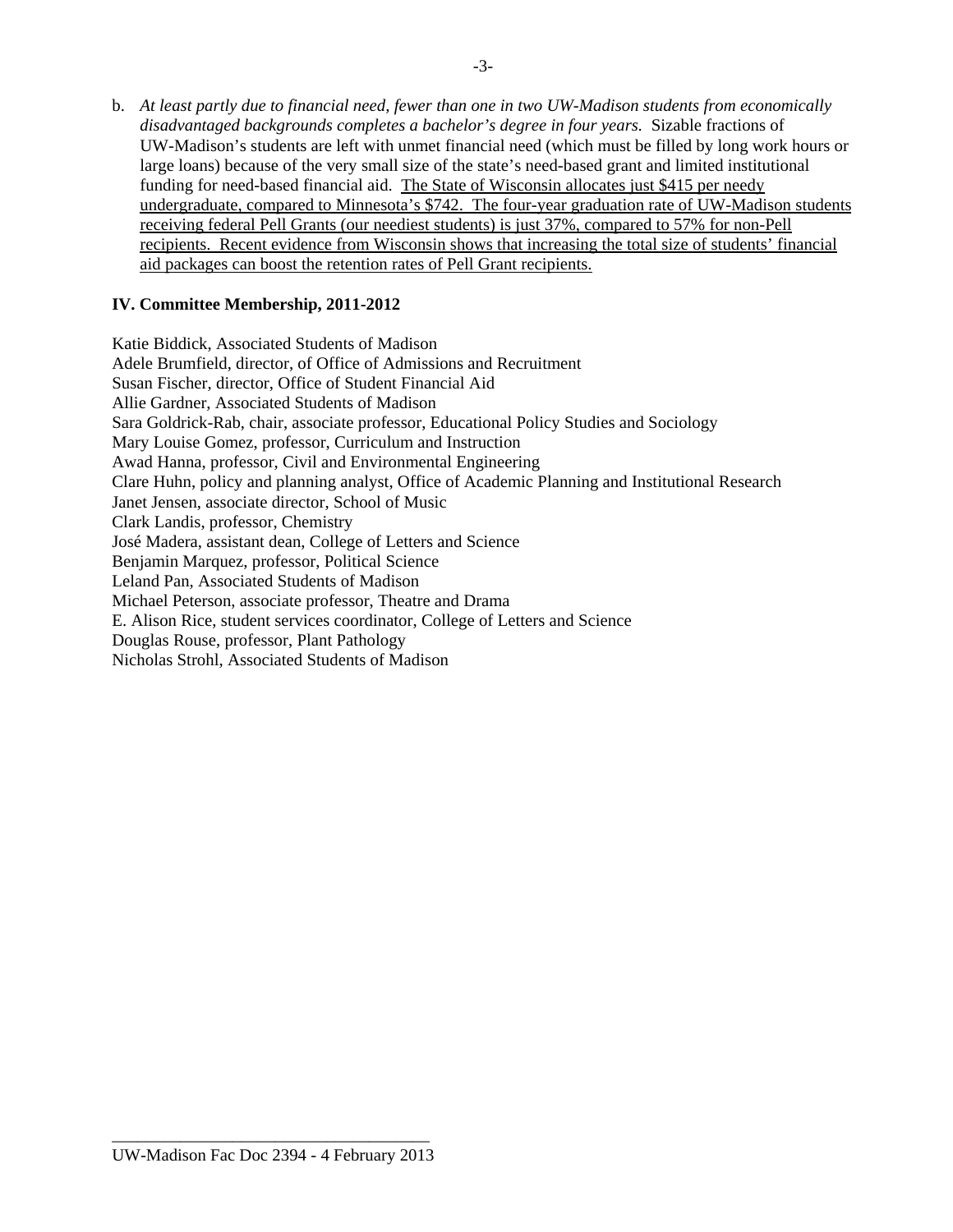#### **RECOMMENDATION TO MERGE THE DEPARTMENT OF COMPARATIVE LITERATURE AND THE PROGRAM IN FOLKLORE TO CREATE THE DEPARTMENT OF COMPARATIVE LITERATURE AND FOLKLORE STUDIES**

#### Background

The Program in Comparative Literature was established in 1917 and later developed into a department in 1927. The Department of Comparative Literature offers bachelor's, master's and PhD degrees to students pursuing studies in literary and cultural texts in their original languages comparatively across strategically specified historical periods, geographical areas, and literary and cultural movements.

The Program in Folklore emerged in the 1980s from the university's varied foreign language and area studies programs, one of the largest concentrations in the nation. The program engages varied comparative and interdisciplinary approaches in a broad range of courses on oral, material, social, and spiritual aspects of African, Middle Eastern, Asian, European, American Indian, North, Central, and South American folklore, on theory and the history of scholarship, and on the public presentation of folklore through archives, exhibits, festivals, media productions, and other modes of representation. In 2001, a regional humanities institution – the Center for the Study of Upper Midwestern Cultures – was created to focus on the languages and folklore of the Upper Midwest's diverse peoples.

There is already a considerable network of connections between the intellectual fields and disciplines of folklore and of comparative literature. Part of that network of connection is rooted in the historical origin of both intellectual fields. That is, the emergence and flourishing of comparative studies in the late 19th century was a response to the proliferation of differences brought close and immediate by modern technology and by modern European colonialism – comparative linguistics, comparative law, comparative literature, comparative religions, comparative folklore. That is a historical connection which has developed in diverse and varied ways – intellectually, academically, and institutionally – in the intervening two centuries.

Here and now, in addition to common intellectual roots, the two intellectual fields and academic disciplines share research principles and questions (see the new department's jointly crafted mission statement below). On the UW-Madison campus, two folklore faculty were already affiliate faculty in comparative literature; for some years, comparative literature faculty have worked and continue to work with individual faculty in folklore; currently, at least four graduate students in comparative literature are working in areas that intersect in exciting and fruitful ways with the field of folklore and the research and teaching of its faculty. Also in the here and now, several administrative challenges faced by the Program in Folklore are addressed by the conjoining of the two units: administrative staffing, graduate student support and tenure homes for folklore faculty.

Finally, the productive and creative linking of the Department of Comparative Literature and the Program in Folklore as the Department of Comparative Literature and Folklore Studies is a small but not insignificant instance of a faculty-generated model for rethinking relationships among humanities departments and programs. Comparative literature and folklore are happy to engage in that effort, which the two units began prior to the state and campus budget cutting mandates. The faculty in both units continue in that effort in the firm belief that they have and will continue to learn a great deal from each other in an intellectually and pedagogically driven administrative union.